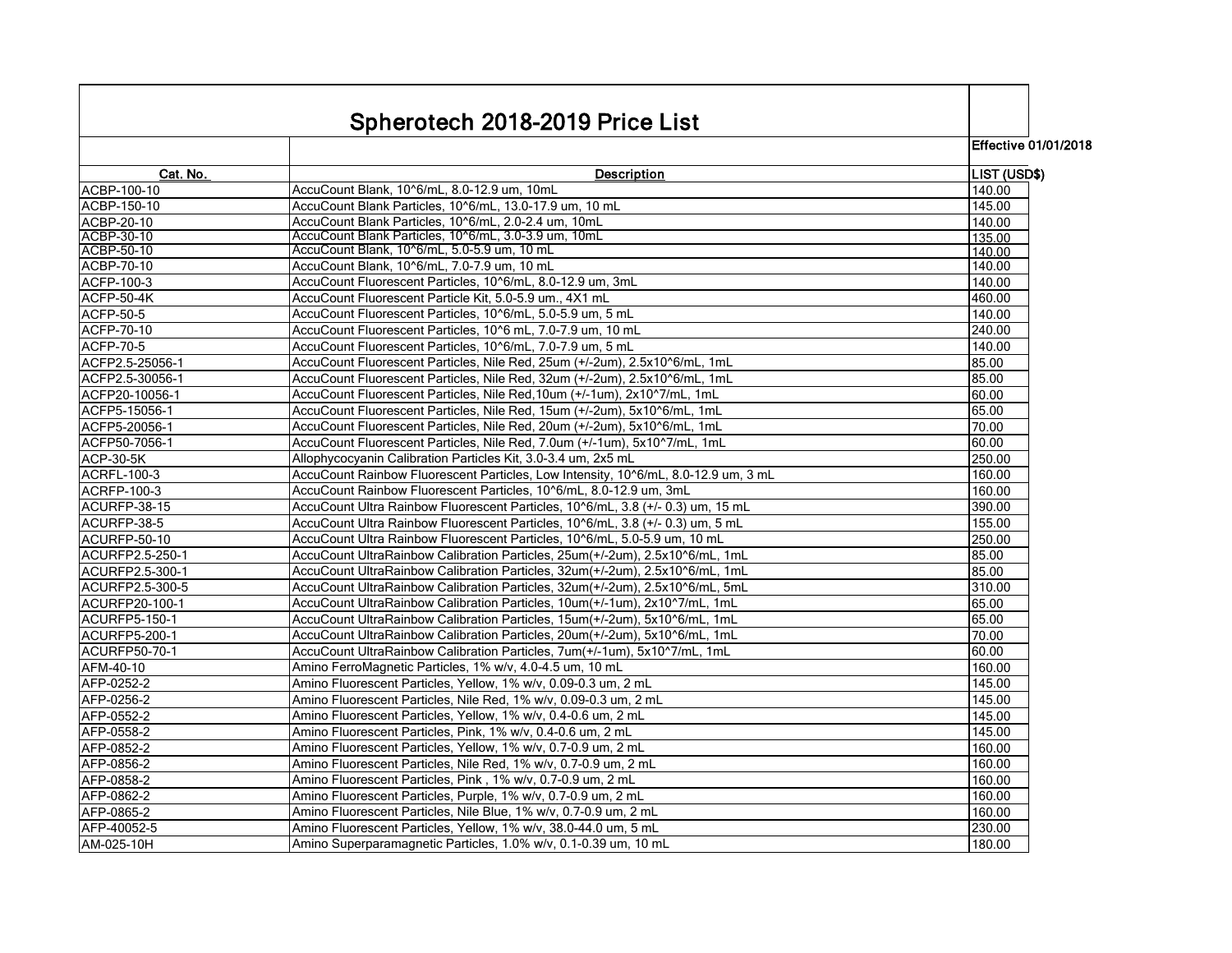| AM-05-10H    | Amino Superparamagnetic Particles, 1.0% w/v, 0.4-0.69 um, 10 mL             | 190.00   |
|--------------|-----------------------------------------------------------------------------|----------|
| AM-10-10     | Amino Magnetic Particles, 2.5% w/v, 1.0-1.4 um, 10 mL                       | 160.00   |
| AM-10-100    | Amino Magnetic Particles, 2.5% w/v, 1.0-1.4 um, 100 mL                      | 1,280.00 |
| AM-15-10     | Amino Magnetic Particles, 2.5% w/v, 1.5-1.9 um, 10 mL                       | 160.00   |
| AM-15-100    | Amino Magnetic Particles, 2.5% w/v, 1.5-1.9 um, 100 mL                      | 1,280.00 |
| AM-20-10     | Amino Magnetic Particles, 2.5% w/v, 2.0-2.9 um, 10 mL                       | 165.00   |
| AM-20-100    | Amino Magnetic Particles, 2.5% w/v, 2.0-2.9 um, 100 mL                      | 1,320.00 |
| AM-30-10     | Amino Magnetic Particles, 2.5% w/v, 3.0-3.9 um, 10 mL                       | 165.00   |
| AM-30-100    | Amino Magnetic Particles, 2.5% w/v, 3.0-3.9 um, 100 mL                      | 1.320.00 |
| AM-40-10     | Amino Magnetic Particles, 2.5% w/v, 4.0-4.9 um, 10 mL                       | 165.00   |
| AM-40-100    | Amino Magnetic Particles, 2.5% w/v, 4.0-4.9 um, 100 mL                      | 1,320.00 |
| AM-60-10     | Amino Magnetic Particles, 1% w/v, 6.0-6.9 um, 10 mL                         | 260.00   |
| AM-60-100    | Amino Magnetic Particles, 1% w/v, 6.0-6.9 um, 100 mL                        | 2,080.00 |
| AM-80-10     | Amino Magnetic Particles, 1% w/v, 8.0-9.9 um, 10 mL                         | 315.00   |
| AMS-40-10    | Amino Magnetic Particles, Smooth, 2.5% w/v, 4.0-5.0 um, 10 mL               | 185.00   |
| AMS-40-100   | Amino Magnetic Particles, Smooth, 2.5% w/v, 4.0-5.0 um, 100 mL              | 1,480.00 |
| AMS-40-10H   | Amino Magnetic Particles, Smooth, 2.5% w/v, 4.0-5.0 um, 10 mL               | 200.00   |
| AMX-10-10    | Amino Magnetic Particles, Crosslinked, 2.5% w/v, 1.0-2.0 um, 10 mL          | 140.00   |
| AMX-10-100   | Amino Magnetic Particles, Crosslinked, 2.5% w/v, 1.0-2.0 um, 100 mL         | 1.120.00 |
| AMX-150-5    | Amino Magnetic Particles, Crosslinked, 1% w/v, 13.0-17.99 um, 5 mL          | 315.00   |
| AMX-30-10    | Amino Magnetic Particles, Crosslinked, 2.5% w/v, 3.0-3.9 um, 10 mL          | 140.00   |
| AMX-40-10    | Amino Magnetic Particles, Crosslinked, 2.5% w/v, 3.0-6.0 um granules, 10 mL | 140.00   |
| AP-025-10    | Amino Polystyrene Particles, 2.5% w/v, 0.2-0.3 um, 10 mL                    | 140.00   |
| AP-025-100   | Amino Polystyrene Particles, 2.5% w/v, 0.2-0.3 um, 100 mL                   | 1,120.00 |
| AP-05-10     | Amino Polystyrene Particles, 5% w/v, 0.4-0.6 um, 10 mL                      | 140.00   |
| AP-05-100    | Amino Polystyrene Particles, 5% w/v, 0.4-0.6 um, 100 mL                     | 1,120.00 |
| AP-08-10     | Amino Polystyrene Particles, 5% w/v, 0.7-0.9 um, 10 mL                      | 140.00   |
| AP-08-100    | Amino Polystyrene Particles, 5% w/v, 0.7-0.9 um, 100 mL                     | 1.120.00 |
| AP-100-10    | Amino Polystyrene Particles, 1% w/v, 8.0-12.9 um, 10 mL                     | 175.00   |
| AP-10-10     | Amino Polystyrene Particles, 5% w/v, 1.0-1.4 um, 10 mL                      | 155.00   |
| AP-10-100    | Amino Polystyrene Particles, 5% w/v, 1.0-1.4 um, 100 mL                     | 1.240.00 |
| AP-20-10     | Amino Polystyrene Particles, 5% w/v, 2.0-2.4 um, 10 mL                      | 165.00   |
| AP-20-100    | Amino Polystyrene Particles, 5% w/v, 2.0-2.4 um, 100 mL                     | 1,320.00 |
| AP-25-10     | Amino Polystyrene Particles, 5% w/v, 2.5-2.9 um, 10 mL                      | 175.00   |
| AP-25-100    | Amino Polystyrene Particles, 5% w/v, 2.5-2.9 um, 100 mL                     | 1.400.00 |
| AP-30-10     | Amino Polystyrene Particles, 5% w/v, 3.0-3.4 um, 10 mL                      | 175.00   |
| AP-30-100    | Amino Polystyrene Particles, 5% w/v, 3.0-3.4 um, 100 mL                     | 1,400.00 |
| AP-35-10     | Amino Polystyrene Particles, 5% w/v, 3.5-3.9 um, 10 mL                      | 175.00   |
| AP-35-100    | Amino Polystyrene Particles, 5% w/v, 3.5-3.9 um, 100 mL                     | 1,400.00 |
| AP-60-10     | Amino Polystyrene Particles, 5% w/v, 6.0-8.0 um, 10 mL                      | 220.00   |
| AP-60-100    | Amino Polystyrene Particles, 5% w/v, 6.0-8.0 um, 100 mL                     | 1,760.00 |
| APAK-3567-7K | Amino Particle Array Kit, Blue, 7 peaks, 10^8/mL, 3.5-3.9 um, 7x1mL         | 500.00   |
| APBMA-30-5   | Amino PMMA Blue Particles, Crosslinked, 3.0-3.4um, 1%w/v, 5 mL              | 195.00   |
| APBX-30-5    | Amino Polystyrene Blue Particles, Crosslinked, 3.0-3.4um, 1%w/v, 5 mL       | 195.00   |
| APX-100-10   | Amino Polystyrene Particles, Crosslinked, 2.5% w/v, 8.0-12.9 um., 10 mL     | 245.00   |
| APX-100-100  | Amino Polystyrene Particles, Crosslinked, 2.5% w/v, 8.0-12.9 um., 100 mL    | 1,960.00 |
| APX-20-10    | Amino Polystyrene Particles, Crosslinked, 1% w/v, 2.0-2.9 um, 10mL          | 230.00   |
| APX-30-10    | Amino Polystyrene Particles, Crosslinked, 2.5% w/v, 3.0-3.4 um, 10 mL       | 230.00   |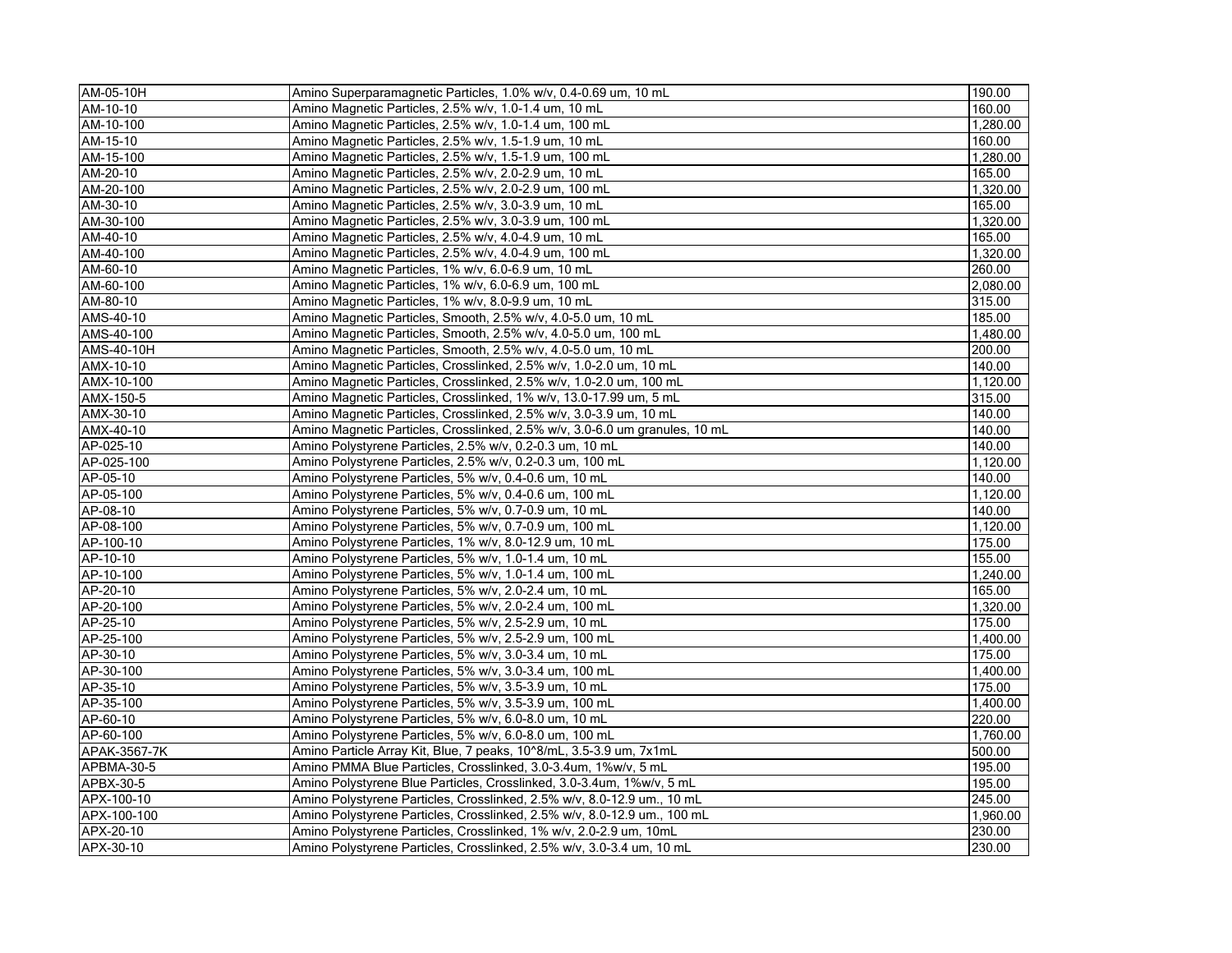| APX-60-10          | Amino Polystyrene Particles, Crosslinked, 2.5% w/v, 6.0-6.9 um, 10 mL                                            | 230.00 |
|--------------------|------------------------------------------------------------------------------------------------------------------|--------|
| APXR-100-1         | Amino Polystyrene Part. Crosslinked, Porous, Dry Powder, 1 g, 8.0-12.9 um                                        | 355.00 |
| ASIM-025-10H       | Amino Superparamagnetic Particles, 2.5% w/v, 0.1-0.39 μm, 10mL                                                   | 230.00 |
| <b>ASIM-05-10H</b> | Amino Superparamagnetic Particles, 2.5% w/v, 0.4-0.69 µm, 10mL                                                   | 255.00 |
| ASIP-05-10         | Amino Silica Particles, 5% w/v, 0.4-0.6 um, 10mL                                                                 | 195.00 |
| ASIP-10-10         | Amino Silica Particles, 5% w/v, 1.0-1.4 um, 10mL                                                                 | 195.00 |
| ASIP-15-10         | Amino Silica Particles, 5% w/v, 1.5-1.9 um, 10mL                                                                 | 215.00 |
| ASIP-30-10         | Amino Silica Particles, 5% w/v, 3.0-3.9 um, 10mL                                                                 | 255.00 |
| ASIP-60-10         | Amino Silica Particles, 5% w/v, 6.0-8.0 um, 10mL                                                                 | 280.00 |
| AuP-002-20         | Citrate Gold Particles, 1.0nM, 15-20nm, 20mL                                                                     | 80.00  |
| AuP5-002-20        | Citrate Gold Particles, 5.0nM, 15-20nm, 20mL                                                                     | 255.00 |
| B27034             | Calibration Beads for MoFlo Astrios, 1E7/mL, 3.0-3.4 um, 2 mL                                                    | 235.00 |
| B28479             | Calibration Beads for MoFlo, MoFlo XDP, and CyAn ADP, 1E7/mL, 3.0-3.4 um, 2 mL                                   | 235.00 |
| <b>BCP-100-5</b>   | Blank Calibration Particles, 5x10^6/mL, 8.0-12.9 um, 5 mL                                                        | 145.00 |
| <b>BCP-10-5</b>    | Blank Calibration, 10^7/mL, 1.0-1.4 um, 5 mL                                                                     | 130.00 |
| <b>BCP-150-5</b>   | Blank Calibration Particles, 5x10^6/mL, 13.0-17.9 um, 5 mL                                                       | 145.00 |
| <b>BCP-200-5</b>   | Blank Calibration Particles, 5x10^5/mL, 18.0-24.9 um, 5 mL                                                       | 145.00 |
| <b>BCP-20-5</b>    | Blank Calibration Particles, 10^7/mL, 1.8-2.2 um, 5 mL                                                           | 130.00 |
| <b>BCP-300-5</b>   | Blank Calibration Particles, 5x10^5/mL, 25.0 - 35.0 um, 5mL                                                      | 145.00 |
| <b>BCP-30-5</b>    | Blank Calibration Particles, 10^7/mL, 3.0-3.4 um, 5 mL                                                           | 130.00 |
| <b>BCP-32-5</b>    | Blank Calibration Particles, 3.2(+/-0.1 um), 5 mL                                                                | 130.00 |
| <b>BCP-35-5</b>    | Blank Calibration Particles, 10^7/mL, 3.5-4.0 um, 5 mL                                                           | 130.00 |
| <b>BCP-50-5</b>    | Blank Calibration Particles, 10^7/mL, 5.0-5.9 um, 5 mL                                                           | 130.00 |
| <b>BCP-60-5</b>    | Blank Calibration Particles, 10^7/mL, 6.0-6.4 um, 5 mL                                                           | 130.00 |
| <b>BCP-70-5</b>    | Blank Calibration Particles, 10^7/mL, 6.5-8.0 um, 5 mL                                                           | 130.00 |
| BP-08-10           | BSA Coated Polystyrene Particles, 1% w/v, 0.7-0.9 um, 10 mL                                                      | 190.00 |
| BP2-150-5          | BSA Coated Polystyrene Particles, 2% w/v, 13.0-17.9 um, 5 mL                                                     | 450.00 |
| BP-30-5            | BSA Coated Polystyrene Particles, 1% w/v, 3.0-3.9 um, 5 mL                                                       | 215.00 |
| BP-60-5            | BSA Coated Polystyrene Particles, 1% w/v, 6.0-8.0 um, 5 mL                                                       | 235.00 |
| CFA-2552-6K        | Carboxyl Fluorescent Particle Kit, Yellow, Odd # peaks, 0.25% w/v, 2.5-2.9 um, 6x1 mL                            | 405.00 |
| CFA-2558-6K        | Carboxyl Fluorescent Particle Kit, Pink, Odd # peaks, 0.25% w/v, 2.5-2.9 um, 6x1 mL                              | 405.00 |
| CFA-3558-6K        | Carboxyl Fluorescent Particle Kit, Pink, Odd # peaks, 0.25% w/v, 3.5-3.9 um, 6x1 mL                              | 405.00 |
| CFB-2552-6K        | Carboxyl Fluorescent Particle Kit, Yellow, Even # peaks, 0.25% w/v, 2.5-2.9 um, 6x1 mL,                          | 405.00 |
| CFB-2558-6K        | Carboxyl Fluorescent Particle Kit, Pink, Even # peaks, 0.25% w/v, 2.5-2.9 um, 6x1 mL                             | 405.00 |
| CFB-3558-6K        | Carboxyl Fluorescent Particle Kit, Pink, Even # peaks, 0.25% w/v, 3.5-3.9 um, 6x1 mL                             | 405.00 |
| CFH-5052-2         | Carboxyl Fluorescent Particles, Yellow, High Int., 0.5% w/v, 5.0-5.9 um, 2 mL                                    | 165.00 |
| CFH-5056-2         | Carboxyl Fluorescent Particles, Nile Red, High Int., 0.5% w/v, 5.0-5.9 um, 2 mL                                  | 165.00 |
| CFH-5058-2         | Carboxyl Fluorescent Particles, Pink, High Int., 0.5% w/v, 5.0-5.9 um, 2 mL                                      | 165.00 |
| CFH-5065-2         | Carboxyl Fluorescent Particles, Nile Blue, High Int., 0.5% w/v, 5.0-5.9 um, 2 mL                                 | 165.00 |
| CFH-5078-2         | Carboxyl Fluorescent Particles, Jade Green, High Intensity, Flow Cytometry Grade, 1E7/mL, 5.0-5.9 um, 2 mL       | 165.00 |
| CFL-0852-2         | Carboxyl Fluorescent Particles, Yellow, Low Int., 1% w/v, 0.7-0.9 um, 2 mL                                       | 145.00 |
| CFL-5052-2         | Carboxyl Fluorescent Particles, Yellow, Low Int., 0.5% w/v, 5.0-5.9 um, 2 mL                                     | 165.00 |
| CFL-5058-2         | Carboxyl Fluorescent Particles, Pink, Low Int., 0.5% w/v, 5.0-5.9 um, 2 mL                                       | 165.00 |
| CFL-5065-2         | Carboxyl Fluorescent Particles, Nile Blue, Low Int., 0.5% w/v, 5.0-5.9 um, 2 mL                                  | 165.00 |
| CFL-5078-2A        | Carboxyl Fluorescent Particles, Jade Green, Low Intensity Peak 1, Flow Cytometry Grade, 1E7/mL, 5.0-5.9 um, 2 mL | 165.00 |
| CFL-5078-2B        | Carboxyl Fluorescent Particles, Jade Green, Low Intensity Peak 2, Flow Cytometry Grade, 1E7/mL, 5.0-5.9 um, 2 mL | 165.00 |
| CFM-1000-5         | Carboxyl Ferromagnetic Particles, 1% w/v, 90.0-120.0 um, 5 mL                                                    | 270.00 |
| CFM-20-10          | Carboxyl FerroMagnetic Particles, 1% w/v, 2.0-2.9 um, 10 mL                                                      | 160.00 |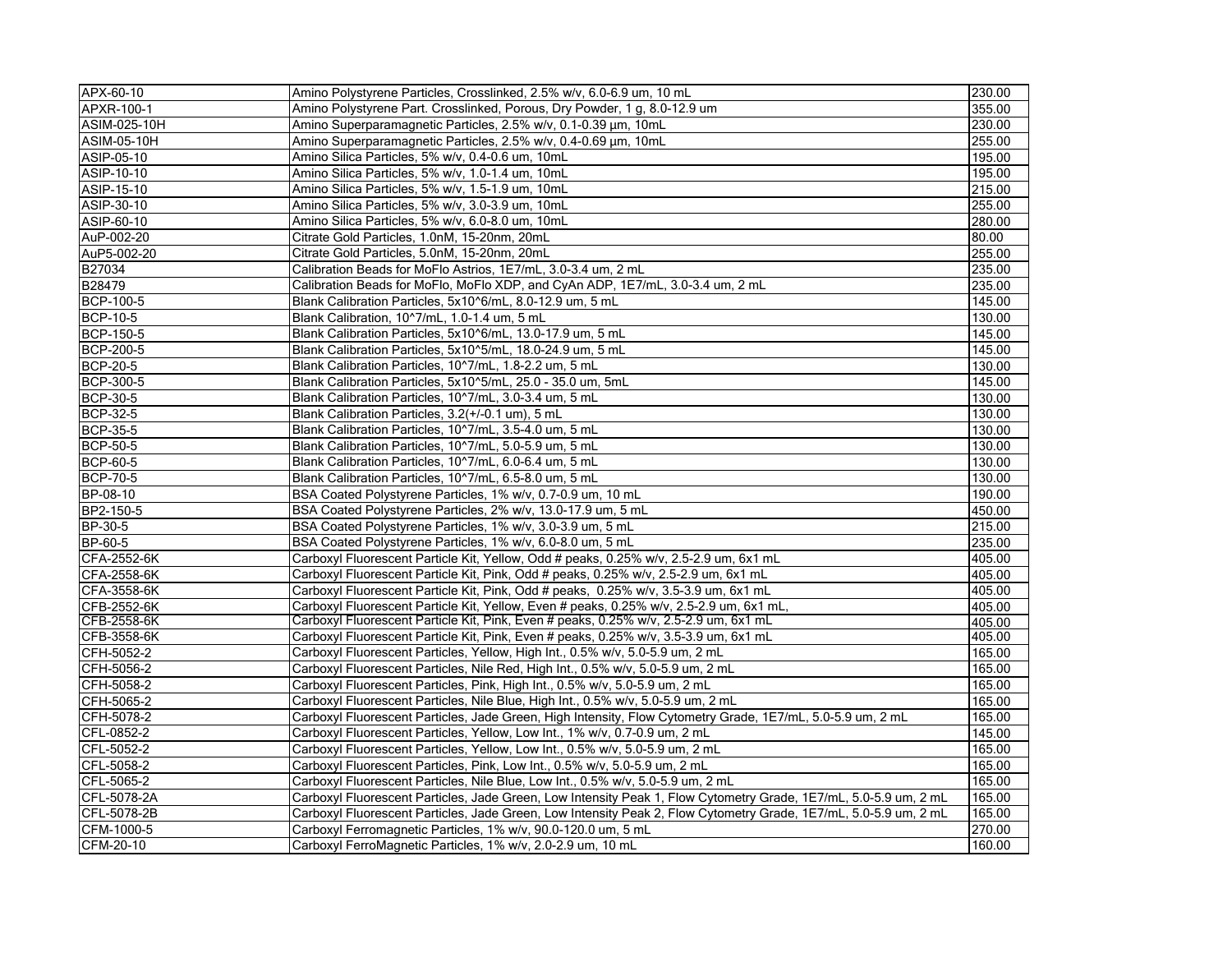| CFM-300-5       | Carboxyl FerroMagnetic Particles, 0.5% w/v, 28.0-34.9 um, 5 mL                             | 225.00 |
|-----------------|--------------------------------------------------------------------------------------------|--------|
| CFM-40-10       | Carboxyl FerroMagnetic Particles, 1% w/v, 4.0-4.9 um, 10 mL                                | 160.00 |
| CFM-60-5        | Carboxyl FerroMagnetic Particles, 1% w/v, 6.0-7.9 um, 5 mL                                 | 160.00 |
| <b>CFM-80-5</b> | Carboxyl FerroMagnetic Particles, 1% w/v, 8.0-8.9 um, 5 mL                                 | 150.00 |
| CFMX-10-10      | Carboxyl FerroMagnetic Particles, Crosslinked, 1.0-2.0 um, 1% w/v, 10 mL                   | 135.00 |
| CFP-00546-2     | Carboxyl Fluorescent Particles, UV/Light Yellow/Yellow, 1% w/v, 0.04-0.08 um, 2 mL         | 145.00 |
| CFP-00552-2     | Carboxyl Fluorescent Particles, Yellow, 1% w/v, 0.04-0.08 um, 2 mL                         | 145.00 |
| CFP-00556-2     | Carboxyl Fluorescent Particles, Nile Red, 1% w/v, 0.04-0.08 um, 2 mL                       | 145.00 |
| CFP-00558-2     | Carboxyl Fluorescent Particles, Pink, 1% w/v, 0.04-0.08 um, 2 mL                           | 145.00 |
| CFP-00570-2     | Carboxyl Fluorescent Particles, Sky Blue, 0.5% w/v, 0.04-0.08 um, 2 mL                     | 145.00 |
| CFP-0252-2      | Carboxyl Fluorescent Particles, Yellow, 1% w/v, 0.09-0.3 um, 2 mL                          | 145.00 |
| CFP-0256-2      | Carboxyl Fluorescent Particles, Nile Red, 1% w/v, 0.09-0.3 um, 2 mL                        | 145.00 |
| CFP-0258-2      | Carboxyl Fluorescent Particles, Pink, 1% w/v, 0.09-0.3 um, 2 mL                            | 145.00 |
| CFP-0262-2      | Carboxyl Fluorescent Particles, Purple, 1% w/v, 0.09-0.3 um, 2 mL                          | 145.00 |
| CFP-0545-2      | Carboxyl Fluorescent Particles, Light Yellow, 1% w/v, 0.4-0.6 um, 2 mL                     | 145.00 |
| CFP-0552-2      | Carboxyl Fluorescent Particles, Yellow, 1% w/v, 0.4-0.6 um, 2 mL                           | 145.00 |
| CFP-0556-2      | Carboxyl Fluorescent Particles, Nile Red, 1% w/v, 0.4-0.6 um, 2 mL                         | 145.00 |
| CFP-0558-2      | Carboxyl Fluorescent Particles, Yellow, 1% w/v, 0.4-0.6 um, 2 mL                           | 145.00 |
| CFP-0562-2      | Carboxyl Fluorescent Particles, Purple, 1% w/v, 0.4-0.6 um, 2 mL                           | 145.00 |
| CFP-0570-2      | Carboxyl Fluorescent Particles, Sky Blue, 0.25% w/v, 0.4-0.6 um, 2 mL                      | 145.00 |
| CFP-0852-2      | Carboxyl Fluorescent Particles, Yellow, 1% w/v, 0.7-0.9 um, 2 mL                           | 145.00 |
| CFP-0856-2      | Carboxyl Fluorescent Particles, Nile Red, 1% w/v, 0.7-0.9 um, 2 mL                         | 145.00 |
| CFP-0858-2      | Carboxyl Fluorescent Particles, Pink, 1% w/v, 0.7-0.9 um, 2 mL                             | 145.00 |
| CFP-0862-2      | Carboxyl Fluorescent Particles, Purple, 1% w/v, 0.7-0.9 um, 2 mL                           | 145.00 |
| CFP-0870-2      | Carboxyl Fluorescent Particles, Sky Blue, 1% w/v, 0.7-0.9 um, 2 mL                         | 145.00 |
| CFP-10056-2     | Carboxyl Fluorescent Particles, Nile Red, 0.5% w/v, 10.0-14.0 um, 2 mL                     | 245.00 |
| CFP-15056-2     | Carboxyl Fluorescent Particles, Nile Red, 0.5% w/v, 15.0-19.0 µm, 2 mL                     | 245.00 |
| CFP-2052-2      | Carboxyl Fluorescent Particles, Yellow, 1% w/v, 1.7-2.2 um, 2mL                            | 155.00 |
| CFP-2058-2      | Carboxyl Fluorescent Particles, Pink, 1% w/v, 1.7-2.2 um, 2 mL                             | 155.00 |
| CFP-2062-2      | Carboxyl Fluorescent Particles, Purple, 1% w/v, 1.7-2.2 um, 2 mL                           | 155.00 |
| CFP-2066-2      | Carboxyl Fluorescent Particles, Cy Blue, 1% w/v, 1.7-2.2 um, 2mL                           | 155.00 |
| CFP-2070-2      | Carboxyl Fluorescent Particles, Sky Blue, 0.5% w/v, 1.7-2.2 um, 2mL                        | 155.00 |
| CFP-2072-2      | Carboxyl Fluorescent Particles, Infra Blue, 1% w/v, 1.7-2.2 um, 2mL                        | 155.00 |
| CFP-3074-2      | Carboxyl Fluorescent Particles, CyGreen, Flow Cytometry Grade, 1E7/mL, 3.0-3.4 um, 2 mL    | 165.00 |
| CFP-3079-2      | Carboxyl Fluorescent Particles, Aqua Green, Flow Cytometry Grade, 1E7/mL, 3.0-3.4 um, 2 mL | 165.00 |
| CFP-3571-2      | Carboxyl Fluorescent Particles, UltraBlue, Flow Cytometry Grade, 1E7mL, 3.5-3.9 um, 2 mL   | 165.00 |
| CFP-3574-2      | Carboxyl Fluorescent Particles, CyGreen, Flow Cytometry Grade, 1E7/mL, 3.5-3.9 um, 2 mL    | 165.00 |
| CFP-3578-2      | Carboxyl Fluorescent Particles, Jade Green, Flow Cytometry Grade, 1E7/mL, 3.5-3.9 um, 2 mL | 165.00 |
| CFP-3579-2      | Carboxyl Fluorescent Particles, Aqua Green, Flow Cytometry Grade, 1E7/mL, 3.5-3.9 um, 2 mL | 165.00 |
| CFP-4041-2      | Carboxyl Fluorescent Particles, UV, 1E8/mL, 4.0-4.5 um, 2 mL                               | 165.00 |
| CFP-4062-2      | Carboxyl Fluorescent Particles, Purple, 1% w/v, 4.0-4.5 um, 2 mL                           | 165.00 |
| CFP-5045-2      | Carboxyl Fluorescent Particles, Light Yellow, 0.5% w/v, 5.0-5.9 um, 2 mL                   | 165.00 |
| CFP-5052-2      | Carboxyl Fluorescent Particles, Yellow, 0.5% w/v, 5.0-5.9 um, 2 mL                         | 165.00 |
| CFP-5056-2      | Carboxyl Fluorescent Particles, Nile Red, 0.5% w/v, 5.0-5.9 um, 2 mL                       | 165.00 |
| CFP-5058-2      | Carboxyl Fluorescent Particles, Pink, 0.5% w/v, 5.0-5.9 um, 2 mL                           | 165.00 |
| CFP-5065-2      | Carboxyl Fluorescent Particles, Nile Blue, 0.5% w/v, 5.0-5.9 um, 2 mL                      | 165.00 |
| CFP-5066-2      | Carboxyl Fluorescent Particles, CyBlue, 1% w/v, 5.0-5.9 um, 2 mL                           | 165.00 |
| CFP-5067-2      | Carboxyl Blue Particle Array Chemistry Development, 10^8/mL, 5.0-5.9 um, 2 mL              | 165.00 |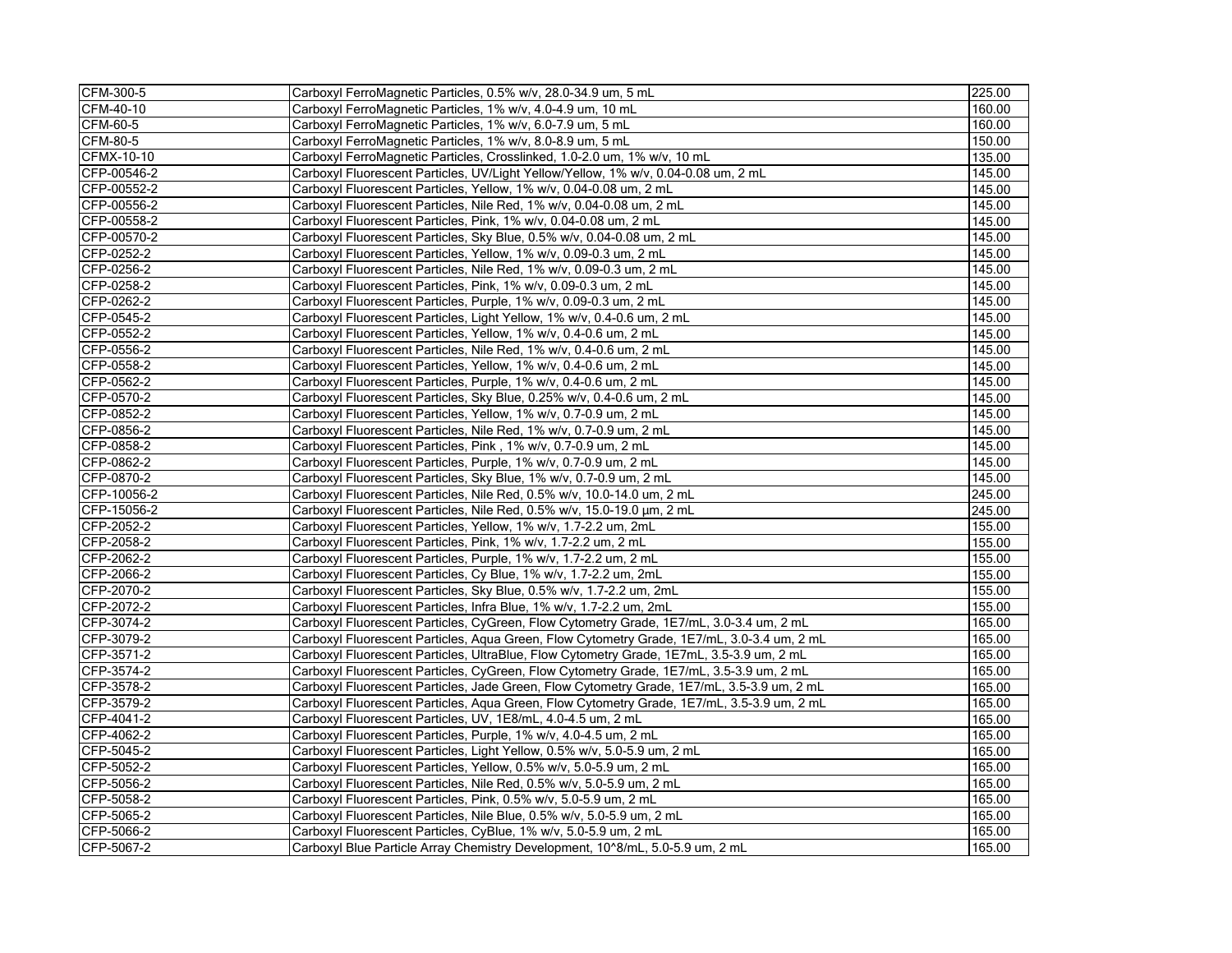| CFP-5070-2           | Carboxyl Fluorescent Particles, Sky Blue, 0.5% w/v, 5.0-5.9 um, 2 mL                               | 165.00   |
|----------------------|----------------------------------------------------------------------------------------------------|----------|
| CFP-5071-2           | Carboxyl Fluorescent Particles, UltraBlue, Flow Cytometry Grade, 1E7/mL, 5.0-5.9 um, 2 mL          | 165.00   |
| CFP-5074-2           | Carboxyl Fluorescent Particles, CyGreen, Flow Cytometry Grade, 1E7/mL, 5.0-5.9 um, 2 mL            | 165.00   |
| CFP-5078-2           | Carboxyl Fluorescent Particles, Jade Green, Flow Cytometry Grade, 1E7/mL, 5.0-5.9 um, 2 mL         | 165.00   |
| CFP-5079-2           | Carboxyl Fluorescent Particles, Aqua Green, Flow Cytometry Grade, 1E7/mL, 5.0-5.9 um, 2 mL         | 165.00   |
| CFP-6067-2           | Carboxyl Fluorescent Particles, PAK Blue, 1e8/mL, 6.0-6.9 um, 2 mL                                 | 165.00   |
| CFP01-0279-10        | Carboxyl Fluorescent Particles, Aqua Green, Flow Cytometry Grade, 0.1-0.3 um, ~2.9x10^10/mL, 10 mL | 270.00   |
| CFP01-1079-3         | Carboxyl Fluorescent Particles, Agua Green, Flow Cytometry Grade, 1.0-1.9 um, 1.8x10^9/mL, 3 mL    | 200.00   |
| CFX-3552-9K          | Carboxyl Fluorescent Particles Kit, Yellow, 9 peaks, 0.25% w/v, 3.5-3.9 um, 9x1 mL                 | 515.00   |
| CM-025-10            | Carboxyl Magnetic Particles, 2.5% w/v, 0.1-0.39 um, 10 mL                                          | 155.00   |
| CM-025-100H          | Carboxyl Magnetic Particles, High Iron, 1.0% w/v, 0.1-0.39 um, 100 mL                              | 1,400.00 |
| CM-025-10H           | Carboxyl Magnetic Particles, High Iron, 1.0% w/v, 0.1-0.39 um, 10 mL                               | 145.00   |
| CM-05-10             | Carboxyl Magnetic Particles, 2.5% w/v, 0.4-0.69 um, 10 mL                                          | 155.00   |
| CM-05-10H            | Carboxyl Magnetic Particles, High Iron, 1.0% w/v, 0.4-0.69 um, 10 mL                               | 155.00   |
| CM-08-10             | Carboxyl Magnetic Particles, 2.5% w/v, 0.7-0.9 um, 10 mL                                           | 155.00   |
| CM-10-10             | Carboxyl Magnetic Particles, 2.5% w/v, 1.0-1.4um, 10 mL                                            | 160.00   |
| CM-10-100            | Carboxyl Magnetic Particles, 2.5% w/v, 1.0-1.4 um, 100 mL                                          | 1,280.00 |
| CM-100-10            | Carboxyl Magnetic Particles, 1% w/v, 10.0-13.9 um, 10 mL                                           | 285.00   |
| CM-1000-10           | Carboxyl Magnetic Particles, 1% w/v, 90.0-120.0um, 10 mL                                           | 370.00   |
| CM-15-10             | Carboxyl Magnetic Particles, 2.5% w/v, 1.5-1.9 um, 10 mL                                           | 160.00   |
| CM-15-100            | Carboxyl Magnetic Particles, 2.5% w/v, 1.5-1.9 um, 100 mL                                          | 1,280.00 |
| CM-150-10            | Carboxyl Magnetic Particles, 1% w/v, 14.0-17.9 um, 10 mL                                           | 315.00   |
| CM-20-10             | Carboxyl Magnetic Particles, 2.5% w/v, 2.0-2.9 um, 10mL                                            | 165.00   |
| CM-20-100            | Carboxyl Magnetic Particles, 2.5% w/v, 2.0-2.9 um, 100 mL                                          | 1,320.00 |
| CM-200-10            | Carboxyl Magnetic Particles, 1% w/v, 18.0-22.9 um, 10 mL                                           | 335.00   |
| CM-30-10             | Carboxyl Magnetic Particles, 2.5% w/v, 3.0-3.9 um, 10mL                                            | 165.00   |
| CM-30-100            | Carboxyl Magnetic Particles, 2.5% w/v, 3.0-3.9 um, 100mL                                           | 1,320.00 |
| CM-30-50             | Carboxyl Magnetic Particles, 2.5% w/v, 3.0-3.9 um, 50 mL                                           | 700.00   |
| CM-300-10            | Carboxyl Magnetic Particles, 1% w/v, 25-37 um, 10 mL                                               | 335.00   |
| CM-300-100           | Carboxyl Magnetic Particles, 1% w/v, 25-37 um, 100 mL                                              | 2,345.00 |
| CM-40-10             | Carboxyl Magnetic Particles, 2.5% w/v, 4.0-4.5 um, 10 mL                                           | 165.00   |
| CM-40-100            | Carboxyl Magnetic Particles, 2.5% w/v, 4.0-4.5 um, 100 mL                                          | 1,320.00 |
| CM-50-10             | Carboxyl Magnetic Particles, 2.5% w/v, 5.0-5.9 um, 10 mL                                           | 230.00   |
| CM-60-10             | Carboxyl Magnetic Particles, 2.5% w/v, 6.0-8.0 um, 10 mL                                           | 255.00   |
| CM-60-100            | Carboxyl Magnetic Particles, 2.5% w/v, 6.0-8.0 um, 100 mL                                          | 2.040.00 |
| CM-80-10             | Carboxyl Magnetic Particles, 2.5% w/v, 8.0-9.9 um, 10 mL                                           | 315.00   |
| <b>CMIGP-08-2K</b>   | COMPtrol Kit, Goat anti-Mouse Ig (H&L) Coated Particles, 2 populations, 1E7/mL, 0.7-0.9 µm, 2x5 mL | 220.00   |
| CMIqP-30-2K          | COMPtrol Gt anti-Ms Ig(H&L) Particles Kit, 3.0-3.4 um, 2x5 mL                                      | 230.00   |
| <b>CMIGP-30-5</b>    | COMPtrol Gt anti-Ms Ig(H&L) Particles, 1E7/mL, 3.0-3.4 um, 5 mL                                    | 230.00   |
| CMIqP-50-3K          | COMPtrol Gt anti-Ms Ig(H&L) Particles Kit, 5.0-5.9 um, 3x5 mL                                      | 230.00   |
| <b>CMIGP-50-5H</b>   | COMPtrol Gt anti-Ms Ig(H&L) Particles HIGH Binding, 5.0-5.9 um, 5 mL                               | 80.00    |
| CMIGP-70-3K          | COMPtrol Gt anti-Ms Ig(H&L) Particles Kit, 7.0-7.9 um., 3X5 mL                                     | 230.00   |
| <b>CMPAK-4068-6K</b> | Carboxyl Magnetic Blue Particle Array Kit, 6 Peaks, 1E7/mL, 4.0-4.9 um, 6x1 mL                     | 255.00   |
| CMPAK-5068-6K        | Carboxyl Magnetic Blue Particle Array Kit, 6 Peaks, 1E7/mL, 4.9-5.9 um, 6x1 mL                     | 255.00   |
| CMS-200-10           | Carboxyl Magnetic Particles, Smooth Surface, 1% w/v, 18.0-22.9 um, 10 mL                           | 310.00   |
| CMS-30-10            | Carboxyl Magnetic Particles, Smooth, 2.5% w/v, 3.0-3.9 um, 10 mL                                   | 180.00   |
| CMS-30-100           | Carboxyl Magnetic Particles, Smooth, 2.5% w/v, 3.0-3.9 um, 100mL                                   | 1,440.00 |
| CMS-40-10            | Carboxyl Magnetic Particles, Smooth, 2.5% w/v, 4.0-5.0 um, 10 mL                                   | 180.00   |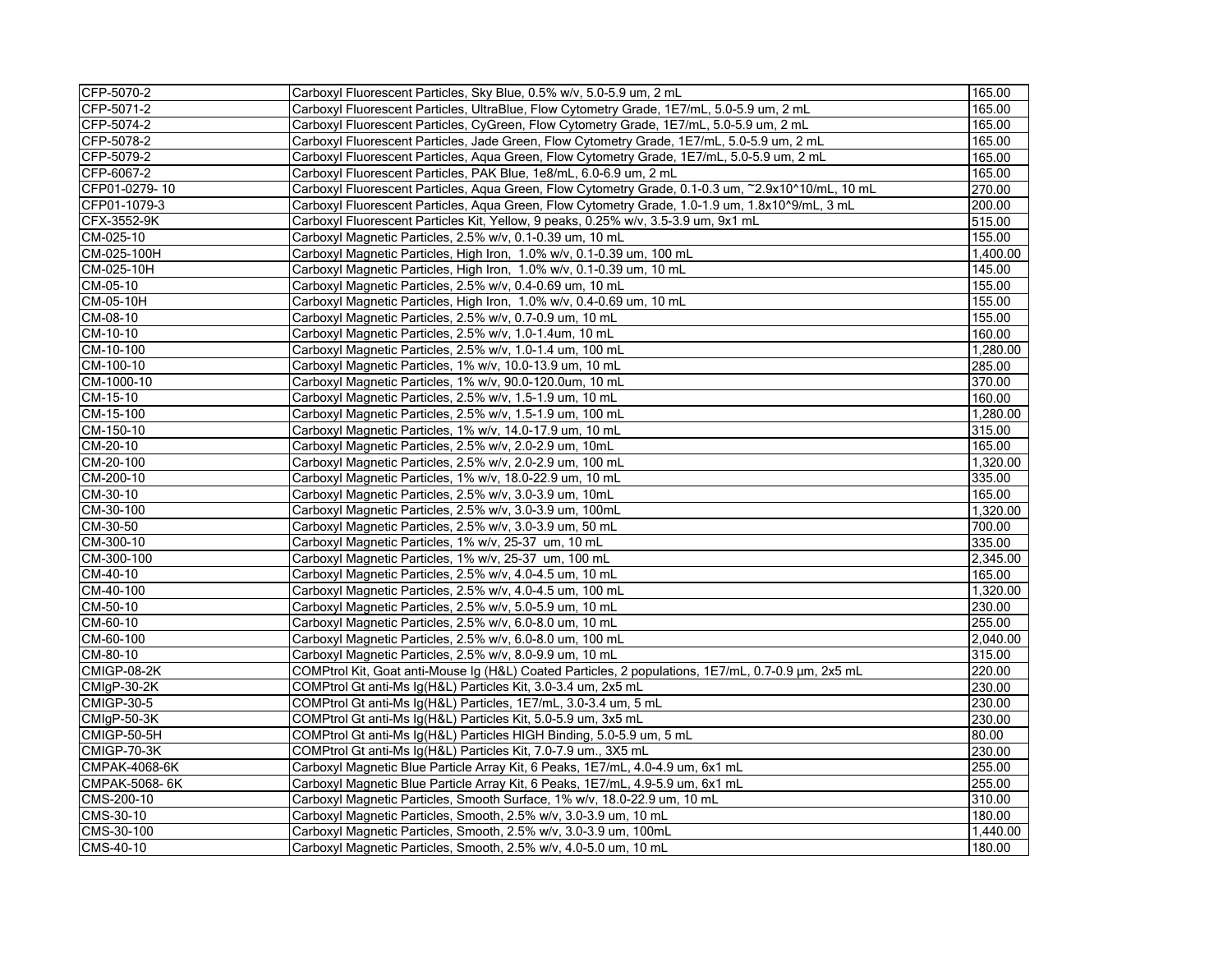| CMS-40-100     | Carboxyl Magnetic Particles, Smooth, 2.5% w/v, 4.0-5.0 um, 100 mL                                 | 1,440.00 |
|----------------|---------------------------------------------------------------------------------------------------|----------|
| CMS-80-10      | Carboxyl Magnetic Particles, Smooth, 1% w/v, 8.0-9.9 um, 10 mL                                    | 335.00   |
| CMX-10-10      | Carboxyl Magnetic Particles, Crosslinked, 2.5% w/v, 1.0-2.0 um, 10 mL                             | 140.00   |
| CMX-10-100     | Carboxyl Magnetic Particles, Crosslinked, 2.5% w/v, 1.0-2.0 um, 100 mL                            | 1.120.00 |
| CMX-200-10     | Carboxyl Magnetic Particles, Crosslinked, 1% w/v, 18-22.9 um, 10 mL                               | 335.00   |
| CMX-300-10     | Carboxyl Magnetic Particles, Crosslinked, 1% w/v, 25-37 um, 10 mL                                 | 335.00   |
| CMX-300-100    | Carboxyl Magnetic Particles, Crosslinkled, 1% w/v, 25-37 um, 100 mL                               | 2,345.00 |
| CMX-40-10      | Carboxyl Magnetic Particles, Crosslinked, 2.5% w/v, 3.0-6.0 um, 10 mL                             | 140.00   |
| CP-008-20      | Carboxyl Polystyrene Particles, 2.5% w/v, 0.05-0.1 um, 20 mL                                      | 140.00   |
| CP-008-200     | Carboxyl Polystyrene Particles, 2.5% w/v, 0.05-0.1 um, 200 mL                                     | 1,120.00 |
| CP-025-10      | Carboxyl Polystyrene Particles, 5% w/v, 0.2-0.3 um, 10 mL                                         | 140.00   |
| CP-025-100     | Carboxyl Polystyrene Particles, 5% w/v, 0.2-0.3 um, 100 mL                                        | 1,120.00 |
| CP-05-10       | Carboxyl Polystyrene Particles, 5% w/v, 0.4-0.6 um, 10 mL                                         | 140.00   |
| CP-05-100      | Carboxyl Polystyrene Particles, 5% w/v, 0.4-0.6 um, 100 mL                                        | 1,120.00 |
| CP-08-10       | Carboxyl Polystyrene Particles, 5% w/v, 0.7-0.9 um, 10 mL                                         | 140.00   |
| CP-08-100      | Carboxyl Polystyrene Particles, 5% w/v, 0.7-0.9 um, 100 mL                                        | 1,120.00 |
| CP-10-10       | Carboxyl Polystyrene Particles, 5% w/v, 1.0-1.4 um, 10 mL                                         | 155.00   |
| CP-10-100      | Carboxyl Polystyrene Particles, 5% w/v, 1.0-1.4 um, 100 mL                                        | 1,240.00 |
| CP-15-10       | Carboxyl Polystyrene Particles, 5% w/v, 1.5-1.9 um, 10 mL                                         | 155.00   |
| CP-15-100      | Carboxyl Polystyrene Particles, 5% w/v, 1.5-1.9 um, 100 mL                                        | 1,240.00 |
| CP-20-10       | Carboxyl Polystyrene Particles, 5% w/v, 2.0-2.4 um, 10 mL                                         | 165.00   |
| CP-20-100      | Carboxyl Polystyrene Particles, 5% w/v, 2.0-2.4 um, 100 mL                                        | 1,320.00 |
| CP-25-10       | Carboxyl Polystyrene Particles, 5% w/v, 2.5-2.9 um, 10 mL                                         | 170.00   |
| CP-25-100      | Carboxyl Polystyrene Particles, 5% w/v, 2.5-2.9 um, 100 mL                                        | 1,360.00 |
| CP-30-10       | Carboxyl Polystyrene Particles, 5% w/v, 3.0-3.4 um, 10 mL                                         | 175.00   |
| CP-30-100      | Carboxyl Polystyrene Particles, 5% w/v, 3.0-3.4 um, 100 mL                                        | 1,400.00 |
| CP-35-10       | Carboxyl Polystyrene Particles, 5% w/v, 3.5-3.9 um, 10 mL                                         | 175.00   |
| CP-35-100      | Carboxyl Polystyrene Particles, 5% w/v, 3.5-3.9 um, 100 mL                                        | 1.400.00 |
| CP-40-10       | Carboxyl Polystyrene Particles, 5% w/v, 4.0-4.4 um, 10 mL                                         | 205.00   |
| CP-40-100      | Carboxyl Polystyrene Particles, 5% w/v, 4.0-4.4 um, 100 mL                                        | 1,640.00 |
| $CP-45-10$     | Carboxyl Polystyrene Particles, 5% w/v, 4.5-4.9 um, 10 mL                                         | 205.00   |
| CP-45-100      | Carboxyl Polystyrene Particles, 5% w/v, 4.5-4.9 um, 100 mL                                        | 1,640.00 |
| CP-50-10       | Carboxyl Polystyrene Particles, 5% w/v, 5.0-5.9 um, 10 mL                                         | 205.00   |
| CP-50-100      | Carboxyl Polystyrene Particles, 5% w/v, 5.0-5.9 um, 100 mL                                        | 1,640.00 |
| CP-60-10       | Carboxyl Polystyrene Particles, 5% w/v, 6.0-8.0 um, 10 mL                                         | 220.00   |
| CP-60-100      | Carboxyl Polystyrene Particles, 5% w/v, 6.0-8.0 um, 100 mL                                        | 1,760.00 |
| CPAK-10067-13K | Carboxyl Blue Particle Array Kit, 13 peaks, 1E7/mL, 10.0-14.0 um, 13x1mL                          | 885.00   |
| CPAK-3067-7K   | Carboxyl Blue Particle Array Kit, 7 peaks, 1E8/mL, 3.0-3.4 um, 7x1 mL                             | 505.00   |
| CPAK-3567-4K   | Carboxyl Blue Particle Array Kit, 4 peaks, 1E8/mL, 3.5-3.9 um, 4x1 mL                             | 295.00   |
| CPAK-3567-7K   | Carboxyl Blue Particle Array Kit, 7 peaks, 1E8/mL, 3.5-3.9 um, 7x1 mL                             | 505.00   |
| CPAK-4067-8K   | Carboxyl Blue Particle Array Kit, 8 peaks, 1E8/mL, 4.0-4.9 um, 8x1 mL                             | 505.00   |
| CPAK-5067-10K  | Carboxyl Blue Particle Array Kit, 10 peaks, 1E8/mL, 5.0-5.9 um, 10x1 mL                           | 875.00   |
| CPAK-5067-5A   | Carboxyl Blue Particle Array Kit, Odd # peaks, 1E8/mL, 5.0-5.9 um, 5x1 mL                         | 505.00   |
| CPAK-5067-5B   | Carboxyl Blue Particle Array Kit, Even # peaks, 1E8/mL, 5.0-5.9 um, 5x1 mL                        | 505.00   |
| CPAK-5067-6K   | Carboxyl Blue Particle Array Kit - 6 peaks, Peaks 3, 4, 5, 7, 8, & 9, 10^8/mL, 5.0-5.9 µm, 6x1 mL | 525.00   |
| CPAK-7052-3K   | Carboxyl Yellow Particle Array Kit, 3 peaks, High, Medium, Low Int., 1E7/mL, 7.0-7.9 um, 3x1 mL   | 350.00   |
| CPAK-7052-6K   | Carboxyl Yellow Particle Array Kit, 6 peaks, 1E7/mL, 7.0-7.9 um, 6x1 mL                           | 635.00   |
| CPAK-7067-9K   | Carboxyl Blue Particle Array Kit, 9 peaks, 1E7/mL, 7.0-7.9 um, 9x1 mL                             | 875.00   |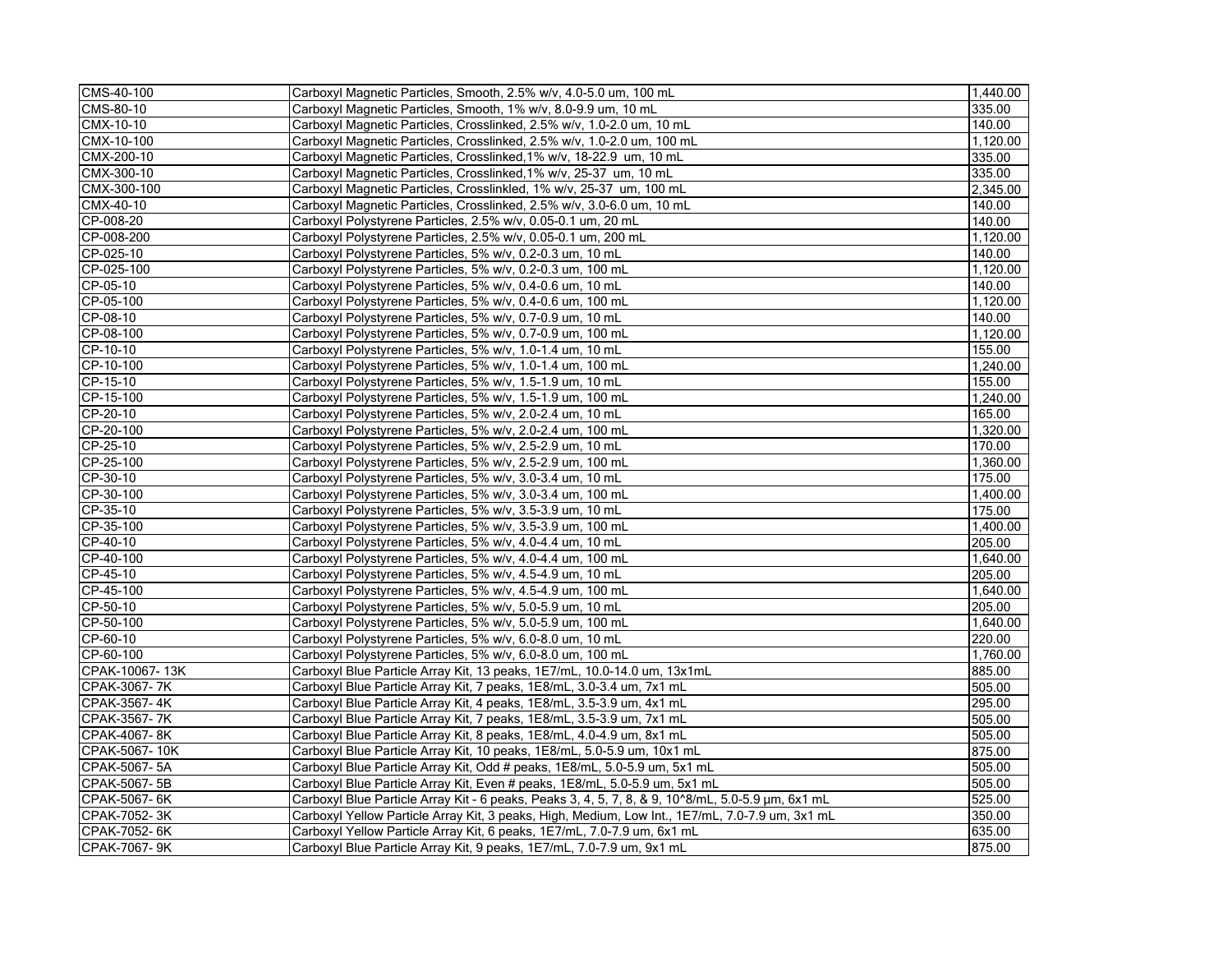| CPB-005-10        | Carboxyl Polystyrene Blue Particles, 5% w/v, 0.03-0.06 um, 10 mL            | 130.00   |
|-------------------|-----------------------------------------------------------------------------|----------|
| CPB-01-10         | Carboxyl Polystyrene Blue Particles, 5% w/v, 0.1-0.19 um, 10 mL             | 140.00   |
| CPB-01-100        | Carboxyl Polystyrene Blue Particles, 5% w/v, 0.1-0.19 um, 100 mL            | 1,120.00 |
| CPB-02-10         | Carboxyl Polystyrene Blue Particles, 5% w/v, 0.2-0.29 um, 10 mL             | 140.00   |
| CPB-02-100        | Carboxyl Polystyrene Blue Particles, 5% w/v, 0.2-0.29 um, 100 mL            | 1,120.00 |
| CPB-03-10         | Carboxyl Polystyrene Blue Particles, 5% w/v, 0.3-0.39 um, 10 mL             | 140.00   |
| CPB-03-100        | Carboxyl Polystyrene Blue Particles, 5% w/v, 0.3-0.39 um, 100 mL            | 1,120.00 |
| CPB-05-10         | Carboxyl Polystyrene Blue Particles, 5% w/v, 0.4-0.6 um, 10 mL              | 140.00   |
| CPB-05-100        | Carboxyl Polystyrene Blue Particles, 5% w/v, 0.4-0.6 um, 100 mL             | 1.120.00 |
| CPBX-30-5         | Carboxyl Polystyrene Blue Particles, Crosslinked, 3.0-3.4um, 1%w/v, 5 mL    | 180.00   |
| CPX-100-10        | Carboxyl Polystyrene Particles, Crosslinked, 2.5% w/v, 8.0-12.9 um, 10 mL   | 205.00   |
| CPX-100-100       | Carboxyl Polystyrene Particles, Crosslinked, 2.5% w/v, 8.0-12.9 um, 100 mL  | 1,640.00 |
| CPX-150-10        | Carboxyl Polystyrene Particles, Crosslinked, 2.5% w/v, 13.0-17.9 um, 10 mL  | 220.00   |
| CPX-200-10        | Carboxyl Polystyrene Particles, Crosslinked, 2.5% w/v, 18.0-24.9 um, 10 mL  | 270.00   |
| CPX-30-10         | Carboxyl Polystyrene Particles, Crosslinked, 5% w/v, 3.0-3.4 um, 10 mL      | 185.00   |
| CPX-50-10         | Carboxyl Polystyrene Particles, Crosslinked, 2.5% w/v, 5.0-5.9 um, 10 mL    | 185.00   |
| CPX-60-10         | Carboxyl Polystyrene Particles, Crosslinked, 2.5% w/v, 6.0-6.9 um, 10 mL    | 185.00   |
| CPX1-450-10       | Carboxyl Polystyrene Particles, Crosslinked, 40-45 um, 1%w/v, 10mL          | 265.00   |
| CPX1-450-100      | Carboxyl Polystyrene Particles, Crosslinked, 40-45 um, 1%w/v, 100mL         | 2,120.00 |
| <b>DDCP-70-2</b>  | Drop Delay Calibration Particles, 1E8/mL, 6.0-8.0 um, 2 mL                  | 230.00   |
| <b>DDCP-70-20</b> | Drop Delay Calibration Particles, 1E8/mL, 6.0-8.0 um, 2 x 10 mL             | 1,610.00 |
| DEM-30-10         | DiEthylAmino Magnetic Particles, 2.5% w/v, 3.0-3.9um, 10 mL                 | 165.00   |
| DFP-3062-2        | DiMethylAmino Fluorescent Particles, Purple, 1% w/v, 2.5-3.5 um, 2 mL       | 165.00   |
| <b>DIGMS-20-2</b> | Anti-Dig. Coated Mag. Particles, Smooth Surface, 2.0-2.9 um, 0.1% w/v, 2 mL | 255.00   |
| <b>DIGMS-40-2</b> | Anti-Dig. Coated Mag. Particles, Smooth Surface, 4.0-5.0 um, 0.1% w/v, 2 mL | 255.00   |
| DIGP-05-2         | Anti-Digoxigenin Coated Polystyrene Particles, 0.4- 0.6 um, 0.1% w/v, 2 mL  | 225.00   |
| <b>DIGP-20-2</b>  | Anti-Digoxigenin Coated Polystyrene Particles, 2.0- 2.4 um, 0.1% w/v, 2 mL  | 235.00   |
| <b>DIGP-40-2</b>  | Anti-Digoxigenin Coated Polystyrene Particles, 4.0- 4.9 um, 0.1% w/v, 2 mL  | 235.00   |
| DM-30-10          | DiMethylAmino Magnetic Particles, 2.5% w/v, 3.0-3.9 um, 10 mL               | 165.00   |
| <b>DNPP-50-2</b>  | Anti-DNP Coated Polystyrene Particles, 0.1% w/v, 5.0-5.9 um, 2 mL           | 235.00   |
| DP-08-10          | Dimethylamino Polystyrene Particles, 5% w/v, 0.7-0.9 um, 10 mL              | 140.00   |
| DP-08-100         | Dimethylamino Polystyrene Particles, 5% w/v, 0.7-0.9 um, 100 mL             | 1,120.00 |
| ECFP-B            | EasyComp Fluorescent Particles, Blank, 1E7/mL, 3.0-3.4 um, 5 mL             | 130.00   |
| ECFP-F1           | EasyComp Fluorescent Particles, FITC, 1E7/mL, 3.0-3.4 um, 1 mL              | 130.00   |
| ECFP-F1-5K        | FITC Calibration Kit, 5 peaks, 2E6/mL, 3.0-3.4 um, 5x1 mL                   | 255.00   |
| ECFP-F2           | EasyComp Fluorescent Particles, PE, 1E7/mL, 3.0-3.4 um, 1 mL                | 130.00   |
| ECFP-F2-5K        | PE Calibration Kit, 5 peaks, 2E6/mL, 3.0-3.4 um, 5x1 mL                     | 255.00   |
| ECFP-F3           | EasyComp Fluorescent Particles, PE-TR, 1E7/mL, 3.0-3.4 um, 1 mL             | 130.00   |
| ECFP-F4           | EasyComp Fluorescent Particles, PE-Cy5, 1E7/mL, 3.0-3.4 um, 1 mL            | 130.00   |
| ECFP-F4-5K        | PE-Cy5 Calibration Kit, 5 peaks, 2E6/mL, 3.0-3.4 um, 5x1 mL                 | 255.00   |
| ECFP-F5           | EasyComp Fluorescent Particles, PE-Cy7, 1E7/mL, 3.0-3.4 um, 1 mL            | 130.00   |
| ECFP-F6           | EasyComp Fluorescent Particles, APC, 1E7/mL, 3.0-3.4 um, 1 mL               | 130.00   |
| ECFP-F7           | EasyComp Fluorescent Particles, APC-Cy7, 1E7/mL, 3.0-3.4 um, 1 mL           | 130.00   |
| ECFP-F8           | EasyComp Fluorescent Particles, PerCP, 1E7/mL, 3.0-3.4 um, 1 mL             | 130.00   |
| ECFP-F9           | EasyComp Fluorescent Particles, GFP, 1E7/mL, 3.0-3.4 um, 1 mL               | 160.00   |
| ECFP-F9-6K        | GFP Calibration Kit, 6 peaks, 2E6/mL, 3.0-3.4 um, 6x1 mL                    | 260.00   |
| ECFP-K1           | EasyComp Fluorescent Particles Kit, 4 vials (Blank, FITC, PE, PE-Cy5)       | 245.00   |
| ECFP-K2           | EasyComp Fluorescent Particles Kit, 5 vials (Blank, FITC, PE, PE-Cy5 & APC) | 315.00   |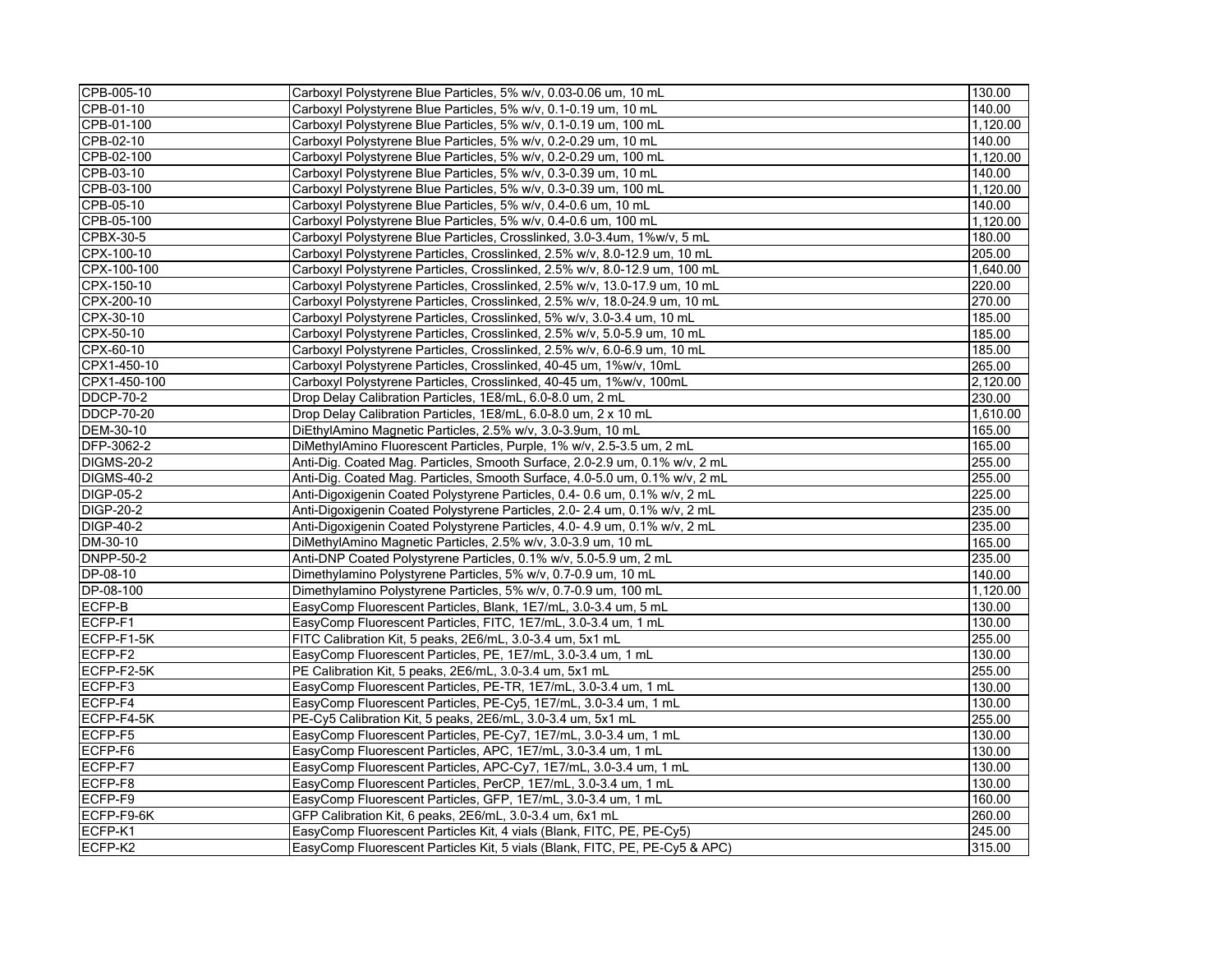| ECFP-K3      | EasyComp Fluorescent Particles Kit, 5 vials (Blank, FITC, PE, PE-TR & PE-Cy5)                         | 315.00   |
|--------------|-------------------------------------------------------------------------------------------------------|----------|
| ECFP-K4      | EasyComp Fluorescent Particles Kit, 8 vials (Blank, FITC, PE, PE-TR, PE-Cy5, PE-Cy7, APC, & APC- Cy7) | 525.00   |
| ECFP-K5      | EasyComp Fluorescent Particles Kit, 7 vials (Blank, FITC, PE, PE-TR, PE-Cy5, APC, & APC-Cy7)          | 475.00   |
| EM-05-10     | Epoxy Magnetic Particles, 2.5% w/v, 0.4-0.6 um, 10 mL                                                 | 170.00   |
| EM-20-10     | Epoxy Magnetic Particles, 2.5% w/v, 2.0-2.9 um, 10 mL                                                 | 170.00   |
| EM-20-100    | Epoxy Magnetic Particles, 2.5% w/v, 2.0-2.9 um, 100 mL                                                | 1,360.00 |
| F1CP-08-2    | FITC Polystyrene Particles, 0.1% w/v, 0.7-0.9 um, 2 mL                                                | 145.00   |
| F1CP-20-2    | FITC Polystyrene Particles, 0.1% w/v, 2.0-2.9 um, 2 mL                                                | 145.00   |
| F1CP-30-2    | FITC Polystyrene Particles, 0.1% w/v, 3.0-3.9 um, 2 mL                                                | 145.00   |
| F1CP-50-2    | FITC Polystyrene Particles, 0.1% w/v, 5.0-5.9 um, 2 mL                                                | 165.00   |
| F1CP-80-2    | FITC Polystyrene Particles, 0.1% w/v, 8.0-8.9 um, 2 mL                                                | 175.00   |
| FA-2552-6K   | Fluorescent Particle Kit, Yellow, Odd # peaks, 0.5% w/v, 2.5-2.9 um, 6x1 mL                           | 405.00   |
| FA-3558-6K   | Fluorescent Particle Kit, Pink, Odd # peaks, 0.5% w/v, 3.5-3.9 um, 6x1 mL                             | 405.00   |
| FAM-2052-2   | Fluorescent Amino Magnetic Particles, Yellow, 1% w/v, 2.0-2.9 um, 2 mL                                | 160.00   |
| FAM-2058-2   | Fluorescent Amino Magnetic Particles, Pink, 1% w/v, 2.0-2.9 um, 2 mL                                  | 160.00   |
| FAM-4056-2   | Fluorescent Amino Magnetic Particles, Nile Red, 1% w/v, 4.0-4.9 um, 2 mL                              | 170.00   |
| FAP-3056-5   | Fluorescent Alignment Particles, 1E8/mL, 3.0-3.4 um, 5 mL                                             | 630.00   |
| FB-2552-6K   | Fluorescent Particle Kit, Yellow, Even # peaks, 0.5% w/v, 2.5-2.9 um, 6x1 mL                          | 405.00   |
| FB-3558-6K   | Fluorescent Particle Kit, Pink, Even # peaks, 0.5% w/v, 3.5-3.9 um, 6x1 mL                            | 405.00   |
| FCFM-2052-2  | Fluorescent Carboxyl Ferromagnetic Particles, Yellow, 1% w/v, 2.0-2.9 um, 2 mL                        | 170.00   |
| FCFM-40052-2 | Fluorescent Carboxyl FerroMagnetic Particles, Yellow, 1% w/v, 38-44 um, 2 mL                          | 265.00   |
| FCFM-4052-2  | Fluorescent Carboxyl FerroMagnetic Particles, Yellow, 1% w/v, 4.0-4.9 um, 2 mL                        | 170.00   |
| FCFM-4056-2  | Fluorescent Carboxyl FerroMagnetic Particles, Nile Red, 1% w/v, 4.0-4.9 um, 2 mL                      | 170.00   |
| FCFM-5056-2  | Fluorescent Carboxyl Ferromagnetic Particles, Nile Red, 1% w/v, 5.0-5.9 µm, 2 mL                      | 175.00   |
| FCM-02552-2H | Fluorescent Carboxyl Superparamagnetic Particles, Yellow, 0.1% w/v, 0.1-0.39 µm, 2 mL                 | 230.00   |
| FCM-02556-2  | Fluorescent Carboxyl Magnetic Particles, Nile Red, 1% w/v, 0.2-0.39 um, 2 mL                          | 170.00   |
| FCM-02558-2H | Fluorescent Carboxyl Magnetic Particles, High Iron, Pink, 0.1% w/v, 0.2-0.39 µm, 2 mL                 | 230.00   |
| FCM-0552-2H  | Fluorescent Carboxyl Magnetic Particles, High Iron, Yellow, 0.5% w/v, 0.4-0.69 µm, 2 mL               | 195.00   |
| FCM-0556-2   | Fluorescent Carboxyl Magnetic Particles, , Nile Red, 1% w/v, 0.4-0.69 um, 2 mL                        | 170.00   |
| FCM-0558-2H  | Fluorescent Carboxyl Magnetic Particles, High Iron, Pink, 0.1% w/v, 0.4-0.69 µm, 2 mL                 | 190.00   |
| FCM-0852-2   | Fluorescent Carboxyl Magnetic Particles, Yellow, 1% w/v, 0.7-0.9 µm, 2 mL                             | 170.00   |
| FCM-0856-2   | Fluorescent Carboxyl Magnetic Particles, Nile Red, 1% w/v, 0.7-0.9 µm, 2 mL                           | 170.00   |
| FCM-100052-2 | Fluorescent Carboxyl Magnetic Particles, Yellow, 1% w/v, 90.0-105 um, 2 mL                            | 275.00   |
| FCM-10052-2  | Fluorescent Carboxyl Magnetic Particles, Yellow, 1% w/v, 10.0-14.0 um, 2 mL                           | 225.00   |
| FCM-1045-2   | Fluorescent Carboxyl Magnetic Particles, Light Yellow, 1% w/v, 1.0-1.4 um, 2 mL                       | 160.00   |
| FCM-1052-2   | Fluorescent Carboxyl Magnetic Particles, Yellow, 1% w/v, 1.0-1.4 um, 2 mL                             | 160.00   |
| FCM-1056-2   | Fluorescent Carboxyl Magnetic Particles, Nile Red, 1% w/v, 1.0-1.4 um, 2 mL                           | 160.00   |
| FCM-1058-2   | Fluorescent Carboxyl Magnetic Particles, Pink, 1% w/v, 1.0-1.4 um, 2 mL                               | 160.00   |
| FCM-1068-2   | Fluorescent Carboxyl Magnetic Particles, Blue, 1% w/v, 1.0-1.4 um, 2 mL                               | 160.00   |
| FCM-1070-2   | Fluorescent Carboxyl Magnetic Particles, Sky Blue, 1% w/v, 1.0-1.4 µm, 2 mL                           | 160.00   |
| FCM-200052-2 | Fluorescent Carboxyl Magnetic Particles, Yellow, 1% w/v, 180-210 um, 2 mL                             | 275.00   |
| FCM-20052-2  | Fluorescent Carboxyl Magnetic Particles, Yellow, 1% w/v, 18.0-24.9 um, 2 mL                           | 250.00   |
| FCM-2042-2   | Fluorescent Carboxyl Magnetic Particles, UV/Light Yellow, 1% w/v, 2.0-2.4 µm, 2 mL                    | 165.00   |
| FCM-2052-2   | Fluorescent Carboxyl Magnetic Particles, Yellow, 1% w/v, 2.0-2.4 um, 2 mL                             | 160.00   |
| FCM-2058-2   | Fluorescent Carboxyl Magnetic Particles, Pink, 1% w/v, 2.0-2.4 um, 2 mL                               | 160.00   |
| FCM-2062-2   | Fluorescent Carboxyl Magnetic Particles, Purple, 1% w/v, 2.0-2.4 µm, 2 mL                             | 160.00   |
| FCM-2070-2   | Fluorescent Carboxyl Magnetic Particles, Sky Blue, 1% w/v, 2.0-2.9 um, 2 mL                           | 205.00   |
| FCM-4052-2   | Fluorescent Carboxyl Magnetic Particles, Yellow, 1% w/v, 4.0-4.9 um, 2 mL                             | 205.00   |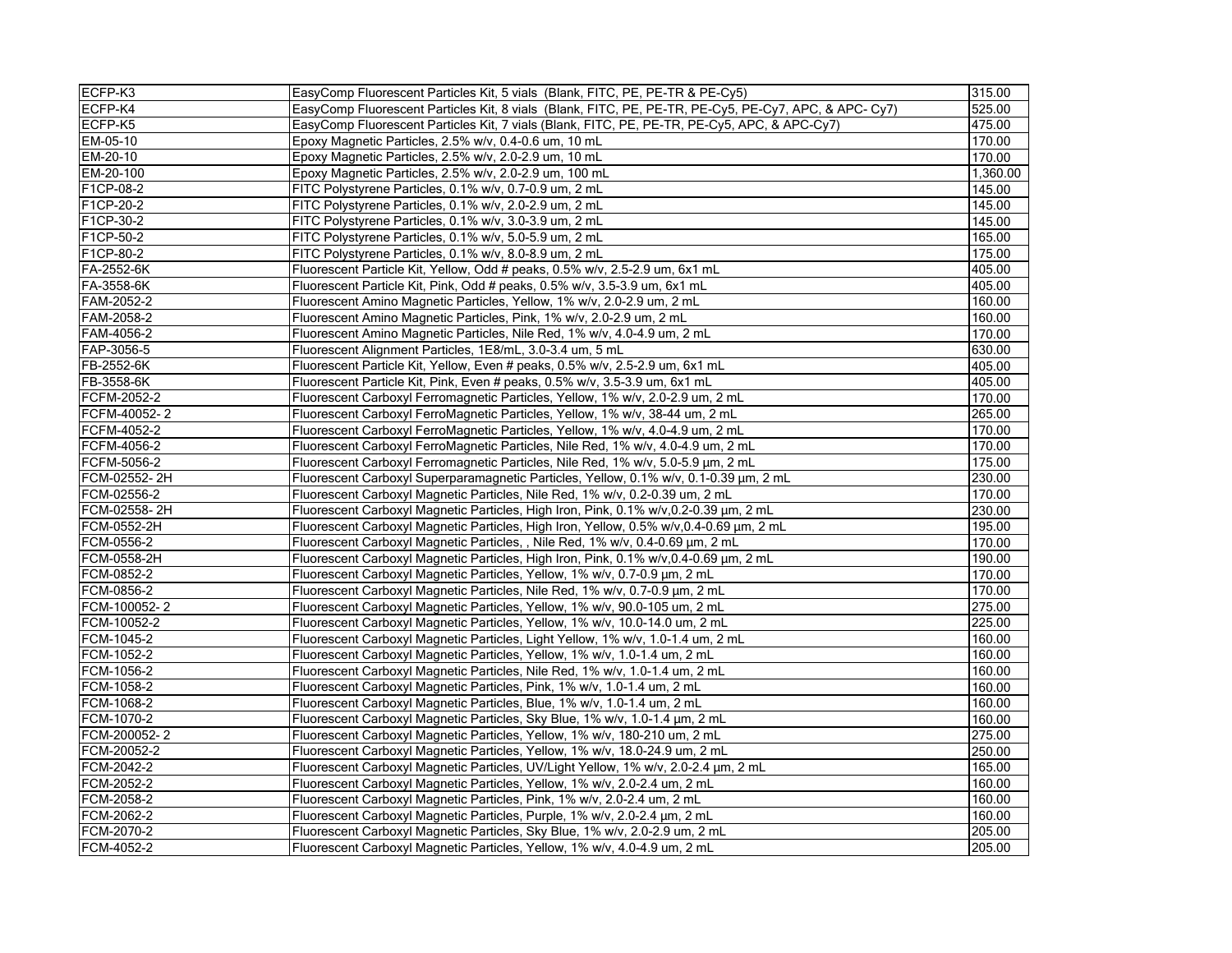| FCM-4056-2       | Fluorescent Carboxyl Magnetic Particles, Nile Red, 1% w/v, 4.0-4.9 um, 2 mL                | 205.00 |
|------------------|--------------------------------------------------------------------------------------------|--------|
| FCM-4058-2       | Fluorescent Carboxyl Magnetic Particles, Pink, 1% w/v, 4.0-5.0 um, 2 mL                    | 205.00 |
| FCM-50052-2      | Fluorescent Carboxyl Magnetic Particles, Yellow, 1% w/v, 44.0-52.9 um, 2 mL                | 275.00 |
| FCM-5052-2       | Fluorescent Carboxyl Magnetic Particles, Yellow, 1% w/v, 5.0-5.9 um, 2 mL                  | 210.00 |
| FCM-7041-2       | Fluorescent Carboxyl Magnetic Particles, UV, 0.1% w/v, 7.0-7.9 um, 2 mL                    | 170.00 |
| FCM-7067-2       | Fluorescent Carboxyl Magnetic Particles, PAK Blue, 0.1% w/v, 7.0-7.9 um, 2 mL              | 170.00 |
| FCM-8052-2       | Fluorescent Carboxyl Magnetic Particles, Yellow, 1% w/v, 8.0-9.9 um, 2 mL                  | 220.00 |
| FCM-8056-2       | Fluorescent Carboxyl Magnetic Particles, Nile Red, 1% w/v, 8.0-9.9 um, 2 mL                | 220.00 |
| FCM-8058-2       | Fluorescent Carboxyl Magnetic Particles, Pink, 1% w/v, 8.0-9.9 um, 2 mL                    | 220.00 |
| FCP-34800-6K     | Fluorescent Calibration Particles, 800nm EM, 3.5 um (+/- 0.2 um), 6 peaks, 10^7/mL, 6x1 mL | 255.00 |
| FCP-3580-2       | Fluorescent Calibration Particles, 800nm EM, 3.5 um (+/- 0.2 um), 4 peaks, 10^7/mL, 2 mL   | 240.00 |
| FCP-7052-5       | Fluorescent Calibration Particles, Yellow, 6 peaks, 1E7/mL, 7.0-7.9 um, 5 mL               | 245.00 |
| FH-10040-2       | Fluorescent Particles, UV, High Intensity, 1% w/v, 10.0-14.0 um, 2 mL                      | 205.00 |
| FH-10052-2       | Fluorescent Particles, Yellow, High Intensity, 1% w/v, 10.0-14.0 um, 2 mL                  | 205.00 |
| FH-10056-2       | Fluorescent Particles, Nile Red, High Intensity, 1% w/v, 10.0-14.0 um, 2 mL                | 205.00 |
| FH-10062-2       | Fluorescent Particles, Purple, High Intensity, 1% w/v, 10.0-14.0 um, 2 mL                  | 205.00 |
| FH-10074-2       | Fluorescent Particles, CyGreen, High Intensity, 1E7/mL, 10.0-14.0 um, 2 mL                 | 205.00 |
| FH-10078-2       | Fluorescent Particles, Jade Green, High Intensity, 1E7/mL, 10.0-14.0 um, 2 mL              | 205.00 |
| FH-15062-2       | Fluorescent Purple Particles, High Intensity, 1% w/v, 15.0-19.0 μm, 2 mL                   | 230.00 |
| FH-2040-2        | Fluorescent Particles, UV, High Intensity, 1% w/v, 1.7-2.2 um, 2 mL                        | 140.00 |
| FH-2045-2        | Fluorescent Particles, Light Yellow, High Intensity, 1% w/v, 1.7-2.2 um, 2 mL              | 140.00 |
| FH-2052-2        | Fluorescent Particles, Yellow, High Intensity, 1% w/v, 1.7-2.2 um, 2 mL                    | 140.00 |
| FH-2056-2        | Fluorescent Particles, Nile Red, High Intensity, 1% w/v, 1.7-2.2 um, 2 mL                  | 140.00 |
| FH-2060-2        | Fluorescent Particles, Purple/Yellow, High Intensity, 1% w/v, 1.7-2.2 um, 2 mL             | 165.00 |
| FH-2062-2        | Fluorescent Particles, Purple, High Intensity, 1% w/v, 1.7-2.2 um, 2 mL                    | 140.00 |
| FH-2070-2        | Fluorescent Particles, Sky Blue, High Intensity, 0.2% w/v, 1.7-2.2 um, 2 mL                | 140.00 |
| FH-3056-10       | Fluorescent Particles, Nile red, High Intensity, 1% w/v, 2.5-4.5 um, 10 mL                 | 610.00 |
| FH-3056-2        | Fluorescent Particles, Nile red, High Intensity, 1% w/v, 2.5-4.5 um, 2 mL                  | 145.00 |
| FH-5056-2        | Fluorescent Particles, Nile Red, High Intensity, 1% w/v, 5.0-7.9 um, 2 mL                  | 145.00 |
| FJAM-02556-2     | Fluorescent Jeffamine Magnetic Particles, Nile Red, 0.1% w/v, 0.2-0.39 μm, 2 mL            | 170.00 |
| FL-0845-2        | Fluorescent Particles, Light Yellow, Low Intensity, 1% w/v, 0.7-0.9 um, 2 mL               | 180.00 |
| FL-0852-2        | Fluorescent Particles, Yellow, Low Intensity, 1% w/v, 0.7-0.9 um, 2 mL                     | 135.00 |
| FL-10056-2       | Fluorescent Particles, Nile Red, Low Intensity, 1% w/v, 10.0-14.0 um, 2 mL                 | 205.00 |
| FL-10074-2       | Fluorescent Particles, CyGreen, Low Intensity, 1E7/mL, 10.0-14.0 um, 2 mL                  | 205.00 |
| FL-10078-2       | Fluorescent Particles, Jade Green, Low Intensity, 1E7/mL, 10.0-14.0 um, 2 mL               | 205.00 |
| FL-2040-2        | Fluorescent Particles, UV, Low Intensity, 1% w/v, 1.7-2.2 um, 2 mL                         | 140.00 |
| FL-2045-2        | Fluorescent Particles, Light Yellow, Low Intensity, 1% w/v, 1.7-2.2 um, 2 mL               | 140.00 |
| FL-2052-2        | Fluorescent Particles, Yellow, Low Intensity, 1% w/v, 1.7-2.2 um, 2 mL                     | 140.00 |
| FL-2056-2        | Fluorescent Particles, Nile Red, Low Intensity, 1% w/v, 1.7-2.2 um, 2 mL                   | 140.00 |
| FL-2060-2        | Fluorescent Particles, Purple/Yellow, Low Intensity, 1% w/v, 1.7-2.2 um, 2 mL              | 165.00 |
| FL-2062-2        | Fluorescent Particles, Purple, Low Intensity, 1% w/v, 1.7-2.2 um, 2 mL                     | 140.00 |
| FL-2068-2        | Fluorescent Particles, Blue, Low Intensity, 1% w/v, 1.7-2.2 um, 2 mL                       | 140.00 |
| FL-3068-2        | Fluorescent Particles, Blue, Low Intensity, 1% w/v, 2.5-4.5 um, 2 mL                       | 145.00 |
| FL-4070-2        | Fluorescent Particles, Sky Blue, Low Intensity, 1% w/v, 3.6-4.5 um, 2 mL                   | 145.00 |
| FL-6056-2        | Fluorescent Particles, Nile Red, Low Intensity, 1% w/v, 5.0-7.9 um, 2 mL                   | 165.00 |
| FL-6068-2        | Fluorescent Particles, Blue, Low Intensity, 1% w/v, 6.0-8.0 um, 2 mL                       | 165.00 |
| <b>FMFc-25-5</b> | Gt anti-Ms IgG (Fc) FerroMagnetic Particles, 1% w/v, 2.0-2.9 um, 5 mL                      | 265.00 |
| <b>FMFc-40-5</b> | Gt anti-Ms IgG (Fc) FerroMagnetic Particles, 1% w/v, 4.0-4.9 um, 5 mL                      | 265.00 |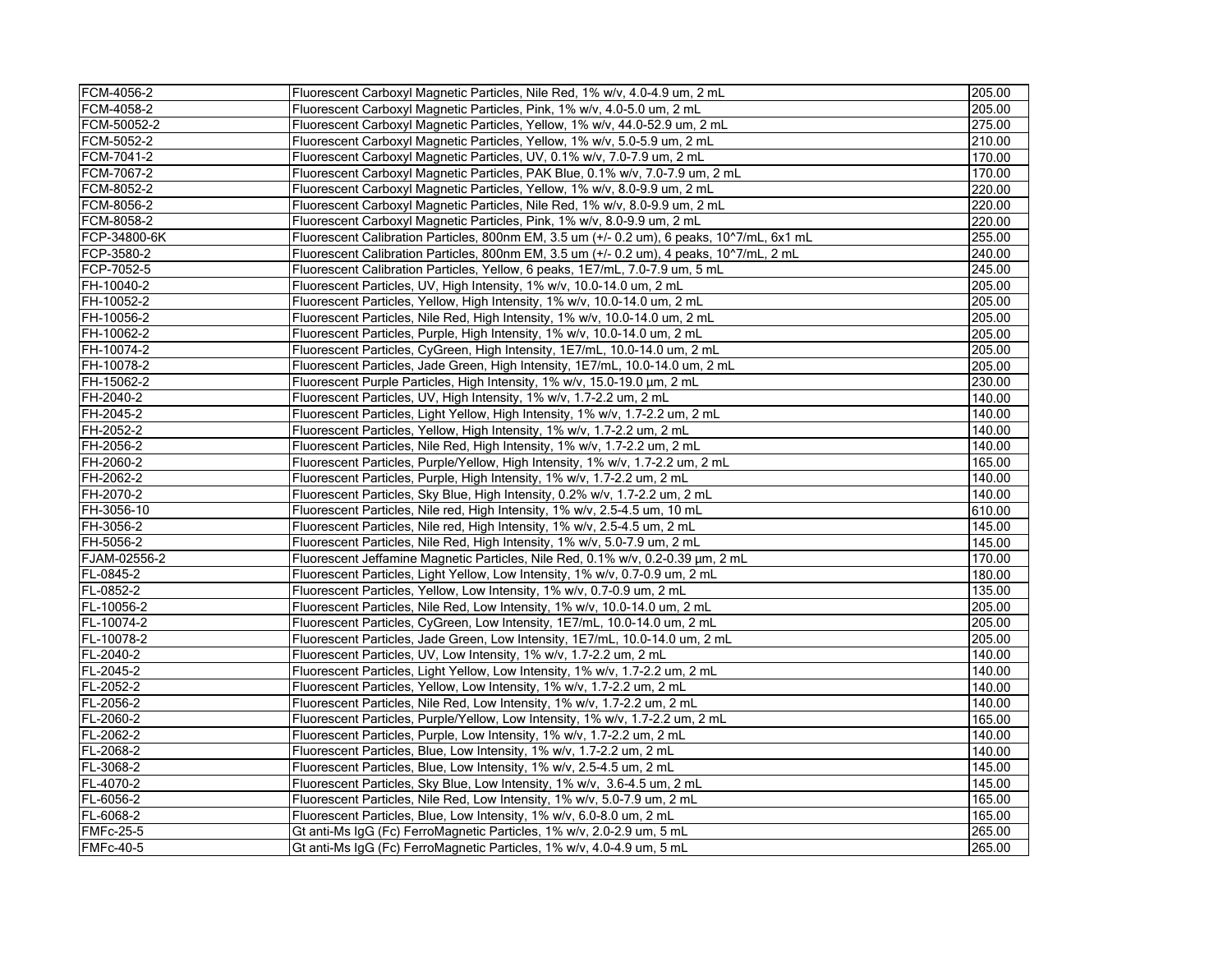| <b>FMJ-1000</b>  | FlexiMag Magnetic Separator, Jr.                                                        | 305.00 |
|------------------|-----------------------------------------------------------------------------------------|--------|
| FMM-0552-2H      | Gt anti-mouse IgG (H&L) Coated Magnetic, High Iron, Yellow, 0.1% w/v, 0.4-0.69 um, 2 mL | 210.00 |
| FMMFc-2058-5     | Gt anti-Ms IgG (Fc) Fluorescent Magnetic Particles, Pink, 0.1% w/v, 2.0-2.4 um, 5 mL    | 240.00 |
| <b>FMS-1000</b>  | FlexiMag Magnetic Separator                                                             | 430.00 |
| <b>FMXA-25-5</b> | Gt anti-Ms IgG (H&L), Cross-adsorbed, FerroMagnetic Particles, 1% w/v, 2.0-2.9 um, 5 mL | 265.00 |
| <b>FMXA-40-5</b> | Gt anti-Ms IgG (H&L), Cross-adsorbed, FerroMagnetic Particles, 1% w/v, 4.0-4.9 um, 5 mL | 265.00 |
| FP-00552-2       | Fluorescent Particles, Yellow, 1% w/v, 0.04-0.09 um, 2 mL                               | 130.00 |
| FP-00556-2       | Fluorescent Particles, Nile Red, 1% w/v, 0.04-0.06 um, 2 mL                             | 130.00 |
| FP-00558-2       | Fluorescent Particles, Pink, 1% w/v, 0.04-0.09 um, 2 mL                                 | 130.00 |
| FP-00562-2       | Fluorescent Particles, Purple, 1% w/v, 0.04-0.06 um, 2 mL                               | 130.00 |
| FP-00570-2       | Fluorescent Particles, Sky Blue, 0.25% w/v, 0.04-0.09 um, 2 mL                          | 130.00 |
| FP-0245-2        | Fluorescent Particles, Light Yellow, 1% w/v, 0.1-0.3 um, 2 mL                           | 130.00 |
| FP-0252-2        | Fluorescent Particles, Yellow, 1% w/v, 0.1-0.3 um, 2 mL                                 | 130.00 |
| FP-0256-2        | Fluorescent Particles, Nile Red, 1% w/v, 0.1-0.3 um, 2 mL                               | 130.00 |
| FP-0257-2        | Fluorescent Particles, Multiple Fluorophore, 0.2% w/v, 0.1-0.3 um, 2 mL                 | 145.00 |
| FP-0262-2        | Fluorescent Particles, Purple, 1% w/v, 0.1-0.3 um, 2 mL                                 | 130.00 |
| FP-0270-2        | Fluorescent Particles, Sky Blue, 0.25% w/v, 0.1-0.3 um, 2 mL                            | 130.00 |
| FP-0545-2        | Fluorescent Particles, Light Yellow, 1% w/v, 0.4-0.6 um, 2 mL                           | 130.00 |
| FP-0552-2        | Fluorescent Particles, Yellow, 1% w/v, 0.4-0.6 um, 2 mL                                 | 130.00 |
| FP-0556-2        | Fluorescent Particles, Nile Red, 1% w/v, 0.4-0.6 um, 2 mL                               | 130.00 |
| FP-0557-2        | Fluorescent Particles, Multiple Fluorophore, 0.2% w/v, 0.4-0.6 um, 2 mL                 | 145.00 |
| FP-0558-2        | Fluorescent Particles, Pink, 1% w/v, 0.4-0.6 um, 2 mL                                   | 130.00 |
| FP-0562-2        | Fluorescent Particles, Purple, 1% w/v, 0.4-0.6 um, 2 mL                                 | 130.00 |
| FP-0570-2        | Fluorescent Particles, Sky Blue, 1% w/v, 0.4-0.6 um, 2 mL                               | 130.00 |
| FP-0842-2        | Fluorescent Particles, UV/Light Yellow, 1% w/v, 0.7-0.9 um, 2 mL                        | 135.00 |
| FP-0845-2        | Fluorescent Particles, Light Yellow, 1% w/v, 0.7-0.9 um, 2 mL                           | 135.00 |
| FP-0852-2        | Fluorescent Particles, Yellow, 1% w/v, 0.7-0.9 um, 2 mL                                 | 135.00 |
| FP-0856-2        | Fluorescent Particles, Nile Red, 1% w/v, 0.7-0.9 um, 2 mL                               | 135.00 |
| FP-0857-2        | Fluorescent Particles, Multiple Fluorophore, 0.2% w/v, 0.7-0.9 um, 2 mL                 | 150.00 |
| FP-0858-2        | Fluorescent Particles, Pink, 1% w/v, 0.7-0.9 um, 2 mL                                   | 135.00 |
| FP-0862-2        | Fluorescent Particles, Purple, 1% w/v, 0.7-0.9 um, 2 mL                                 | 135.00 |
| FP-0868-2        | Fluorescent Particles, Blue, 1% w/v, 0.7-0.9 um, 2 mL                                   | 135.00 |
| FP-0870-2        | Fluorescent Particles, Sky blue, 1% w/v, 0.7-0.9 um, 2 mL                               | 135.00 |
| FP-0878-2        | Fluorescent Particles, Jade Green, 1% w/v, 0.7-0.9 um, 2 mL                             | 135.00 |
| FP-10040-2       | Fluorescent Particles, UV, 1% w/v, 10.0-14.0 um, 2 mL                                   | 205.00 |
| FP-10045-2       | Fluorescent Particles, Light Yellow, 1% w/v, 10.0-14.0 um, 2 mL                         | 205.00 |
| FP-10052-2       | Fluorescent Particles, Yellow, 1% w/v, 10.0-14.0 um, 2 mL                               | 205.00 |
| FP-10056-2       | Fluorescent Particles, Nile Red, 1% w/v, 10.0-14.0 um, 2 mL                             | 205.00 |
| FP-10062-2       | Fluorescent Particles, Purple, 1% w/v, 10.0-14.0 um, 2 mL                               | 205.00 |
| FP-10066-2       | Fluorescent Particles, CyBlue, 1E7/mL, 8.1-12.0 um, 2 mL                                | 205.00 |
| FP-10067-2       | Fluorescent Particles, PAK Blue, 1E7/mL, 10.0-14.0 um, 2 mL                             | 205.00 |
| FP-10070-2       | Fluorescent Particles, Sky blue, 0.2% w/v, 10.0-14.0 um, 2 mL                           | 205.00 |
| FP-10074-2       | Fluorescent Particles, CyGreen, 1E7/mL, 10.0-14.0 um, 2 mL                              | 205.00 |
| FP-10078-2       | Fluorescent Particles, Jade Green, 1E7/mL, 10.0-14.0 um, 2 mL                           | 205.00 |
| FP-15040-2       | Fluorescent UV Particles, 1% w/v, 15.0-19.0 um, 2 mL                                    | 230.00 |
| FP-15045-2       | Fluorescent Light Yellow Particles, 1% w/v, 15.0-19.0um, 2 mL                           | 230.00 |
| FP-15052-2       | Fluorescent Particles, Yellow, 1% w/v, 15.0-19.0 um, 2 mL                               | 230.00 |
| FP-15056-2       | Fluorescent Particles, Nile red, 1% w/v, 15.0-19.0 um, 2 mL                             | 230.00 |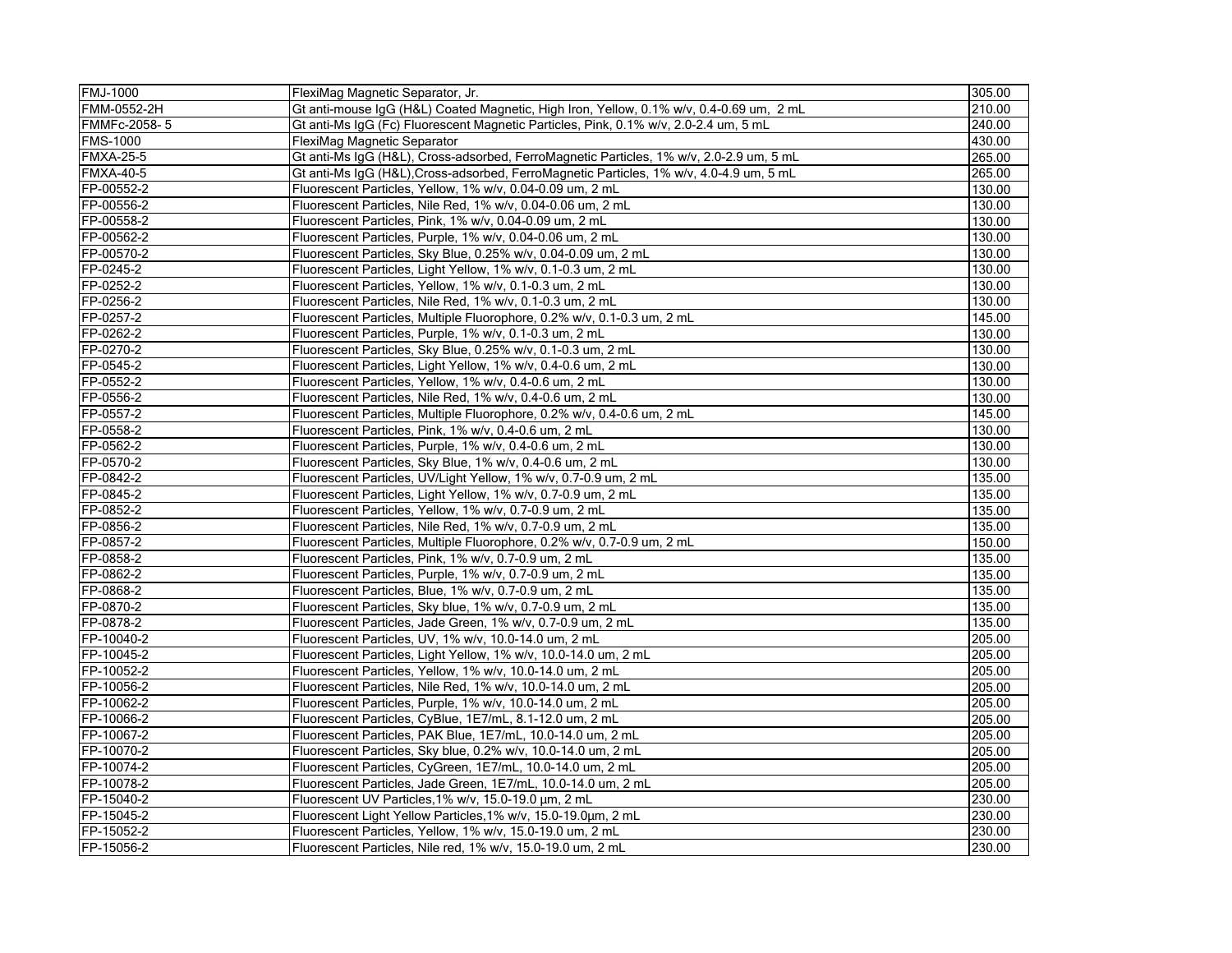| FP-15062-2 | Fluorescent Particles, Purple, 1% w/v, 15.0-19.0 µm, 2 mL                          | 230.00 |
|------------|------------------------------------------------------------------------------------|--------|
| FP-15066-2 | Fluorescent Particles, CyBlue, 1E7/mL, 15.0-19.0um, 2 mL                           | 230.00 |
| FP-15067-2 | Fluorescent PAK Blue Particles, 1% w/v, 15.0-19.0 um, 2 mL                         | 230.00 |
| FP-15070-2 | Fluorescent Particles, Sky blue, 0.2% w/v, 15.0-19.0 um, 2 mL                      | 230.00 |
| FP-1552-2  | Fluorescent Particles, Yellow, 1% w/v, 1.0-1.9 um, 2 mL                            | 150.00 |
| FP-20052-5 | Fluorescent Particles, Yellow, 1% w/v, 18.0-24.9 um, 5 mL                          | 230.00 |
| FP-20056-5 | Fluorescent Particles, Nile Red, 1% w/v, 18.0-24.9 um, 5 mL                        | 230.00 |
| FP-2042-2  | Fluorescent Particles, UV/Light Yellow, 1% w/v, 1.7-2.2 um, 2 mL                   | 165.00 |
| FP-2045-2  | Fluorescent Particles, Light Yellow, 1% w/v, 1.7-2.2 um, 2 mL                      | 140.00 |
| FP-2056-2  | Fluorescent Particles, Nile red, 1% w/v, 1.7-2.2 um, 2 mL                          | 140.00 |
| FP-2057-2  | Fluorescent Particles, Multiple Fluorophore, 0.2% w/v, 1.7-2.2 um, 2 mL            | 145.00 |
| FP-2058-2  | Fluorescent Particles, Pink, 1% w/v, 1.7-2.2 um, 2 mL                              | 140.00 |
| FP-2060-2  | Fluorescent Particles, Purple/Yellow, 1% w/v, 1.7-2.2 um, 2 mL                     | 165.00 |
| FP-2062-2  | Fluorescent Particles, Purple, 1% w/v, 1.7-2.4 um, 2 mL                            | 140.00 |
| FP-2065-2  | Fluorescent Particles, Nile Blue, 1% w/v, 1.7-2.2 um, 2 mL                         | 140.00 |
| FP-2068-2  | Fluorescent Particles, Blue, 1% w/v, 1.7-2.2 um, 2 mL                              | 140.00 |
| FP-2070-2  | Fluorescent Particles, Sky Blue, 1% w/v, 1.7-2.2 um, 2 mL                          | 140.00 |
| FP-30052-5 | Fluorescent Particles, Yellow, 1% w/v, 25.0-35.0 um, 5 mL                          | 230.00 |
| FP-30056-5 | Fluorescent Particles, Nile Red, 1% w/v, 25.0-35.0 um, 5 mL                        | 230.00 |
| FP-30062-5 | Fluorescent Particles, Purple, 1% w/v, 25.0-35.0 um, 5 mL                          | 230.00 |
| FP-3042-2  | Fluorescent Particles, UV/Light Yellow, 1% w/v, 2.5-5.0 um, 2 mL                   | 165.00 |
| FP-3045-5  | Fluorescent Particle, 420nm EM, 1E7/mL, 3.0-3.9um, 5mL                             | 200.00 |
| FP-3052-2  | Fluorescent Particles, Yellow, 1% w/v, 2.5-4.5 um, 2 mL                            | 145.00 |
| FP-3055-2  | Fluorescent Particles, Pink/Yellow, 1% w/v, 2.5-5.0um, 2 mL                        | 165.00 |
| FP-3056-2  | Fluorescent Particles, Nile Red, 1% w/v, 2.5-3.6 um, 2 mL                          | 145.00 |
| FP-3057-2  | Fluorescent Particles, Multiple Fluorophore, 0.2% w/v, 2.5-5.0 um, 2 mL            | 145.00 |
| FP-3058-2  | Fluorescent Particles, Pink, 1% w/v, 2.5-3.4 um, 2 mL                              | 145.00 |
| FP-3065-2  | Fluorescent Particles, Nile blue, 1% w/v, 2.5-4.5 um, 2 mL                         | 145.00 |
| FP-3066-2  | Fluorescent Particles, Nile Red/Blue, 1% w/v, 2.5-4.5 um, 2 mL                     | 165.00 |
| FP-3068-2  | Fluorescent Particles, Blue, 1% w/v, 2.5-4.5 um, 2 mL                              | 145.00 |
| FP-3069-2  | Fluorescent Particles, Ocean Blue, 1% w/v, 2.5-4.5 um, 2 mL                        | 145.00 |
| FP-3070-2  | Fluorescent Particles, Sky blue, 1% w/v, 2.5-4.5 um, 2 mL                          | 145.00 |
| FP-3074-2  | Fluorescent Particles, CyGreen, Flow Cytometry Grade, 10^7/mL, 2.8-3.4 um, 2 mL    | 150.00 |
| FP-3078-2  | Fluorescent Particles, Jade Green, Flow Cytometry Grade, 10^7/mL, 2.8-3.4 um, 2 mL | 150.00 |
| FP-3079-2  | Fluorescent Particles, Agua Green, Flow Cytometry Grade, 10^7/mL, 3.0-3.4 um, 2 mL | 150.00 |
| FP-4052-2  | Fluorescent Particles, Yellow, 1% w/v, 2.5-4.5 um, 2 mL                            | 145.00 |
| FP-4056-2  | Fluorescent Particles, Nile Red, 1% w/v, 3.6-4.5 um, 2 mL                          | 145.00 |
| FP-4058-2  | Fluorescent Particles, Pink, 1% w/v, 2.5-4.5 um, 2 mL                              | 145.00 |
| FP-4060-2  | Fluorescent Particles, Purple/Yellow, 1% w/v, 2.5-5.0 um, 2 mL                     | 165.00 |
| FP-4062-2  | Fluorescent Particles, Purple, 1% w/v, 2.5-4.5 um, 2 mL                            | 145.00 |
| FP-4070-2  | Fluorescent Particles, Sky blue, 0.2% w/v, 2.5-4.5 um, 2 mL                        | 145.00 |
| FP-5056-10 | Fluorescent Particles, Nile Red, 1% w/v, 5.0-7.9 um, 10 mL                         | 680.00 |
| FP-5066-2  | Fluorescent Particles, Nile Red/Blue, 1% w/v, 4.6-5.9 um, 2 mL                     | 165.00 |
| FP-5074-2  | Fluorescent Particles, CyGreen, Flow Cytometry Grade, 1E7/mL, 5.0-5.9 um, 2 mL     | 150.00 |
| FP-5078-2  | Fluorescent Particles, Jade Green, Flow Cytometry Grade, 1E7/mL, 5.0-5.9 um, 2 mL  | 150.00 |
| FP-6052-2  | Fluorescent Particles, Yellow, 1% w/v, 5.0-7.9 um, 2 mL                            | 165.00 |
| FP-6056-2  | Fluorescent Particles, Nile red, 1% w/v, 5.0-7.9 um, 2 mL                          | 165.00 |
| FP-6057-2  | Fluorescent Particles, Multiple Fluorophore, 0.2% w/v, 6.0-7.9 um, 2 mL            | 165.00 |
|            |                                                                                    |        |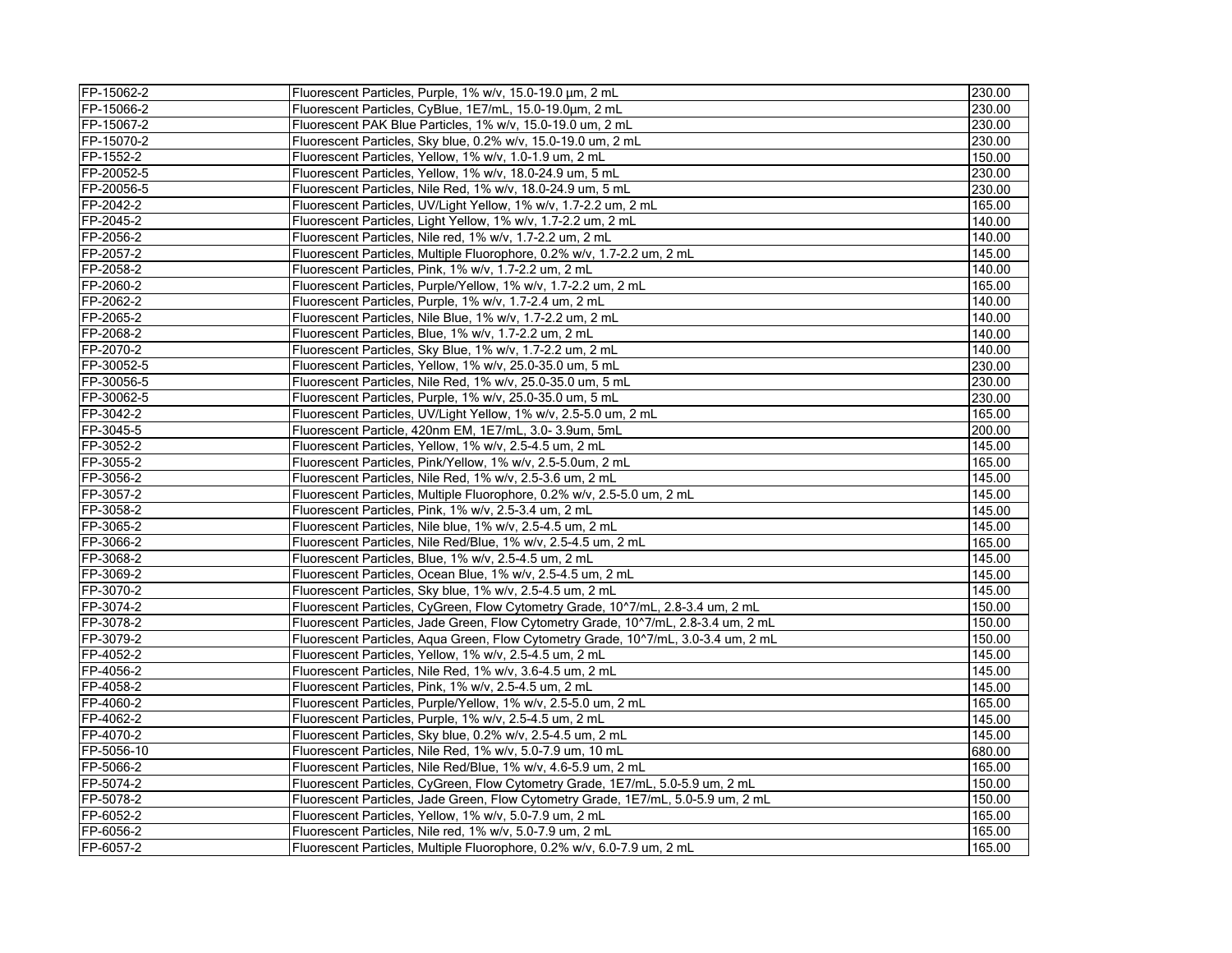| FP-6058-2           | Fluorescent Particles, Pink, 1% w/v, 6.0-8.0 um, 2 mL                                       | 165.00 |
|---------------------|---------------------------------------------------------------------------------------------|--------|
| FP-6069-2           | Fluorescent Particles, Ocean blue, 0.2% w/v, 5.0-7.9 um, 2 mL                               | 165.00 |
| FP-7052-2           | Fluorescent Particles, Yellow, 1% w/v, 7.0-7.9 um, 2 mL                                     | 165.00 |
| FP-7070-2           | Fluorescent Particles, Sky Blue, 0.25% w/v, 7.0-7.9 um, 2 mL                                | 165.00 |
| FPAK-3058-9K        | Fluorescent, Particle Array Kit, Pink, 9 peaks, 1E8/mL, 3.0-3.4 um, 9x1 mL                  | 505.00 |
| FPAK-4058-10K       | Fluorescent Particle Array Kit, Pink, 10 peaks, 1E8/mL, 4.0-4.5 um, 10x1 mL                 | 505.00 |
| FPAM- 100052-4      | Protein A Fluorescent Magnetic Particles, Yellow, 0.1%w/v, 90-105 um, 4 mL                  | 310.00 |
| FPAM-200052-4       | Protein A Fluorescent Magnetic Particles, Yellow, 0.1%w/v, 180-210 um, 4 mL                 | 310.00 |
| FPM-2070-2          | Fluorescent Polystyrene Magnetic Particles, Sky Blue, 1% w/v, 2.0-2.9 um, 2 mL              | 205.00 |
| FPM-4056-2          | Fluorescent Polystyrene Magnetic Particles, Nile red, 1% w/v, 4.0-4.9 um, 2 mL              | 205.00 |
| FPM-5041-2          | Fluorescent Polystyrene Magnetic Particles, UV, 0.1% w/v, 5.0-5.9 um, 2 mL                  | 165.00 |
| FPMA-0256-2         | Fluorescent PMMA Particles, Nile Red, 0.2% w/v, 0.1-0.3 um, 2 mL                            | 140.00 |
| FPMA-40052-5        | Fluorescent PMMA Particles, Yellow, 1% w/v, 38.0-44.0 um, 5 mL                              | 235.00 |
| FPMA-40056-5        | Fluorescent PMMA Particles, Nile Red, 1% w/v, 38.0-44.0 um, 5 mL                            | 235.00 |
| FPMA-40062-5        | Fluorescent PMMA Particles, Purple, 1% w/v, 38.0-44.0 um, 5 mL                              | 235.00 |
| FPMA-50056-5        | Fluorescent PMMA Particles, Nile Red, 1% w/v, 45.0-52.0 um, 5 mL                            | 235.00 |
| FPMA-60062-5        | Fluorescent PMMA Particles, Purple, 1% w/v, 53.0-62.0 um, 5 mL                              | 235.00 |
| FPS-10040           | Fluorescent Particle Slide, UV, 10.0-14.0 um                                                | 125.00 |
| FPS-10052           | Fluorescent Particle Slide, Yellow, 10.0-14.0 um                                            | 125.00 |
| FPS-10056           | Fluorescent Particle Slide, Nile Red, 10.0-14.0 um                                          | 125.00 |
| FPS-10057           | Fluorescent Particle Slide, Rainbow, 10.0-14.0 um                                           | 125.00 |
| FPS-10062           | Fluorescent Particle Slide, Purple, 10.0-14.0 um                                            | 125.00 |
| FPS-10070           | Fluorescent Particle Slide, Sky Blue, 10.0-14.0 um                                          | 125.00 |
| <b>FPS-100M4</b>    | Fluorescent Particle Slide, UV, Yellow, Nile Red, and Blue, 10.0-14.0 um                    | 240.00 |
| FPS-100M4B          | Fluorescent Particle Slide, UV, Yellow, Nile Red, & Purple, 10.0-14.0 um                    | 240.00 |
| FPS-15057           | Fluorescent Particle Slide, Rainbow, 13.0-17.9 um                                           | 125.00 |
| FPS-15057-4         | Fluorescent Particle Slide, Rainbow, 4 Intensities, 13.0-17.9 um                            | 125.00 |
| FPS-15057-L5        | Fluorescent Particle Slide, Rainbow, Level 5 Intensity, 13.0-17.9 um                        | 125.00 |
| FPS-3057-5          | Fluorescent Particle Slide, Rainbow, 5 Intensities, 3.0-3.4 um                              | 125.00 |
| FPS-3057-5LG        | Fluorescent Particle Slide, Rainbow, 5 Intensities, For use in log scale, 3.0-3.4 um        | 235.00 |
| FPS-3057-5LN        | Fluorescent Particle Slide, Rainbow, 5 Intensities, For use in linear scale, 3.0-3.4 um     | 235.00 |
| FPS-3057-6          | Fluorescent Particle Slide, Rainbow, 6 Intensities, 3.0-3.4 um                              | 125.00 |
| <b>FPS-5040</b>     | Fluorescent Particle Slide, UV, 5.0-5.9 um                                                  | 125.00 |
| FPS-5052            | Fluorescent Particle Slide, Yellow, 5.0-5.9 um                                              | 125.00 |
| FPS-5056            | Fluorescent Particle Slide, Nile Red, 5.0-5.9 um                                            | 125.00 |
| <b>FPS-5057</b>     | Fluorescent Particle Slide, Rainbow, 5.0-5.9 um                                             | 125.00 |
| <b>FPS-5057-UR</b>  | Fluorescent Particle Slide, Ultra Rainbow, 5.0-5.9 um                                       | 135.00 |
| FPS-5057- UR5       | Fluorescent Particle Slide, Ultra Rainbow, 5 intensities, 5.0-5.9 um                        | 135.00 |
| FPS-5070            | Fluorescent Particle Slide, Sky Blue, 5.0-5.9 um                                            | 125.00 |
| FPS-6057-3          | Fluorescent Particle Slide, Rainbow, 3 Intensities, 6.0-6.4 um                              | 125.00 |
| <b>FPS-M57-6</b>    | Fluorescent Particle Slide, Rainbow, 6 Sizes, 0.5-15.0 um                                   | 125.00 |
| FSVM-02552-2H       | Fluorescent Streptavidin Magnetic Particles, High Iron, Yellow, 0.1% w/v, 0.2-0.39 µm, 2 mL | 265.00 |
| FSVM-02556-2        | Streptavidin Fluorescent Magnetic Particles, Nile Red, 0.1% w/v, 0.2-0.39 um, 2 mL          | 265.00 |
| <b>FSVM-0552-2H</b> | Fluorescent Streptavidin Magnetic Particles, High Iron, Yellow, 0.1% w/v, 0.4-0.69 µm, 2 mL | 265.00 |
| <b>FSVM-1058-2</b>  | Streptavidin Fluorescent Magnetic Particles, Pink, 0.1% w/v, 1.0-1.4 um, 2 mL               | 255.00 |
| FSVM-2042-2         | Streptavidin Fluorescent Magnetic Particles, UV/Light Yellow, 0.1% w/v, 2.0-2.9 um, 2 mL    | 255.00 |
| <b>FSVM-2058-2</b>  | Streptavidin Fluorescent Magnetic Particles, Pink, 0.1% w/v, 2.0-2.9 um, 2 mL               | 255.00 |
| FSVM-2070-2         | Streptavidin Fluorescent Magnetic Particles, Sky Blue, 0.1% w/v, 2.0-2.9 um, 2 mL           | 255.00 |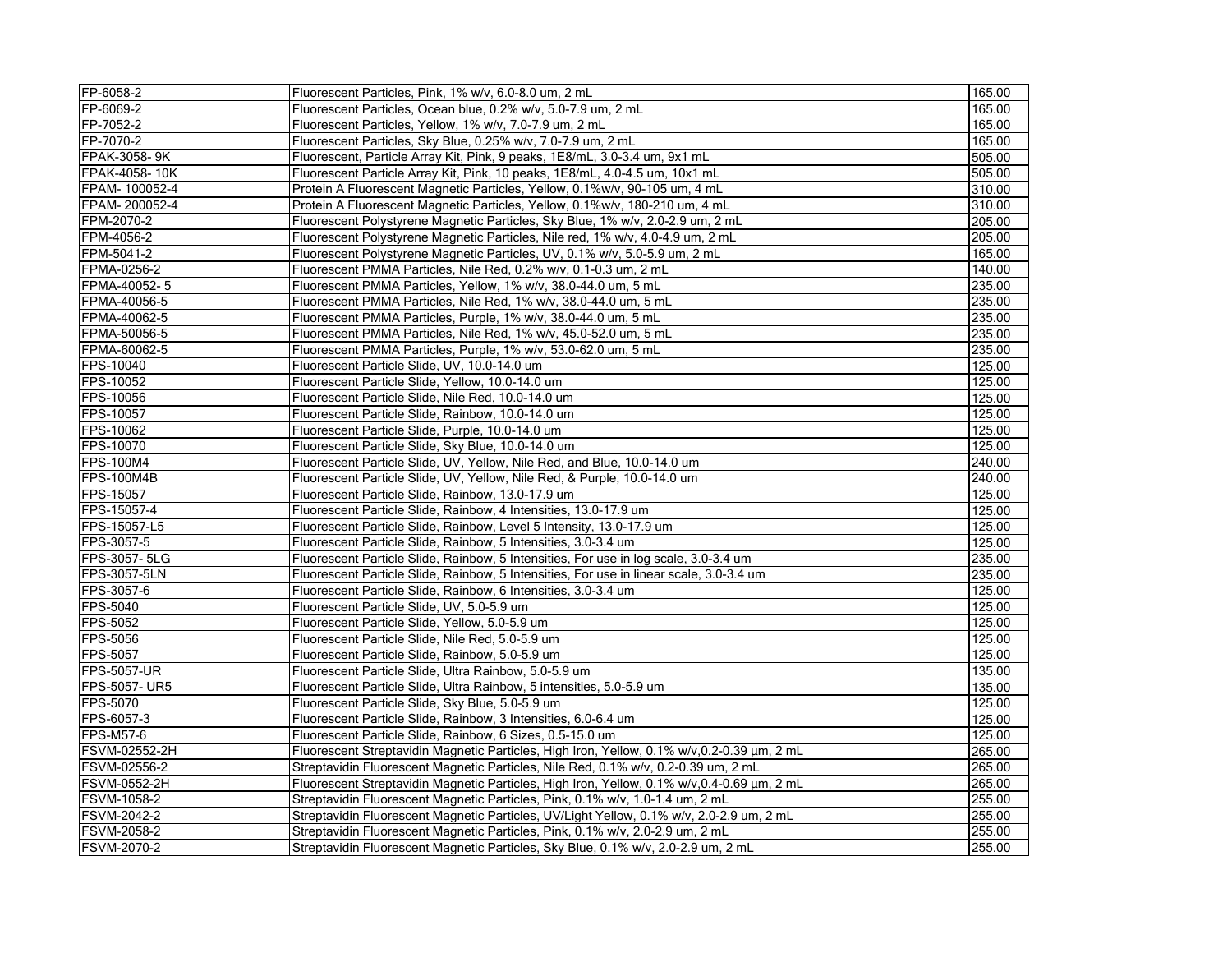| <b>FSVM-8052-2</b>    | Streptavidin Fluorescent Magnetic Particles, Yellow, 0.1%w/v, 8.0-9.9 um, 2 mL                                                                     | 270.00 |
|-----------------------|----------------------------------------------------------------------------------------------------------------------------------------------------|--------|
| <b>IFSVM-8058-2</b>   | 270.00<br>Streptavidin Fluorescent Magnetic Particles, Pink, 0.1%w/v, 8.0-9.9 um, 2 mL                                                             |        |
| FX-3552-9K            | Fluorescent Particle Kit, Yellow, 9 peaks, 0.5% w/v, 3.5-3.9 um, 9x1 mL                                                                            | 505.00 |
| GLM-025-5H            | Aldehyde Superparamagnetic Particles, 1% w/v, 0.1-0.39 um, 5 mL                                                                                    | 180.00 |
| GLM-05-5H             | Aldehyde Superparamagnetic Particles, 1% w/v, 0.4-0.69 um, 5 mL                                                                                    | 190.00 |
| GLM-300-10            | Aldehyde Magnetic Particles, 1% w/v, 25-37 um, 10 mL                                                                                               | 355.00 |
| GMXA-40-10            | Donkey anti-Gt IgG (H&L), Magnetic Particles, Cross adsorbed with Ck, GP, Sy, Hms, Hrs, Hu, Ms, Rb, Rat Sr Protein,<br>1% w/v, 4.0-5.0 um., 10 mL  | 265.00 |
| GPXA-60-5             | Donkey anti-Gt IgG (H&L) Polystyrene Particles, Cross adsorbed with Ck, GP, Sy, Hms, Hrs, Hu, Ms, Rb, Rat Sr<br>Protein, 0.5% w/v, 6.0-8.0 um, 5mL | 235.00 |
| GSHFP-10067-2         | Glutathione Fluorescent Polystyrene Particles, PAK Blue, 1E7/mL, 10.0-14.0 um, 2 mL                                                                | 240.00 |
| GSHMS-30-10           | Glutathione Coated Magnetic Particles, Smooth Surface, 3.2 +/- 0.32 um, 1% w/v, 10 mL                                                              | 260.00 |
| GSHP-20-5             | Glutathione Polystyrene Particles, 0.5% w/v, 2.0-2.9um, 5 mL                                                                                       | 235.00 |
| GSHP-40-5             | Glutathione Polystyrene Particles, 0.5% w/v, 4.0-4.9um, 5 mL                                                                                       | 235.00 |
| GSHP-60-5             | Glutathione Polystyrene Particles, 0.5% w/v, 6.0-8.0um, 5 mL                                                                                       | 235.00 |
| <b>GSHPAK-5067-4K</b> | Glutathione Blue Particle Array Kit, 4 peaks, 1E7/mL, 5.0-5.9 um, 4x1 mL                                                                           | 730.00 |
| <b>HEMS-30-10</b>     | Hydroxyethyl Magnetic Particles, Smooth, 2.5% w/v, 3.0-3.9 um, 10mL                                                                                | 180.00 |
| HFP-0852-5            | Gt anti-Hu IgG (H&L) Fluorescent Particles, Yellow, 0.1% w/v, 0.7-0.9 um, 5 mL                                                                     | 150.00 |
| HFP-0856-5            | Gt anti-Hu IgG (H&L) Fluorescent Particles, Nile red, 0.1% w/v, 0.7-0.9 um, 5 mL                                                                   | 150.00 |
| HFP-0862-5            | Gt anti-Hu IgG (H&L) Fluorescent Particles, Purple, 0.1% w/v, 0.7-0.9 um, 5 mL                                                                     | 150.00 |
| <b>HISP-60-2</b>      | Rb anti-6X His Polystyrene Particles, 0.1% w/v, 6.0-8.0, 2 mL                                                                                      | 230.00 |
| HM-40-10              | Gt anti-Hu IgG (H&L) Magnetic Particles, 1% w/v, 4.0-4.5 um, 10 mL                                                                                 | 250.00 |
| <b>HMS-1000</b>       | HandiMag Magnetic Separator                                                                                                                        | 130.00 |
| HMS-30-10             | Gt anti-Hu IgG (H&L) Magnetic Particles, Smooth, 1% w/v, 3.0-3.9 um, 10 mL                                                                         | 265.00 |
| HMS-40-10             | Gt anti-Hu IgG (H&L) Magnetic Particles, Smooth, 1% w/v, 4.0-4.5 um, 10 mL                                                                         | 265.00 |
| HMX-10-10             | Gt anti-Hu IgG (H&L) Magnetic Particles, Crosslinked, 0.5% w/v, 1.0-2.0 um, 10 mL                                                                  | 165.00 |
| HP-08-10              | Hydroxy-Polystyrene Particles, 5% w/v, 0.7-0.9 um, 10 mL                                                                                           | 140.00 |
| HP-10-5               | Hydroxy-Polystyrene Particles, 5% w/v, 1.0-1.4 um,5 mL                                                                                             | 80.00  |
| HPBFC-30-5            | Gt anti-Hu IgG (Fc) Coated Blue Particles, 0.5% w/v, 3.0-3.9 um, 5 mL                                                                              | 290.00 |
| HUAMkP-100-4          | Ms anti-Hu Ig Kappa Polystyrene Particles, 0.5% w/v, 10.0-14.0 um, 4 mL                                                                            | 455.00 |
| <b>HUAMP-100-4</b>    | Ms anti-Hu IgG(Fc) Polystyrene Particles, 0.5% w/v, 10.0-14.0 um, 4 mL                                                                             | 245.00 |
| HUIgAR-30-5           | Goat anti-Human IgA Red Particles, 0.5% w/v, 2.9-3.9 um, 5 mL                                                                                      | 285.00 |
| HUIgGB-30-5           | Human IgG Blue Particles, 0.5% w/v, 3.0-3.9 um, 5 mL                                                                                               | 285.00 |
| <b>HUP-08-5</b>       | Gt anti-Hu IgG (H&L) Polystyrene Particles, 0.25% w/v, 0.7-0.9um, 5 mL                                                                             | 145.00 |
| HUP-100-5             | Gt anti-Hu IgG(H&L) Polystyrene Particles, 0.5% w/v, 10.0-14.0 um, 5 mL                                                                            | 250.00 |
| HUP-150-5             | Gt anti-Hu IgG(H&L) Polystyrene Particles, 0.5% w/v, 14.0-17.9 um, 5 mL                                                                            | 280.00 |
| <b>HUP-30-5</b>       | Gt anti-Hu IgG (H&L) Polystyrene Particles, 0.5% w/v, 3.0-3.4 um, 5 mL                                                                             | 235.00 |
| <b>HUP-60-5</b>       | Gt anti-Hu IgG(H&L) Polystyrene Particles, 0.5% w/v, 6.0-7.9 um, 5 mL                                                                              | 265.00 |
| ITP-60-5              | Iminobiotin Polystyrene Particles, 1% w/v, 6.0-8.0 um, 5 mL                                                                                        | 235.00 |
| JAM-025-10            | Jeffamine Magnetic Particles, 1.0% w/v, 0.1-0.39um, 10 mL                                                                                          | 180.00 |
| JAM-30-10             | Jeffamine Magnetic Particles, 2.5% w/v, 3.0-3.9 um, 10 mL                                                                                          | 180.00 |
| JAMS-30-10            | Jeffamine Magnetic Particles, Smooth Surface, 2.5% w/v, 3.0-3.9 um, 10 mL                                                                          | 195.00 |
| JAP-10-5              | Jeffamine Polystyrene Particles, 1% w/v, 1.0-1.4um, 5 mL                                                                                           | 165.00 |
| <b>MFA-3558-6K</b>    | Gt anti-Ms IgG (Fc) Fluorescent Particle Kit, Pink, Odd # peaks, 0.1% w/v, 3.5-3.9 um, 6x1 mL                                                      | 405.00 |
| MFB-3558-6K           | Gt anti-Ms IgG (Fc) Fluorescent Particle Kit, Pink, Even # peaks, 0.1% w/v, 3.5-3.9 um, 6x1 mL                                                     | 405.00 |
| MFcP-3052-5           | Gt anti-Ms IgG (Fc) Fluorescent Particles, Yellow, 0.1% w/v, 2.5-4.5 um, 5 mL                                                                      | 210.00 |
| MFcP-3056-5           | Gt anti-Ms IgG (Fc) Fluorescent Particles, Nile Red, 0.1% w/v, 2.5-4.5 um, 5 mL                                                                    | 210.00 |
| MFcP-3058-5           | Gt anti-Ms IgG (Fc) Fluorescent Particles, Pink, 0.1% w/v, 2.5-4.5 um, 5 mL                                                                        | 210.00 |
|                       |                                                                                                                                                    |        |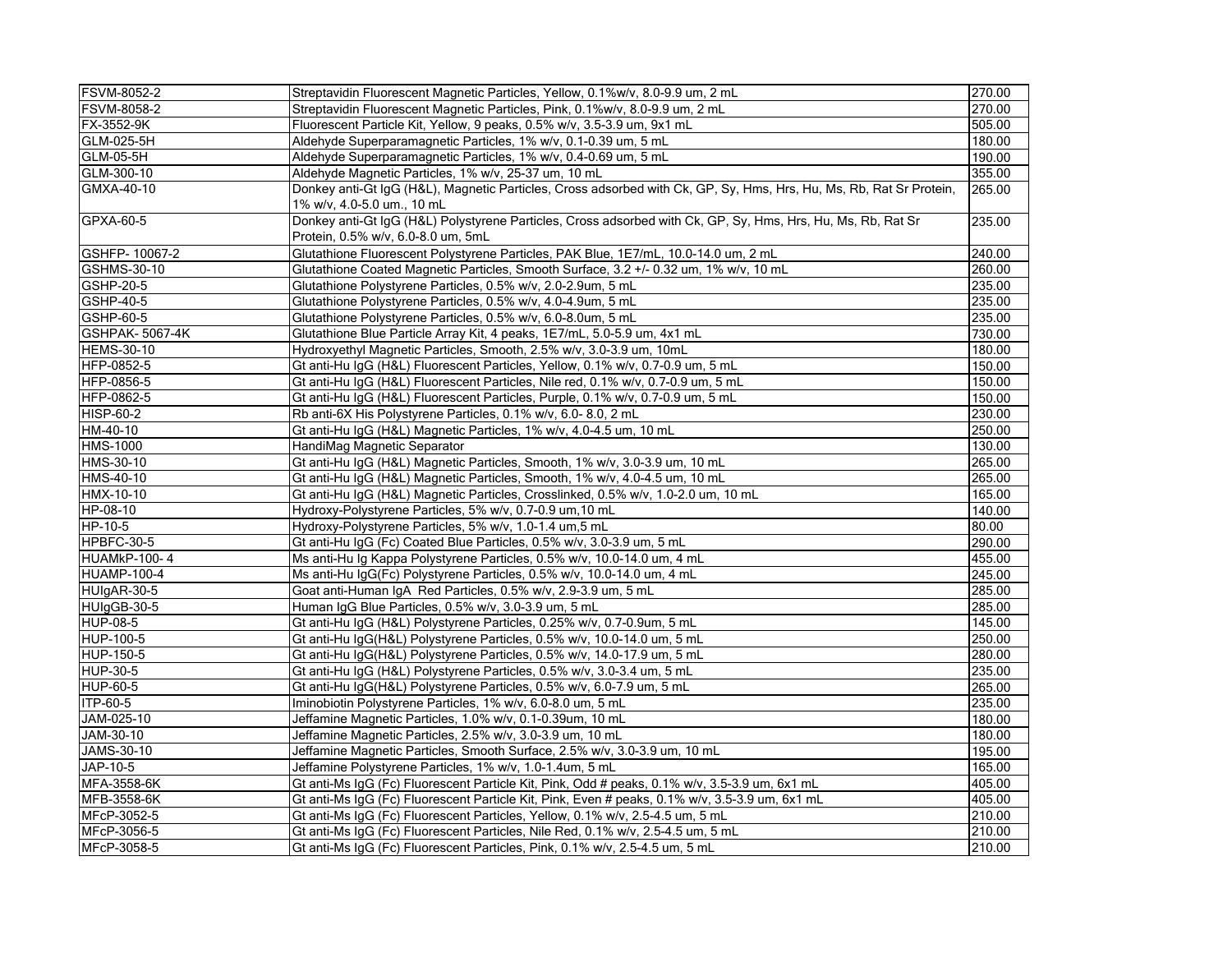| 210.00<br>Gt anti-Ms IgG (Fc) Fluorescent Particles, Ocean Blue, 0.1% w/v, 2.5-4.5 um, 5 mL<br>355.00<br>Gt anti-Ms IgG (H&L) Fluorescent Particles, Yellow, 0.1% w/v, 0.1-0.3 um, 5 mL<br>150.00<br>Gt anti-Ms IgG (H&L) Fluorescent Particles, Yellow, 0.1% w/v, 0.4-0.6 um, 5 mL<br>150.00<br>Gt anti-Ms IgG (H&L) Fluorescent Particles, Nile Red, 0.1% w/v, 0.4-0.6 um, 5 mL<br>150.00<br>Gt anti-Ms IgG (H&L) Fluorescent Particles, Purple, 0.1% w/v, 0.4-0.6 um, 5 mL<br>150.00<br>Gt anti-Ms IgG (H&L) Fluorescent Particles, Yellow, 0.1% w/v, 0.7-0.9 um, 5 mL<br>150.00<br>Gt anti-Ms IgG (H&L) Fluorescent Particles, Nile Red, 0.1% w/v, 0.7-0.9 um, 5 mL<br>Gt anti-Ms IgG (H&L) Fluorescent Particles, Pink, 0.1% w/v, 0.7-0.9 um, 5 mL<br>150.00<br>Gt anti-Ms IgG (H&L) Fluorescent Particles, Purple, 0.1% w/v, 0.7-0.9 um, 5 mL<br>150.00<br>210.00<br>Gt anti-Ms IgG (H&L) Fluorescent Particles, Yellow, 0.1% w/v, 1.7-2.2 um, 5 mL<br>Gt anti-Ms IgG (H&L) Fluorescent Particles, Nile Red, 0.1% w/v, 1.7-2.2 um, 5 mL<br>210.00<br>Gt anti-Ms IgG (H&L) Fluorescent Particles, Pink, 0.1% w/v, 1.7-2.2 um, 5 mL<br>210.00<br>Gt anti-Ms IgG (H&L) Fluorescent Particles, Purple, 0.1% w/v, 1.7-2.2 um, 5 mL<br>210.00<br>210.00<br>Gt anti-Ms IgG (H&L) Fluorescent Particles, Sky Blue, 0.1% w/v, 1.7-2.2 um, 5 mL<br>Rat anti-Ms IgM Fluorescent Particles, Nile Red, 0.1% w/v, 0.7-0.9 um, 5 mL<br>165.00<br>Gt anti-Ms IgG (H&L) Magnetic Particles, 1% w/v, 4.0-4.9 um, 10 mL<br>250.00<br>Gt anti-Ms IgG (Fc) Magnetic Particles, 1% w/v, 4.0-5.0 um, 10 mL<br>250.00<br>MicroMag Magnetic Separator<br>360.00<br>265.00<br>Gt anti-Ms IgG (H&L) Magnetic Particles, Smooth, 1% w/v, 3.0-3.9 um, 10 mL<br>Gt anti-Ms IgG (H&L) Magnetic Particles, Smooth, 1% w/v, 4.0-5.0 um, 10 mL<br>265.00<br>265.00<br>Gt anti-Ms IgG (Fc) Magnetic Particles, Smooth, 1% w/v, 3.0-3.9 um, 10 mL<br>Gt anti-Ms IgG (Fc) Magnetic Particles, Smooth, 1% w/v, 4.0-5.0 um, 10 mL<br>265.00<br>280.00<br>Gt anti-Ms IgG (H&L) Magnetic Particles, Smooth, Crosslinked, Cross adsorbed, 1% w/v, 3.0-3.9 um, 10 mL<br>280.00<br>Gt anti-Ms IgG (H&L) Magnetic Particles, Smooth, Crosslinked, Cross adsorbed, 1% w/v, 4.0-5.0 um, 10 mL<br>Gt anti-Ms IgG (H&L) Magnetic Particles, Crosslinked, 0.5% w/v, 1.0-2.0 um, 10 mL<br>165.00<br>175.00<br>Gt anti-Ms IgG (H&L) Magnetic Particles, Crosslinked, Cross adsorbed, 0.5% w/v, 1.0-2.0 um, 10 mL<br>265.00<br>Gt anti-Ms IgG (H&L) Magnetic Particles, Crosslinked, Cross adsorbed, 1% w/v, 4.0-4.5 um, 10 mL<br>Gt anti-Ms IgG (H&L) Polysytrene Particles, 0.25% w/v, 0.7-0.9 um, 100 mL<br>860.00<br>215.00<br>Gt anti-Ms IgG (H&L) Polystyrene Particles, 0.25% w/v, 0.7-0.9 um, 20 mL<br>210.00<br>Gt anti-Ms IgG (H&L) Polystyrene Particles, 0.5% w/v, 6.0-8.0 um, 5 mL<br>Ms Anti-FLAG M2 Coated Polystyrene Particles, 0.1% w/v, 0.4-0.6 um., 2 mL<br>255.00<br>$\overline{240.00}$<br>Ms Anti-FLAG M2 Coated Polystyrene Particles, 0.1% w/v, 2.0-2.4 um, 2 mL<br>Gt anti-Ms IgG Blue Particle Array Kit, 10 peaks, 1E6/mL, 5.0-5.9 um, 10x1 mL<br>980.00<br>Gt anti-Ms IgG Blue Particle Array Kit, Odd # peaks, 1E6/mL, 5.0-5.9 um, 5x1 mL<br>565.00<br>Gt anti-Ms IgG Blue Particle Array Kit, Even # peaks, 1E6/mL, 5.0-5.9 um, 5x1 mL<br>565.00<br>285.00<br>Gt anti-Ms IgG (H&L) Coated Blue Particles, 0.25% w/v, 0.3-0.39 um, 5 mL<br>860.00<br>Gt anti-Ms IgG (Fc) Polystyrene Particles, 0.25% w/v, 0.7-0.9 um, 100 mL<br>Gt anti-Ms IgG(Fc) Polystyrene Particles, 0.25% w/v, 0.7-0.9 um, 20 mL<br>215.00<br>Gt anti-Ms IgG (Fc) Polystyrene Particles, 0.5% w/v, 13.0-17.9 um, 4 mL<br>355.00<br>235.00<br>Gt anti-Ms IgG (Fc) Polystyrene Particles, 0.5% w/v, 3.0-3.9 um, 5 mL<br>235.00<br>Gt anti-Ms IgG (Fc) Polystyrene Particles, 0.5% w/v, 6.0-8.0 um, 5 mL<br>Gt anti-Ms (H&L) Polystyrene Particles, Crossadsorbed, 0.25% w/v, 0.7-0.9 um, 100 mL<br>860.00<br>Gt anti-Ms (H&L) Polystyrene Particles, Crossadsorbed, 0.25% w/v, 0.7-0.9 um, 20 mL<br>215.00<br>235.00<br>Gt anti-Ms (H&L) Polystyrene Particles, Crossadsorbed, 0.5% w/v, 6.0-8.0 um, 5 mL<br>Mirror Slide<br>125.00<br>205.00<br>Ms IgG Coated Magnetic Particles, Smooth Surface, 0.5% w/v, 3.0-3.9 um, 5 mL<br>Ms IgG Coated Magnetic Particles, Smooth Surface, 0.5% w/v, 5.0-5.9 um, 5 mL<br>205.00 | MFcP-3068-5        | Gt anti-Ms IgG (Fc) Fluorescent Particles, Blue, 0.1% w/v, 2.5-4.5 um, 5 mL | 210.00 |
|-----------------------------------------------------------------------------------------------------------------------------------------------------------------------------------------------------------------------------------------------------------------------------------------------------------------------------------------------------------------------------------------------------------------------------------------------------------------------------------------------------------------------------------------------------------------------------------------------------------------------------------------------------------------------------------------------------------------------------------------------------------------------------------------------------------------------------------------------------------------------------------------------------------------------------------------------------------------------------------------------------------------------------------------------------------------------------------------------------------------------------------------------------------------------------------------------------------------------------------------------------------------------------------------------------------------------------------------------------------------------------------------------------------------------------------------------------------------------------------------------------------------------------------------------------------------------------------------------------------------------------------------------------------------------------------------------------------------------------------------------------------------------------------------------------------------------------------------------------------------------------------------------------------------------------------------------------------------------------------------------------------------------------------------------------------------------------------------------------------------------------------------------------------------------------------------------------------------------------------------------------------------------------------------------------------------------------------------------------------------------------------------------------------------------------------------------------------------------------------------------------------------------------------------------------------------------------------------------------------------------------------------------------------------------------------------------------------------------------------------------------------------------------------------------------------------------------------------------------------------------------------------------------------------------------------------------------------------------------------------------------------------------------------------------------------------------------------------------------------------------------------------------------------------------------------------------------------------------------------------------------------------------------------------------------------------------------------------------------------------------------------------------------------------------------------------------------------------------------------------------------------------------------------------------------------------------------------------------------------------------------------------------------------------------------------------------------------------------------------------------------------------------------------------------------------------------------------------------------------------------------------------------------------------------------------------------------------------------------------------------------------------------------------------------------------------------------------------------------------------------------------------------------------------------------------------------------------------------------------------------------------------------------------------------------------------------------------------------------------------------------|--------------------|-----------------------------------------------------------------------------|--------|
|                                                                                                                                                                                                                                                                                                                                                                                                                                                                                                                                                                                                                                                                                                                                                                                                                                                                                                                                                                                                                                                                                                                                                                                                                                                                                                                                                                                                                                                                                                                                                                                                                                                                                                                                                                                                                                                                                                                                                                                                                                                                                                                                                                                                                                                                                                                                                                                                                                                                                                                                                                                                                                                                                                                                                                                                                                                                                                                                                                                                                                                                                                                                                                                                                                                                                                                                                                                                                                                                                                                                                                                                                                                                                                                                                                                                                                                                                                                                                                                                                                                                                                                                                                                                                                                                                                                                                                             | MFcP-3069-5        |                                                                             |        |
|                                                                                                                                                                                                                                                                                                                                                                                                                                                                                                                                                                                                                                                                                                                                                                                                                                                                                                                                                                                                                                                                                                                                                                                                                                                                                                                                                                                                                                                                                                                                                                                                                                                                                                                                                                                                                                                                                                                                                                                                                                                                                                                                                                                                                                                                                                                                                                                                                                                                                                                                                                                                                                                                                                                                                                                                                                                                                                                                                                                                                                                                                                                                                                                                                                                                                                                                                                                                                                                                                                                                                                                                                                                                                                                                                                                                                                                                                                                                                                                                                                                                                                                                                                                                                                                                                                                                                                             | MFP-0252-5         |                                                                             |        |
|                                                                                                                                                                                                                                                                                                                                                                                                                                                                                                                                                                                                                                                                                                                                                                                                                                                                                                                                                                                                                                                                                                                                                                                                                                                                                                                                                                                                                                                                                                                                                                                                                                                                                                                                                                                                                                                                                                                                                                                                                                                                                                                                                                                                                                                                                                                                                                                                                                                                                                                                                                                                                                                                                                                                                                                                                                                                                                                                                                                                                                                                                                                                                                                                                                                                                                                                                                                                                                                                                                                                                                                                                                                                                                                                                                                                                                                                                                                                                                                                                                                                                                                                                                                                                                                                                                                                                                             | MFP-0552-5         |                                                                             |        |
|                                                                                                                                                                                                                                                                                                                                                                                                                                                                                                                                                                                                                                                                                                                                                                                                                                                                                                                                                                                                                                                                                                                                                                                                                                                                                                                                                                                                                                                                                                                                                                                                                                                                                                                                                                                                                                                                                                                                                                                                                                                                                                                                                                                                                                                                                                                                                                                                                                                                                                                                                                                                                                                                                                                                                                                                                                                                                                                                                                                                                                                                                                                                                                                                                                                                                                                                                                                                                                                                                                                                                                                                                                                                                                                                                                                                                                                                                                                                                                                                                                                                                                                                                                                                                                                                                                                                                                             | MFP-0556-5         |                                                                             |        |
|                                                                                                                                                                                                                                                                                                                                                                                                                                                                                                                                                                                                                                                                                                                                                                                                                                                                                                                                                                                                                                                                                                                                                                                                                                                                                                                                                                                                                                                                                                                                                                                                                                                                                                                                                                                                                                                                                                                                                                                                                                                                                                                                                                                                                                                                                                                                                                                                                                                                                                                                                                                                                                                                                                                                                                                                                                                                                                                                                                                                                                                                                                                                                                                                                                                                                                                                                                                                                                                                                                                                                                                                                                                                                                                                                                                                                                                                                                                                                                                                                                                                                                                                                                                                                                                                                                                                                                             | MFP-0562-5         |                                                                             |        |
|                                                                                                                                                                                                                                                                                                                                                                                                                                                                                                                                                                                                                                                                                                                                                                                                                                                                                                                                                                                                                                                                                                                                                                                                                                                                                                                                                                                                                                                                                                                                                                                                                                                                                                                                                                                                                                                                                                                                                                                                                                                                                                                                                                                                                                                                                                                                                                                                                                                                                                                                                                                                                                                                                                                                                                                                                                                                                                                                                                                                                                                                                                                                                                                                                                                                                                                                                                                                                                                                                                                                                                                                                                                                                                                                                                                                                                                                                                                                                                                                                                                                                                                                                                                                                                                                                                                                                                             | MFP-0852-5         |                                                                             |        |
|                                                                                                                                                                                                                                                                                                                                                                                                                                                                                                                                                                                                                                                                                                                                                                                                                                                                                                                                                                                                                                                                                                                                                                                                                                                                                                                                                                                                                                                                                                                                                                                                                                                                                                                                                                                                                                                                                                                                                                                                                                                                                                                                                                                                                                                                                                                                                                                                                                                                                                                                                                                                                                                                                                                                                                                                                                                                                                                                                                                                                                                                                                                                                                                                                                                                                                                                                                                                                                                                                                                                                                                                                                                                                                                                                                                                                                                                                                                                                                                                                                                                                                                                                                                                                                                                                                                                                                             | MFP-0856-5         |                                                                             |        |
|                                                                                                                                                                                                                                                                                                                                                                                                                                                                                                                                                                                                                                                                                                                                                                                                                                                                                                                                                                                                                                                                                                                                                                                                                                                                                                                                                                                                                                                                                                                                                                                                                                                                                                                                                                                                                                                                                                                                                                                                                                                                                                                                                                                                                                                                                                                                                                                                                                                                                                                                                                                                                                                                                                                                                                                                                                                                                                                                                                                                                                                                                                                                                                                                                                                                                                                                                                                                                                                                                                                                                                                                                                                                                                                                                                                                                                                                                                                                                                                                                                                                                                                                                                                                                                                                                                                                                                             | MFP-0858-5         |                                                                             |        |
|                                                                                                                                                                                                                                                                                                                                                                                                                                                                                                                                                                                                                                                                                                                                                                                                                                                                                                                                                                                                                                                                                                                                                                                                                                                                                                                                                                                                                                                                                                                                                                                                                                                                                                                                                                                                                                                                                                                                                                                                                                                                                                                                                                                                                                                                                                                                                                                                                                                                                                                                                                                                                                                                                                                                                                                                                                                                                                                                                                                                                                                                                                                                                                                                                                                                                                                                                                                                                                                                                                                                                                                                                                                                                                                                                                                                                                                                                                                                                                                                                                                                                                                                                                                                                                                                                                                                                                             | MFP-0862-5         |                                                                             |        |
|                                                                                                                                                                                                                                                                                                                                                                                                                                                                                                                                                                                                                                                                                                                                                                                                                                                                                                                                                                                                                                                                                                                                                                                                                                                                                                                                                                                                                                                                                                                                                                                                                                                                                                                                                                                                                                                                                                                                                                                                                                                                                                                                                                                                                                                                                                                                                                                                                                                                                                                                                                                                                                                                                                                                                                                                                                                                                                                                                                                                                                                                                                                                                                                                                                                                                                                                                                                                                                                                                                                                                                                                                                                                                                                                                                                                                                                                                                                                                                                                                                                                                                                                                                                                                                                                                                                                                                             | MFP-2052-5         |                                                                             |        |
|                                                                                                                                                                                                                                                                                                                                                                                                                                                                                                                                                                                                                                                                                                                                                                                                                                                                                                                                                                                                                                                                                                                                                                                                                                                                                                                                                                                                                                                                                                                                                                                                                                                                                                                                                                                                                                                                                                                                                                                                                                                                                                                                                                                                                                                                                                                                                                                                                                                                                                                                                                                                                                                                                                                                                                                                                                                                                                                                                                                                                                                                                                                                                                                                                                                                                                                                                                                                                                                                                                                                                                                                                                                                                                                                                                                                                                                                                                                                                                                                                                                                                                                                                                                                                                                                                                                                                                             | MFP-2056-5         |                                                                             |        |
|                                                                                                                                                                                                                                                                                                                                                                                                                                                                                                                                                                                                                                                                                                                                                                                                                                                                                                                                                                                                                                                                                                                                                                                                                                                                                                                                                                                                                                                                                                                                                                                                                                                                                                                                                                                                                                                                                                                                                                                                                                                                                                                                                                                                                                                                                                                                                                                                                                                                                                                                                                                                                                                                                                                                                                                                                                                                                                                                                                                                                                                                                                                                                                                                                                                                                                                                                                                                                                                                                                                                                                                                                                                                                                                                                                                                                                                                                                                                                                                                                                                                                                                                                                                                                                                                                                                                                                             | MFP-2058-5         |                                                                             |        |
|                                                                                                                                                                                                                                                                                                                                                                                                                                                                                                                                                                                                                                                                                                                                                                                                                                                                                                                                                                                                                                                                                                                                                                                                                                                                                                                                                                                                                                                                                                                                                                                                                                                                                                                                                                                                                                                                                                                                                                                                                                                                                                                                                                                                                                                                                                                                                                                                                                                                                                                                                                                                                                                                                                                                                                                                                                                                                                                                                                                                                                                                                                                                                                                                                                                                                                                                                                                                                                                                                                                                                                                                                                                                                                                                                                                                                                                                                                                                                                                                                                                                                                                                                                                                                                                                                                                                                                             | MFP-2062-5         |                                                                             |        |
|                                                                                                                                                                                                                                                                                                                                                                                                                                                                                                                                                                                                                                                                                                                                                                                                                                                                                                                                                                                                                                                                                                                                                                                                                                                                                                                                                                                                                                                                                                                                                                                                                                                                                                                                                                                                                                                                                                                                                                                                                                                                                                                                                                                                                                                                                                                                                                                                                                                                                                                                                                                                                                                                                                                                                                                                                                                                                                                                                                                                                                                                                                                                                                                                                                                                                                                                                                                                                                                                                                                                                                                                                                                                                                                                                                                                                                                                                                                                                                                                                                                                                                                                                                                                                                                                                                                                                                             | MFP-2070-5         |                                                                             |        |
|                                                                                                                                                                                                                                                                                                                                                                                                                                                                                                                                                                                                                                                                                                                                                                                                                                                                                                                                                                                                                                                                                                                                                                                                                                                                                                                                                                                                                                                                                                                                                                                                                                                                                                                                                                                                                                                                                                                                                                                                                                                                                                                                                                                                                                                                                                                                                                                                                                                                                                                                                                                                                                                                                                                                                                                                                                                                                                                                                                                                                                                                                                                                                                                                                                                                                                                                                                                                                                                                                                                                                                                                                                                                                                                                                                                                                                                                                                                                                                                                                                                                                                                                                                                                                                                                                                                                                                             | MFPIgM-0856-5      |                                                                             |        |
|                                                                                                                                                                                                                                                                                                                                                                                                                                                                                                                                                                                                                                                                                                                                                                                                                                                                                                                                                                                                                                                                                                                                                                                                                                                                                                                                                                                                                                                                                                                                                                                                                                                                                                                                                                                                                                                                                                                                                                                                                                                                                                                                                                                                                                                                                                                                                                                                                                                                                                                                                                                                                                                                                                                                                                                                                                                                                                                                                                                                                                                                                                                                                                                                                                                                                                                                                                                                                                                                                                                                                                                                                                                                                                                                                                                                                                                                                                                                                                                                                                                                                                                                                                                                                                                                                                                                                                             | MM-40-10           |                                                                             |        |
|                                                                                                                                                                                                                                                                                                                                                                                                                                                                                                                                                                                                                                                                                                                                                                                                                                                                                                                                                                                                                                                                                                                                                                                                                                                                                                                                                                                                                                                                                                                                                                                                                                                                                                                                                                                                                                                                                                                                                                                                                                                                                                                                                                                                                                                                                                                                                                                                                                                                                                                                                                                                                                                                                                                                                                                                                                                                                                                                                                                                                                                                                                                                                                                                                                                                                                                                                                                                                                                                                                                                                                                                                                                                                                                                                                                                                                                                                                                                                                                                                                                                                                                                                                                                                                                                                                                                                                             | MMFc-40-10         |                                                                             |        |
|                                                                                                                                                                                                                                                                                                                                                                                                                                                                                                                                                                                                                                                                                                                                                                                                                                                                                                                                                                                                                                                                                                                                                                                                                                                                                                                                                                                                                                                                                                                                                                                                                                                                                                                                                                                                                                                                                                                                                                                                                                                                                                                                                                                                                                                                                                                                                                                                                                                                                                                                                                                                                                                                                                                                                                                                                                                                                                                                                                                                                                                                                                                                                                                                                                                                                                                                                                                                                                                                                                                                                                                                                                                                                                                                                                                                                                                                                                                                                                                                                                                                                                                                                                                                                                                                                                                                                                             | <b>MMS-2100</b>    |                                                                             |        |
|                                                                                                                                                                                                                                                                                                                                                                                                                                                                                                                                                                                                                                                                                                                                                                                                                                                                                                                                                                                                                                                                                                                                                                                                                                                                                                                                                                                                                                                                                                                                                                                                                                                                                                                                                                                                                                                                                                                                                                                                                                                                                                                                                                                                                                                                                                                                                                                                                                                                                                                                                                                                                                                                                                                                                                                                                                                                                                                                                                                                                                                                                                                                                                                                                                                                                                                                                                                                                                                                                                                                                                                                                                                                                                                                                                                                                                                                                                                                                                                                                                                                                                                                                                                                                                                                                                                                                                             | MMS-30-10          |                                                                             |        |
|                                                                                                                                                                                                                                                                                                                                                                                                                                                                                                                                                                                                                                                                                                                                                                                                                                                                                                                                                                                                                                                                                                                                                                                                                                                                                                                                                                                                                                                                                                                                                                                                                                                                                                                                                                                                                                                                                                                                                                                                                                                                                                                                                                                                                                                                                                                                                                                                                                                                                                                                                                                                                                                                                                                                                                                                                                                                                                                                                                                                                                                                                                                                                                                                                                                                                                                                                                                                                                                                                                                                                                                                                                                                                                                                                                                                                                                                                                                                                                                                                                                                                                                                                                                                                                                                                                                                                                             | MMS-40-10          |                                                                             |        |
|                                                                                                                                                                                                                                                                                                                                                                                                                                                                                                                                                                                                                                                                                                                                                                                                                                                                                                                                                                                                                                                                                                                                                                                                                                                                                                                                                                                                                                                                                                                                                                                                                                                                                                                                                                                                                                                                                                                                                                                                                                                                                                                                                                                                                                                                                                                                                                                                                                                                                                                                                                                                                                                                                                                                                                                                                                                                                                                                                                                                                                                                                                                                                                                                                                                                                                                                                                                                                                                                                                                                                                                                                                                                                                                                                                                                                                                                                                                                                                                                                                                                                                                                                                                                                                                                                                                                                                             | <b>MMSFc-30-10</b> |                                                                             |        |
|                                                                                                                                                                                                                                                                                                                                                                                                                                                                                                                                                                                                                                                                                                                                                                                                                                                                                                                                                                                                                                                                                                                                                                                                                                                                                                                                                                                                                                                                                                                                                                                                                                                                                                                                                                                                                                                                                                                                                                                                                                                                                                                                                                                                                                                                                                                                                                                                                                                                                                                                                                                                                                                                                                                                                                                                                                                                                                                                                                                                                                                                                                                                                                                                                                                                                                                                                                                                                                                                                                                                                                                                                                                                                                                                                                                                                                                                                                                                                                                                                                                                                                                                                                                                                                                                                                                                                                             | <b>MMSFc-40-10</b> |                                                                             |        |
|                                                                                                                                                                                                                                                                                                                                                                                                                                                                                                                                                                                                                                                                                                                                                                                                                                                                                                                                                                                                                                                                                                                                                                                                                                                                                                                                                                                                                                                                                                                                                                                                                                                                                                                                                                                                                                                                                                                                                                                                                                                                                                                                                                                                                                                                                                                                                                                                                                                                                                                                                                                                                                                                                                                                                                                                                                                                                                                                                                                                                                                                                                                                                                                                                                                                                                                                                                                                                                                                                                                                                                                                                                                                                                                                                                                                                                                                                                                                                                                                                                                                                                                                                                                                                                                                                                                                                                             | <b>MMSXA-30-10</b> |                                                                             |        |
|                                                                                                                                                                                                                                                                                                                                                                                                                                                                                                                                                                                                                                                                                                                                                                                                                                                                                                                                                                                                                                                                                                                                                                                                                                                                                                                                                                                                                                                                                                                                                                                                                                                                                                                                                                                                                                                                                                                                                                                                                                                                                                                                                                                                                                                                                                                                                                                                                                                                                                                                                                                                                                                                                                                                                                                                                                                                                                                                                                                                                                                                                                                                                                                                                                                                                                                                                                                                                                                                                                                                                                                                                                                                                                                                                                                                                                                                                                                                                                                                                                                                                                                                                                                                                                                                                                                                                                             | <b>MMSXA-40-10</b> |                                                                             |        |
|                                                                                                                                                                                                                                                                                                                                                                                                                                                                                                                                                                                                                                                                                                                                                                                                                                                                                                                                                                                                                                                                                                                                                                                                                                                                                                                                                                                                                                                                                                                                                                                                                                                                                                                                                                                                                                                                                                                                                                                                                                                                                                                                                                                                                                                                                                                                                                                                                                                                                                                                                                                                                                                                                                                                                                                                                                                                                                                                                                                                                                                                                                                                                                                                                                                                                                                                                                                                                                                                                                                                                                                                                                                                                                                                                                                                                                                                                                                                                                                                                                                                                                                                                                                                                                                                                                                                                                             | MMX-10-10          |                                                                             |        |
|                                                                                                                                                                                                                                                                                                                                                                                                                                                                                                                                                                                                                                                                                                                                                                                                                                                                                                                                                                                                                                                                                                                                                                                                                                                                                                                                                                                                                                                                                                                                                                                                                                                                                                                                                                                                                                                                                                                                                                                                                                                                                                                                                                                                                                                                                                                                                                                                                                                                                                                                                                                                                                                                                                                                                                                                                                                                                                                                                                                                                                                                                                                                                                                                                                                                                                                                                                                                                                                                                                                                                                                                                                                                                                                                                                                                                                                                                                                                                                                                                                                                                                                                                                                                                                                                                                                                                                             | MMXA-10-10         |                                                                             |        |
|                                                                                                                                                                                                                                                                                                                                                                                                                                                                                                                                                                                                                                                                                                                                                                                                                                                                                                                                                                                                                                                                                                                                                                                                                                                                                                                                                                                                                                                                                                                                                                                                                                                                                                                                                                                                                                                                                                                                                                                                                                                                                                                                                                                                                                                                                                                                                                                                                                                                                                                                                                                                                                                                                                                                                                                                                                                                                                                                                                                                                                                                                                                                                                                                                                                                                                                                                                                                                                                                                                                                                                                                                                                                                                                                                                                                                                                                                                                                                                                                                                                                                                                                                                                                                                                                                                                                                                             | MMXA-40-10         |                                                                             |        |
|                                                                                                                                                                                                                                                                                                                                                                                                                                                                                                                                                                                                                                                                                                                                                                                                                                                                                                                                                                                                                                                                                                                                                                                                                                                                                                                                                                                                                                                                                                                                                                                                                                                                                                                                                                                                                                                                                                                                                                                                                                                                                                                                                                                                                                                                                                                                                                                                                                                                                                                                                                                                                                                                                                                                                                                                                                                                                                                                                                                                                                                                                                                                                                                                                                                                                                                                                                                                                                                                                                                                                                                                                                                                                                                                                                                                                                                                                                                                                                                                                                                                                                                                                                                                                                                                                                                                                                             | MP-08-100          |                                                                             |        |
|                                                                                                                                                                                                                                                                                                                                                                                                                                                                                                                                                                                                                                                                                                                                                                                                                                                                                                                                                                                                                                                                                                                                                                                                                                                                                                                                                                                                                                                                                                                                                                                                                                                                                                                                                                                                                                                                                                                                                                                                                                                                                                                                                                                                                                                                                                                                                                                                                                                                                                                                                                                                                                                                                                                                                                                                                                                                                                                                                                                                                                                                                                                                                                                                                                                                                                                                                                                                                                                                                                                                                                                                                                                                                                                                                                                                                                                                                                                                                                                                                                                                                                                                                                                                                                                                                                                                                                             | MP-08-20           |                                                                             |        |
|                                                                                                                                                                                                                                                                                                                                                                                                                                                                                                                                                                                                                                                                                                                                                                                                                                                                                                                                                                                                                                                                                                                                                                                                                                                                                                                                                                                                                                                                                                                                                                                                                                                                                                                                                                                                                                                                                                                                                                                                                                                                                                                                                                                                                                                                                                                                                                                                                                                                                                                                                                                                                                                                                                                                                                                                                                                                                                                                                                                                                                                                                                                                                                                                                                                                                                                                                                                                                                                                                                                                                                                                                                                                                                                                                                                                                                                                                                                                                                                                                                                                                                                                                                                                                                                                                                                                                                             | MP-60-5            |                                                                             |        |
|                                                                                                                                                                                                                                                                                                                                                                                                                                                                                                                                                                                                                                                                                                                                                                                                                                                                                                                                                                                                                                                                                                                                                                                                                                                                                                                                                                                                                                                                                                                                                                                                                                                                                                                                                                                                                                                                                                                                                                                                                                                                                                                                                                                                                                                                                                                                                                                                                                                                                                                                                                                                                                                                                                                                                                                                                                                                                                                                                                                                                                                                                                                                                                                                                                                                                                                                                                                                                                                                                                                                                                                                                                                                                                                                                                                                                                                                                                                                                                                                                                                                                                                                                                                                                                                                                                                                                                             | <b>MPAF-05-2</b>   |                                                                             |        |
|                                                                                                                                                                                                                                                                                                                                                                                                                                                                                                                                                                                                                                                                                                                                                                                                                                                                                                                                                                                                                                                                                                                                                                                                                                                                                                                                                                                                                                                                                                                                                                                                                                                                                                                                                                                                                                                                                                                                                                                                                                                                                                                                                                                                                                                                                                                                                                                                                                                                                                                                                                                                                                                                                                                                                                                                                                                                                                                                                                                                                                                                                                                                                                                                                                                                                                                                                                                                                                                                                                                                                                                                                                                                                                                                                                                                                                                                                                                                                                                                                                                                                                                                                                                                                                                                                                                                                                             | <b>MPAF-20-2</b>   |                                                                             |        |
|                                                                                                                                                                                                                                                                                                                                                                                                                                                                                                                                                                                                                                                                                                                                                                                                                                                                                                                                                                                                                                                                                                                                                                                                                                                                                                                                                                                                                                                                                                                                                                                                                                                                                                                                                                                                                                                                                                                                                                                                                                                                                                                                                                                                                                                                                                                                                                                                                                                                                                                                                                                                                                                                                                                                                                                                                                                                                                                                                                                                                                                                                                                                                                                                                                                                                                                                                                                                                                                                                                                                                                                                                                                                                                                                                                                                                                                                                                                                                                                                                                                                                                                                                                                                                                                                                                                                                                             | MPAK-5067-10K      |                                                                             |        |
|                                                                                                                                                                                                                                                                                                                                                                                                                                                                                                                                                                                                                                                                                                                                                                                                                                                                                                                                                                                                                                                                                                                                                                                                                                                                                                                                                                                                                                                                                                                                                                                                                                                                                                                                                                                                                                                                                                                                                                                                                                                                                                                                                                                                                                                                                                                                                                                                                                                                                                                                                                                                                                                                                                                                                                                                                                                                                                                                                                                                                                                                                                                                                                                                                                                                                                                                                                                                                                                                                                                                                                                                                                                                                                                                                                                                                                                                                                                                                                                                                                                                                                                                                                                                                                                                                                                                                                             | MPAK-5067-5A       |                                                                             |        |
|                                                                                                                                                                                                                                                                                                                                                                                                                                                                                                                                                                                                                                                                                                                                                                                                                                                                                                                                                                                                                                                                                                                                                                                                                                                                                                                                                                                                                                                                                                                                                                                                                                                                                                                                                                                                                                                                                                                                                                                                                                                                                                                                                                                                                                                                                                                                                                                                                                                                                                                                                                                                                                                                                                                                                                                                                                                                                                                                                                                                                                                                                                                                                                                                                                                                                                                                                                                                                                                                                                                                                                                                                                                                                                                                                                                                                                                                                                                                                                                                                                                                                                                                                                                                                                                                                                                                                                             | MPAK-5067-5B       |                                                                             |        |
|                                                                                                                                                                                                                                                                                                                                                                                                                                                                                                                                                                                                                                                                                                                                                                                                                                                                                                                                                                                                                                                                                                                                                                                                                                                                                                                                                                                                                                                                                                                                                                                                                                                                                                                                                                                                                                                                                                                                                                                                                                                                                                                                                                                                                                                                                                                                                                                                                                                                                                                                                                                                                                                                                                                                                                                                                                                                                                                                                                                                                                                                                                                                                                                                                                                                                                                                                                                                                                                                                                                                                                                                                                                                                                                                                                                                                                                                                                                                                                                                                                                                                                                                                                                                                                                                                                                                                                             | MPB-03-5           |                                                                             |        |
|                                                                                                                                                                                                                                                                                                                                                                                                                                                                                                                                                                                                                                                                                                                                                                                                                                                                                                                                                                                                                                                                                                                                                                                                                                                                                                                                                                                                                                                                                                                                                                                                                                                                                                                                                                                                                                                                                                                                                                                                                                                                                                                                                                                                                                                                                                                                                                                                                                                                                                                                                                                                                                                                                                                                                                                                                                                                                                                                                                                                                                                                                                                                                                                                                                                                                                                                                                                                                                                                                                                                                                                                                                                                                                                                                                                                                                                                                                                                                                                                                                                                                                                                                                                                                                                                                                                                                                             | MPFc-08-100        |                                                                             |        |
|                                                                                                                                                                                                                                                                                                                                                                                                                                                                                                                                                                                                                                                                                                                                                                                                                                                                                                                                                                                                                                                                                                                                                                                                                                                                                                                                                                                                                                                                                                                                                                                                                                                                                                                                                                                                                                                                                                                                                                                                                                                                                                                                                                                                                                                                                                                                                                                                                                                                                                                                                                                                                                                                                                                                                                                                                                                                                                                                                                                                                                                                                                                                                                                                                                                                                                                                                                                                                                                                                                                                                                                                                                                                                                                                                                                                                                                                                                                                                                                                                                                                                                                                                                                                                                                                                                                                                                             | MPFc-08-20         |                                                                             |        |
|                                                                                                                                                                                                                                                                                                                                                                                                                                                                                                                                                                                                                                                                                                                                                                                                                                                                                                                                                                                                                                                                                                                                                                                                                                                                                                                                                                                                                                                                                                                                                                                                                                                                                                                                                                                                                                                                                                                                                                                                                                                                                                                                                                                                                                                                                                                                                                                                                                                                                                                                                                                                                                                                                                                                                                                                                                                                                                                                                                                                                                                                                                                                                                                                                                                                                                                                                                                                                                                                                                                                                                                                                                                                                                                                                                                                                                                                                                                                                                                                                                                                                                                                                                                                                                                                                                                                                                             | MPFc-150-4         |                                                                             |        |
|                                                                                                                                                                                                                                                                                                                                                                                                                                                                                                                                                                                                                                                                                                                                                                                                                                                                                                                                                                                                                                                                                                                                                                                                                                                                                                                                                                                                                                                                                                                                                                                                                                                                                                                                                                                                                                                                                                                                                                                                                                                                                                                                                                                                                                                                                                                                                                                                                                                                                                                                                                                                                                                                                                                                                                                                                                                                                                                                                                                                                                                                                                                                                                                                                                                                                                                                                                                                                                                                                                                                                                                                                                                                                                                                                                                                                                                                                                                                                                                                                                                                                                                                                                                                                                                                                                                                                                             | MPFc-30-5          |                                                                             |        |
|                                                                                                                                                                                                                                                                                                                                                                                                                                                                                                                                                                                                                                                                                                                                                                                                                                                                                                                                                                                                                                                                                                                                                                                                                                                                                                                                                                                                                                                                                                                                                                                                                                                                                                                                                                                                                                                                                                                                                                                                                                                                                                                                                                                                                                                                                                                                                                                                                                                                                                                                                                                                                                                                                                                                                                                                                                                                                                                                                                                                                                                                                                                                                                                                                                                                                                                                                                                                                                                                                                                                                                                                                                                                                                                                                                                                                                                                                                                                                                                                                                                                                                                                                                                                                                                                                                                                                                             | MPFc-60-5          |                                                                             |        |
|                                                                                                                                                                                                                                                                                                                                                                                                                                                                                                                                                                                                                                                                                                                                                                                                                                                                                                                                                                                                                                                                                                                                                                                                                                                                                                                                                                                                                                                                                                                                                                                                                                                                                                                                                                                                                                                                                                                                                                                                                                                                                                                                                                                                                                                                                                                                                                                                                                                                                                                                                                                                                                                                                                                                                                                                                                                                                                                                                                                                                                                                                                                                                                                                                                                                                                                                                                                                                                                                                                                                                                                                                                                                                                                                                                                                                                                                                                                                                                                                                                                                                                                                                                                                                                                                                                                                                                             | MPXA-08-100        |                                                                             |        |
|                                                                                                                                                                                                                                                                                                                                                                                                                                                                                                                                                                                                                                                                                                                                                                                                                                                                                                                                                                                                                                                                                                                                                                                                                                                                                                                                                                                                                                                                                                                                                                                                                                                                                                                                                                                                                                                                                                                                                                                                                                                                                                                                                                                                                                                                                                                                                                                                                                                                                                                                                                                                                                                                                                                                                                                                                                                                                                                                                                                                                                                                                                                                                                                                                                                                                                                                                                                                                                                                                                                                                                                                                                                                                                                                                                                                                                                                                                                                                                                                                                                                                                                                                                                                                                                                                                                                                                             | MPXA-08-20         |                                                                             |        |
|                                                                                                                                                                                                                                                                                                                                                                                                                                                                                                                                                                                                                                                                                                                                                                                                                                                                                                                                                                                                                                                                                                                                                                                                                                                                                                                                                                                                                                                                                                                                                                                                                                                                                                                                                                                                                                                                                                                                                                                                                                                                                                                                                                                                                                                                                                                                                                                                                                                                                                                                                                                                                                                                                                                                                                                                                                                                                                                                                                                                                                                                                                                                                                                                                                                                                                                                                                                                                                                                                                                                                                                                                                                                                                                                                                                                                                                                                                                                                                                                                                                                                                                                                                                                                                                                                                                                                                             | <b>MPXA-60-5</b>   |                                                                             |        |
|                                                                                                                                                                                                                                                                                                                                                                                                                                                                                                                                                                                                                                                                                                                                                                                                                                                                                                                                                                                                                                                                                                                                                                                                                                                                                                                                                                                                                                                                                                                                                                                                                                                                                                                                                                                                                                                                                                                                                                                                                                                                                                                                                                                                                                                                                                                                                                                                                                                                                                                                                                                                                                                                                                                                                                                                                                                                                                                                                                                                                                                                                                                                                                                                                                                                                                                                                                                                                                                                                                                                                                                                                                                                                                                                                                                                                                                                                                                                                                                                                                                                                                                                                                                                                                                                                                                                                                             | MRS-1              |                                                                             |        |
|                                                                                                                                                                                                                                                                                                                                                                                                                                                                                                                                                                                                                                                                                                                                                                                                                                                                                                                                                                                                                                                                                                                                                                                                                                                                                                                                                                                                                                                                                                                                                                                                                                                                                                                                                                                                                                                                                                                                                                                                                                                                                                                                                                                                                                                                                                                                                                                                                                                                                                                                                                                                                                                                                                                                                                                                                                                                                                                                                                                                                                                                                                                                                                                                                                                                                                                                                                                                                                                                                                                                                                                                                                                                                                                                                                                                                                                                                                                                                                                                                                                                                                                                                                                                                                                                                                                                                                             | MSGMS-30-5         |                                                                             |        |
|                                                                                                                                                                                                                                                                                                                                                                                                                                                                                                                                                                                                                                                                                                                                                                                                                                                                                                                                                                                                                                                                                                                                                                                                                                                                                                                                                                                                                                                                                                                                                                                                                                                                                                                                                                                                                                                                                                                                                                                                                                                                                                                                                                                                                                                                                                                                                                                                                                                                                                                                                                                                                                                                                                                                                                                                                                                                                                                                                                                                                                                                                                                                                                                                                                                                                                                                                                                                                                                                                                                                                                                                                                                                                                                                                                                                                                                                                                                                                                                                                                                                                                                                                                                                                                                                                                                                                                             | <b>MSGMS-50-5</b>  |                                                                             |        |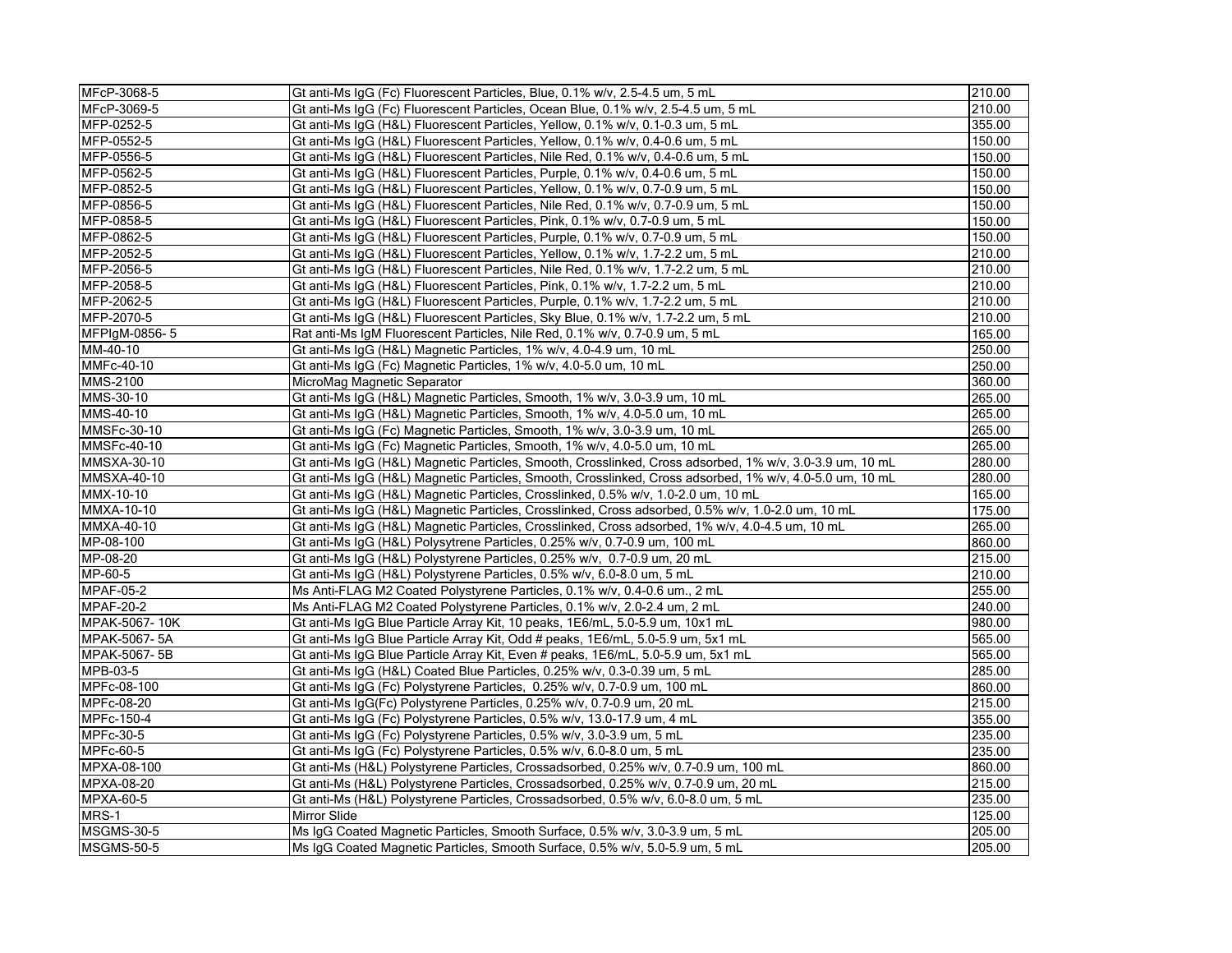| MsGPX-50-5        | Ms IgG Coated Polystyrene Particles, Crosslinked, 0.5% w/v, 5.0-5.9 um, 5 mL                                                                            | 260.00 |  |
|-------------------|---------------------------------------------------------------------------------------------------------------------------------------------------------|--------|--|
| <b>MSS-1100</b>   | Tube Holder Set (Small, Medium & Large) for FlexiMag Separator                                                                                          | 95.00  |  |
| MTMS-16           | MiniTube Mag Separator                                                                                                                                  | 305.00 |  |
| NFPPS-0152-5      | Nano Fluorescent Particle, Flow Cytometry Grade, Yellow, 1E6/mL, 0.05-0.15 µm, 5 mL                                                                     | 165.00 |  |
| NFPPS-0252-5      | Nano Fluorescent Particle, Flow Cytometry Grade, Yellow, 1E6/mL, 0.1-0.3 µm, 5 mL                                                                       | 135.00 |  |
| NFPPS-0552-5      | Nano Fluorescent Particle, Flow Cytometry Grade, Yellow, 1E6/mL, 0.4-0.6 µm, 5 mL                                                                       | 135.00 |  |
| NFPPS-0852-5      | Nano Fluorescent Particle, Flow Cytometry Grade, Yellow, 1E6/mL, 0.7-0.9 µm, 5 mL                                                                       | 135.00 |  |
| NFPPS-1552-5      | Nano Fluorescent Particle, Flow Cytometry Grade, Yellow, 1E6/mL, 1.0-1.9 µm, 5 mL                                                                       | 135.00 |  |
| NFPPS-52-4K       | Nano Fluorescent Size Standard Kit, Flow Cytometry Grade, Yellow, 1E6/mL, 0.1-0.3 μm, 0.4-0.6 μm, 0.7-0.9 μm, &1.0- 300.00<br>$1.9 \mu m$ , $4x5 \mu L$ |        |  |
| <b>NHSP-200-4</b> | NHS Polystyrene Particles, Crosslinked, 0.5% w/v, 18.0-24.9 um, 4 mL                                                                                    | 355.00 |  |
| NPPS-4K           | Nano Polystyrene Size Standard Kit, 1E6/mL, 0.1- 0.3 μm, 0.4-0.6 μm, 0.7-0.9 μm, &1.0-1.9 μm, 4x5                                                       | 265.00 |  |
| NVM-20-5          | NeutrAvidin Magnetic Particles, 1% w/v, 2.0-2.9 um, 5 mL                                                                                                | 230.00 |  |
| NVP-20-5          | Neutravidin Polystyrene Particles, 0.5% w/v, 2.0-2.4um, 5 mL                                                                                            | 225.00 |  |
| NVP-60-5          | Neutravidin Polystyrene Particles, 0.5% w/v, 6.0-8.0um, 5 mL                                                                                            | 225.00 |  |
| OdT(20)AuP-002-1  | Oligo (dT)20 Coated Gold Particles, 1nM, 15-20nm, 1 mL                                                                                                  | 330.00 |  |
| OdT(20)AuP-002-5  | Oligo (dT)20 Coated Gold Particles, 1nM, 15-20nm, 5 mL                                                                                                  | 980.00 |  |
| OdT(25)AuP-002-1  | Oligo (dT)25 Coated Gold Particles, 1nM, 15-20nm, 1 mL                                                                                                  | 330.00 |  |
| OdT(25)AuP-002-5  | Oligo (dT)25 Coated Gold Particles, 1nM, 15-20nm, 5 mL                                                                                                  | 980.00 |  |
| OdT25P-100-4      | Oligo (dT)25 Coated Polystyrene Beads, 0.5% w/v, 10.0-14.0 um, 4 mL                                                                                     | 355.00 |  |
| PAFP-0552-5       | Protein A Coated Fluorescent Particles, Yellow, 0.1% w/v, 0.4-0.6 um, 5 mL                                                                              | 150.00 |  |
| PAFP-0556-5       | Protein A Coated Fluorescent Particles, Nile Red, 0.1% w/v, 0.4-0.6 um, 5 mL                                                                            | 150.00 |  |
| PAFP-0558-5       | Protein A Coated Fluorescent Particles, Pink, 0.1% w/v, 0.4-0.6 um, 5 mL                                                                                | 150.00 |  |
| PAFP-0562-5       | Protein A Coated Fluorescent Particles, Purple, 0.1% w/v, 0.4-0.6 um, 5 mL                                                                              | 150.00 |  |
| PAFP-40052-5      | Protein A Fluorescent Particles, Yellow, 1% w/v, 38.0-44.0 um, 5 mL                                                                                     | 310.00 |  |
| PAGFP-40052-5     | Protein A/G Fluorescent Particles, Yellow, 1% w/v, 38.0-44.0 um, 5 mL                                                                                   | 310.00 |  |
| PAK-3567-7K       | Blue Particle Array Kit, 7 peaks, 1E8/mL, 3.5-3.9 um, 7x1 mL                                                                                            | 505.00 |  |
| PAK-4067-8K       | Blue Particle Array Kit, 8 peaks, 1E8/mL, 4.0-4.9 um, 8x1 mL                                                                                            | 505.00 |  |
| PAK-5067-10K      | Blue Particle Array Kit, 10 peaks, 1E8/mL, 5.0-5.9 um, 10x1 mL                                                                                          | 875.00 |  |
| PAK-5067-5A       | Blue Particle Array Kit, Odd # peaks, 1E8/mL, 5.0-5.9 um, 5x1mL                                                                                         | 505.00 |  |
| PAK-5067-5B       | Blue Particle Array Kit, Even # peaks, 1E8/mL, 5.0-5.9 um, 5x1 mL                                                                                       | 505.00 |  |
| PAK-7067-9K       | Blue Particle Array Kit, 9 peaks, 1E7/mL, 7.0-7.9 um, 9x1 mL                                                                                            | 875.00 |  |
| PAM-40-5          | Protein A Magnetic Particles, 1% w/v, 4.0-4.9 um, 5 mL                                                                                                  | 200.00 |  |
| <b>PAMS-30-5</b>  | Protein A Magnetic Particles, Smooth, 1% w/v, 3.0-3.9 um, 5 mL                                                                                          | 220.00 |  |
| <b>PAMS-40-5</b>  | Protein A Magnetic Particles, Smooth, 1% w/v, 4.0-5.0 um, 5 mL                                                                                          | 220.00 |  |
| <b>PAMX-10-5</b>  | Protein A Magnetic Particles, Cross-linked, 1% w/v, 1.0-2.0 um, 5 mL                                                                                    | 155.00 |  |
| PAP-08-5          | Protein A Polystyrene Particles, 1% w/v, 0.7-0.9 um, 5 mL                                                                                               | 155.00 |  |
| <b>PAP-20-5</b>   | Protein A Polystyrene Particles, 0.5% w/v, 2.0-2.9 um, 5 mL                                                                                             | 155.00 |  |
| PAP-40-5          | Protein A Polystyrene Particles, 0.5% w/v, 4.0-4.9 um, 5 mL                                                                                             | 155.00 |  |
| <b>PAP-60-5</b>   | Protein A Polystyrene Particles, 0.5% w/v, 6.0-8.0 um, 5 mL                                                                                             | 235.00 |  |
| PGFP-0552-5       | Protein G Fluorescent Particles, Yellow, 0.1% w/v, 0.4-0.6 um, 5 mL                                                                                     | 175.00 |  |
| PGFP-0556-5       | Protein G Fluorescent Particles, Nile Red, 0.1% w/v, 0.4-0.6 um, 5 mL                                                                                   | 175.00 |  |
| PGFP-0558-5       | Protein G Fluorescent Particles, Pink, 0.1% w/v, 0.4-0.6 um, 5 mL                                                                                       | 175.00 |  |
| PGFP-0562-5       | Protein G Fluorescent Particles, Purple, 0.1% w/v, 0.4-0.6 um, 5 mL                                                                                     | 175.00 |  |
| PGFP-40052-5      | Protein G Fluorescent Particles, Yellow, 1% w/v, 38.0-44.0 um, 5 mL                                                                                     | 310.00 |  |
| PGFP-5058-5       | Protein G Fluorescent Particles, Pink, 0.1% w/v, 5.0-5.9 um, 5 mL                                                                                       | 210.00 |  |
| PGM-40-5          | Protein G Magnetic Particles, 1% w/v, 4.0-4.5 um, 5 mL                                                                                                  | 235.00 |  |
| <b>PGMS-30-5</b>  | Protein G Magnetic Particles, Smooth, 1% w/v, 3.0-3.9 um, 5 mL                                                                                          | 250.00 |  |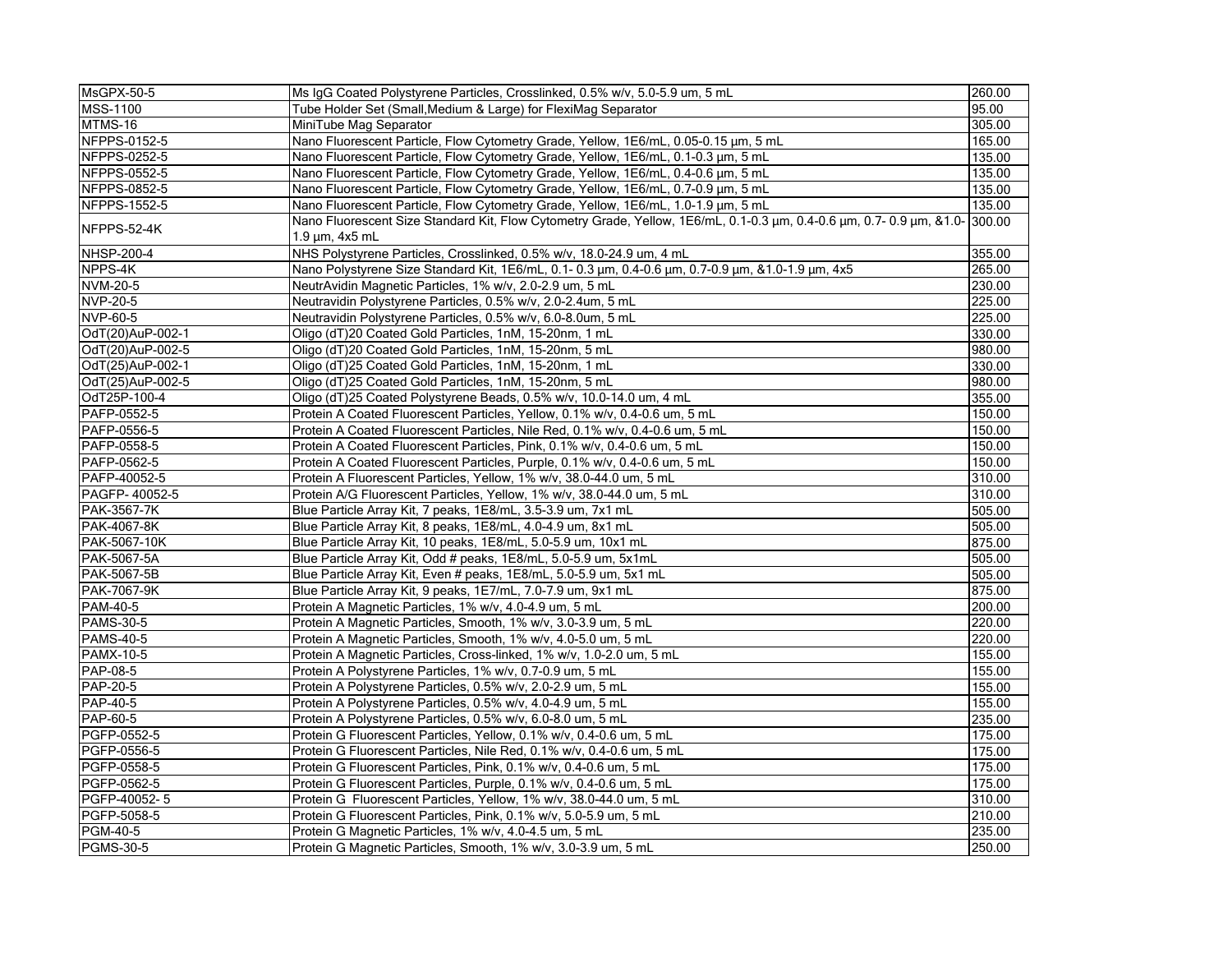| <b>PGMS-40-5</b>  | Protein G Magnetic Particles, Smooth, 1% w/v, 4.0-5.0 um, 5 mL           | 250.00   |
|-------------------|--------------------------------------------------------------------------|----------|
| <b>PGMX-10-5</b>  | Protein G Magnetic Particles. Crosslinked. 1% w/v. 1.0-2.0 um. 5 mL      | 155.00   |
| PGP-05-5          | Protein G Polystyrene Particles, 1% w/v, 0.4-0.6 um, 5 mL                | 210.00   |
| <b>PGP-08-5</b>   | Protein G Polystyrene Particles, 1% w/v, 0.7-0.9 um, 5 mL                | 210.00   |
| PGP-150-4         | Protein G Polystyrene Particles, 0.5% w/v, 13.0-17.9 um, 4 mL            | 350.00   |
| <b>PGP-20-5</b>   | Protein G Polystyrene Particles, 0.5% w/v, 2.0-2.9 um, 5 mL              | 210.00   |
| PGP-30-5          | Protein G Polystyrene Particles, 0.5% w/v, 3.0-3.4 um, 5 mL              | 210.00   |
| $PGP-40-5$        | Protein G Polystyrene Particles, 0.5% w/v, 4.0-4.9 um, 5 mL              | 210.00   |
| PGP-400-5         | Protein G Polystyrene Particles, 1% w/v, 38-52 um, 5 mL                  | 455.00   |
| <b>PGP-60-5</b>   | Protein G Polystyrene Particles, 0.5% w/v, 6.0-8.0 um, 5 mL              | 235.00   |
| PM-20-10          | Polystyrene Magnetic Particles, 2.5% w/v, 2.0-2.9um, 10 mL               | 150.00   |
| PM-20-100         | Polystyrene Magnetic Particles, 2.5% w/v, 2.0-2.9um, 100 mL              | 1,200.00 |
| PM-30-10          | Polystyrene Magnetic Particles, 2.5% w/v, 3.0-3.9um, 10 mL               | 150.00   |
| PM-30-100         | Polystyrene Magnetic Particles, 2.5% w/v, 3.0-3.9um, 100 mL              | 1,200.00 |
| PM-40-10          | Polystyrene Magnetic Particles, 2.5% w/v, 4.0-4.5um, 10 mL               | 150.00   |
| PM-40-100         | Polystyrene Magnetic Particles, 2.5% w/v, 4.0-4.5um, 100 mL              | 1,200.00 |
| PM-50-10          | Polystyrene Magnetic Particles, 2.5% w/v, 5.0-5.9um, 10 mL               | 175.00   |
| PM-50-100         | Polystyrene Magnetic Particles, 2.5% w/v, 5.0-5.9um, 100 mL              | 1,400.00 |
| <b>PMS-20-10</b>  | Polystyrene Magnetic Particles, Smooth, 2.5% w/v, 2.0-2.9 um, 10 mL      | 160.00   |
| <b>PMS-20-100</b> | Polystyrene Magnetic Particles, Smooth, 2.5% w/v, 2.0-2.9 um, 100 mL     | 1,280.00 |
| <b>PMS-30-10</b>  | Polystyrene Magnetic Particles, Smooth, 2.5% w/v, 3.0-3.9 um, 10 mL      | 170.00   |
| <b>PMS-40-10</b>  | Polystyrene Magnetic Particles, Smooth, 2.5% w/v, 4.0-5.0 um, 10 mL      | 175.00   |
| <b>PMX-40-10</b>  | Polystyrene Magnetic Particles, Crosslinked, 2.5% w/v, 3.0-6.0 um, 10 mL | 115.00   |
| PP-008-10         | Polystyrene Particles, 5% w/v, 0.05-0.1 um, 10 mL                        | 115.00   |
| PP-008-100        | Polystyrene Particles, 5% w/v, 0.05-0.1 um, 100 mL                       | 920.00   |
| PP-015-10         | Polystyrene Particles, 5% w/v, 0.1-0.2 um., 10 mL                        | 115.00   |
| PP-025-10         | Polystyrene Particles, 5% w/v, 0.2-0.3 um, 10 mL                         | 115.00   |
| PP-025-100        | Polystyrene Particles, 5% w/v, 0.2-0.3 um, 100 mL                        | 920.00   |
| PP-05-10          | Polystyrene Particles, 5% w/v, 0.4-0.6 um, 10 mL                         | 115.00   |
| PP-05-100         | Polystyrene Particles, 5% w/v, 0.4-0.6 um, 100 mL                        | 920.00   |
| PP-08-10          | Polystyrene Particles, 5% w/v, 0.7-0.9 um, 10 mL                         | 115.00   |
| PP-08-100         | Polystyrene Particles, 5% w/v, 0.7-0.9 um, 100 mL                        | 920.00   |
| PP-10-10          | Polystyrene Particles, 5% w/v, 1.0-1.4 um, 10 mL                         | 140.00   |
| PP-10-100         | Polystyrene Particles, 5% w/v, 1.0-1.4 um, 100 mL                        | 1,120.00 |
| PP-100-10         | Polystyrene Particles, 2.5% w/v, 8.0-12.9 um, 10 mL                      | 185.00   |
| PP-15-10          | Polystyrene Particles, 5% w/v, 1.5-1.9 um, 10 mL                         | 140.00   |
| PP-20-10          | Polystyrene Particles, 5% w/v, 2.0-2.4 um, 10 mL                         | 150.00   |
| PP-20-100         | Polystyrene Particles, 5% w/v, 2.0-2.4 um, 100 mL                        | 1,200.00 |
| PP-25-10          | Polystyrene Particles, 5% w/v, 2.5-2.9 um, 10 mL                         | 155.00   |
| PP-25-100         | Polystyrene Particles, 5% w/v, 2.5-2.9 um, 100 mL                        | 1.240.00 |
| PP-30-10          | Polystyrene Particles, 5% w/v, 3.0-3.4 um, 10 mL                         | 160.00   |
| PP-30-100         | Polystyrene Particles, 5% w/v, 3.0-3.4 um, 100 mL                        | 1.280.00 |
| PP-35-10          | Polystyrene Particles, 5% w/v, 3.5-3.9 um, 10 mL                         | 160.00   |
| PP-35-100         | Polystyrene Particles, 5% w/v, 3.5-3.9 um, 100 mL                        | 1,280.00 |
| PP-40-10          | Polystyrene Particles, 5% w/v, 4.0-4.4 um, 10 mL                         | 175.00   |
| PP-40-100         | Polystyrene Particles, 5% w/v, 4.0-4.4 um, 100 mL                        | 1,400.00 |
| PP-45-10          | Polystyrene Particles, 5% w/v, 4.5-4.9 um, 10 mL                         | 175.00   |
| PP-45-100         | Polystyrene Particles, 5% w/v, 4.5-4.9 um, 100 mL                        | 1,400.00 |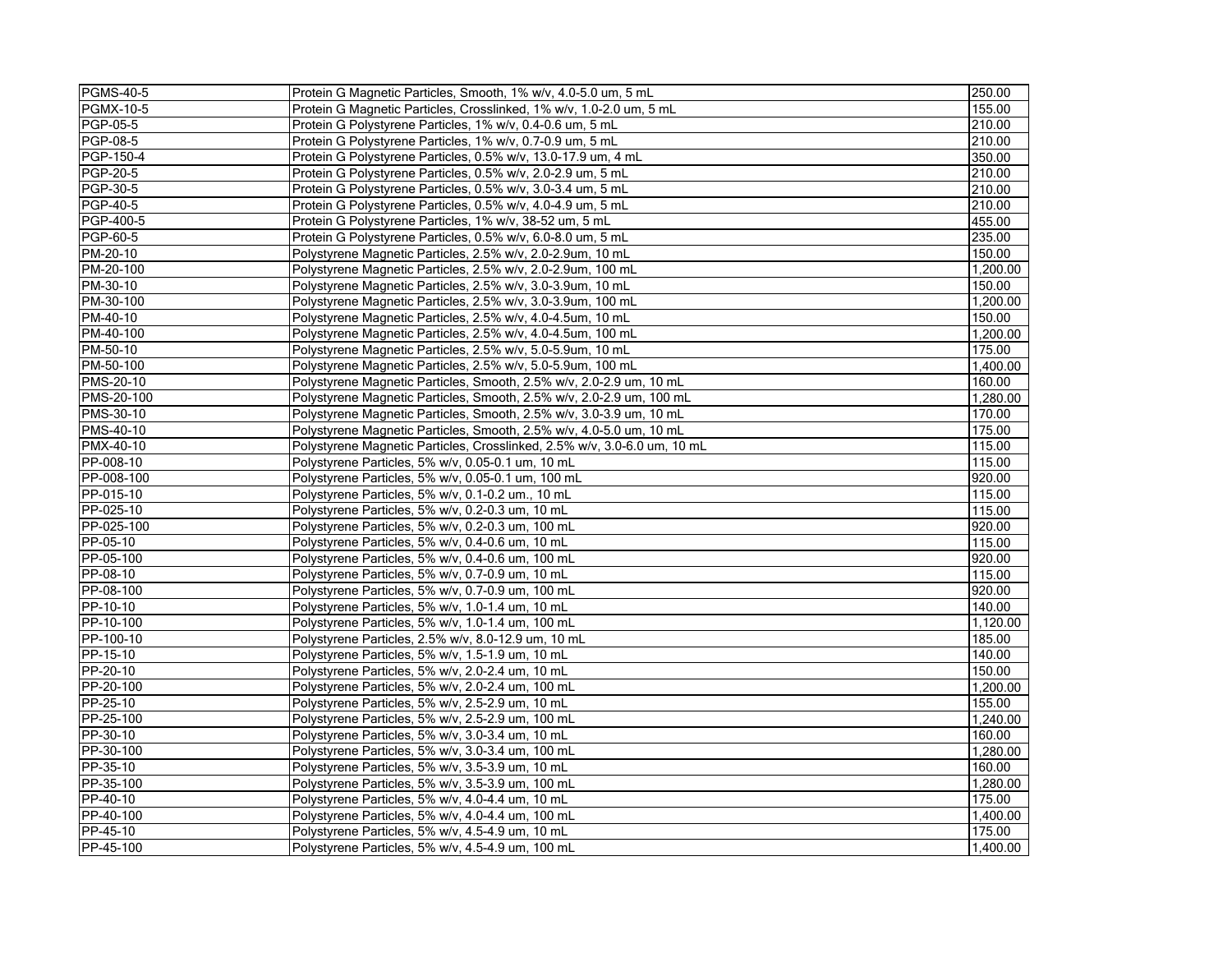| PP-50-10            | Polystyrene Particles, 5% w/v, 5.0-5.9 um, 10 mL                                                                   | 180.00   |
|---------------------|--------------------------------------------------------------------------------------------------------------------|----------|
| PP-50-100           | Polystyrene Particles, 5% w/v, 5.0-5.9 um, 100 mL                                                                  | 1,440.00 |
| PP-60-10            | Polystyrene Particles, 5% w/v, 6.0-8.0 um, 10 mL                                                                   | 205.00   |
| PP-60-100           | Polystyrene Particles, 5% w/v, 6.0-8.0 um, 100 mL                                                                  | 1,640.00 |
| PP10-008-10         | Polystyrene Particles, 10% w/v, 0.05-0.1 um, 10 mL                                                                 | 215.00   |
| PP10-015-10         | Polystyrene Particles, 10% w/v, 0.1-0.2 um, 10 mL                                                                  | 215.00   |
| PP10-025-10         | Polystyrene Particles, 10% w/v, 0.2-0.3 um, 10 mL                                                                  | 215.00   |
| PP10-025-100        | Polystyrene Particles, 10% w/v, 0.2-0.3 um, 100 mL                                                                 | 1,720.00 |
| PP10-05-10          | Polystyrene Particles, 10% w/v, 0.4-0.6 um, 10 mL                                                                  | 215.00   |
| PP10-08-10          | Polystyrene Particles, 10% w/v, 0.7-0.9 um., 10 mL                                                                 | 215.00   |
| PP10-10-10          | Polystyrene Particles, 10% w/v, 1.0-1.4 um, 10 mL                                                                  | 215.00   |
| PP10-15-10          | Polystyrene Particles, 10% w/v, 1.5-1.9 um, 10 mL                                                                  | 215.00   |
| PP10-20-10          | Polystyrene Particles, 10% w/v, 2.0-2.4 um, 10 mL                                                                  | 285.00   |
| PP10-50-10          | Polystyrene Particles, 10% w/v, 5.0-5.9 um, 10 mL                                                                  | 345.00   |
| PPB-05-10           | Polystyrene Particles, Blue, 5% w/v, 0.4-0.6 um, 10 mL                                                             | 125.00   |
| PPB-05-100          | Polystyrene Particles, Blue, 5% w/v, 0.4-0.6 um, 100 mL                                                            | 1,000.00 |
| PPB-1000-5          | Polystyrene Particles, Blue, 1% w/v, 90-105 um um, 5 mL                                                            | 210.00   |
| PPB-60-5            | Polystyrene Particles, Blue, 1% w/v, 6.0-8.0 um, 5 mL                                                              | 140.00   |
| PPR-60-5            | Polystyrene Particles, Red, 1% w/v, 6.0-8.0 um, 5 mL                                                               | 155.00   |
| <b>PPRXS-100-10</b> | Porous Polystyrene Particles, Crosslinked, 1% w/v, 8.0-12.9 um, 10mL                                               | 230.00   |
| <b>PPRXS-50-10</b>  | Porous Polystyrene Particles, Crosslinked, 1% w/v, 5.0-5.9 um, 10mL                                                | 230.00   |
| PPS-2               | Polystyrene Particle Size Standard, Flow Cytometry Grade, 2.5x1E6/mL, 3.0-3.4μm, 5mL                               | 75.00    |
| PPS-3               | Polystyrene Particle Size Standard, Flow Cytometry Grade, 2.5x1E6/mL, 5.0-5.9µm, 5mL                               | 75.00    |
| PPS-4               | Polystyrene Particle Size Standard, Flow Cytometry Grade, 2.5x1E6/mL, 7.0-7.9μm, 5mL                               | 80.00    |
| PPS-5               | Polystyrene Particle Size Standard, Flow Cytometry Grade, 2.5x1E6/mL, 8.0-12.9µm, 5mL                              | 80.00    |
| PPS-6               | Polystyrene Particle Size Standard, Flow Cytometry Grade, 2.5x1E6/mL, 13.0-17.9µm, 5mL                             | 80.00    |
| $PPS-6K$            | Polystyrene Particle Size Standard Kit, Flow Cytometry Grade, 2.5 x 1E6/mL, 6x5 mL, 2.0-2.4um, 3.0-3.4 um, 5.0-5.9 | 185.00   |
| PPX-05-10           | Polystyrene Particles, Crosslinked, 5% w/v, 0.4-0.6um, 10 mL                                                       | 110.00   |
| PPX-05-100          | Polystyrene Particles, Crosslinked, 5% w/v, 0.4-0.6um, 100 mL                                                      | 880.00   |
| PPX-08-10           | Polystyrene Particles, Crosslinked, 5% w/v, 0.7-0.9um, 10 mL                                                       | 110.00   |
| PPX-10-10           | Polystyrene Particles, Crosslinked, 5% w/v, 1.0-1.9um, 10 mL                                                       | 110.00   |
| PPX-100-10          | Polystyrene Particles, Crosslinked, 2.5% w/v, 8.0-12.9 um, 10 mL                                                   | 185.00   |
| PPX-1000-10         | Polystyrene Particles, Crosslinked, Research Grade, 5% w/v, 90-105 um, 10 mL                                       | 165.00   |
| PPX-1200-10         | Polystyrene Particles, Crosslinked, Research Grade, 5% w/v, 106-124 um, 10 mL                                      | 160.00   |
| PPX-1400-10         | Polystyrene Particles, Crosslinked, Research Grade, 5% w/v, 125-149 um, 10 mL                                      | 160.00   |
| PPX-150-10          | Polystyrene Particles, Crosslinked, 2.5% w/v, 13.0-17.9 um, 10 mL                                                  | 205.00   |
| PPX-1600-10         | Polystyrene Particles, Crosslinked, Research Grade, 5% w/v, 150-175 um, 10 mL                                      | 165.00   |
| PPX-1800-10         | Polystyrene Particles, Crosslinked, Research Grade, 5% w/v, 176-195 um, 10 mL                                      | 165.00   |
| PPX-20-10           | Polystyrene Particles, Crosslinked, 5% w/v, 2.0-2.4um, 10 mL                                                       | 110.00   |
| PPX-200-10          | Polystyrene Particles, Crosslinked, 2.5% w/v, 18.0-24.9 um, 10 mL                                                  | 270.00   |
| PPX-2000-10         | Polystyrene Particles, Crosslinked, Research Grade, 5% w/v, 196-211 um, 10 mL                                      | 165.00   |
| PPX-2200-10         | Polystyrene Particles, Crosslinked, Research Grade, 5% w/v, 212-249 um, 10 mL                                      | 165.00   |
| PPX-25-10           | Polystyrene Particles, Crosslinked, 5% w/v, 2.5-2.9um, 10 mL                                                       | 110.00   |
| PPX-250-10          | Polystyrene Particles, Crosslinked, 2.5% w/v, 25-37um, 10 mL                                                       | 285.00   |
| PPX-400-10          | Polystyrene Particles, Crosslinked, Research Grade, 5% w/v, 38-52 um, 10 mL                                        | 160.00   |
| PPX-50-10           | Polystyrene Particles, Crosslinked, 5% w/v, 5.0-5.9um, 10 mL                                                       | 180.00   |
| PPX-600-10          | Polystyrene Particles, Crosslinked, Research Grade, 5% w/v, 53-69 um, 10 mL                                        | 160.00   |
| PPX-800-10          | Polystyrene Particles, Crosslinked, Research Grade, 5% w/v, 70-89 um, 10 mL                                        | 165.00   |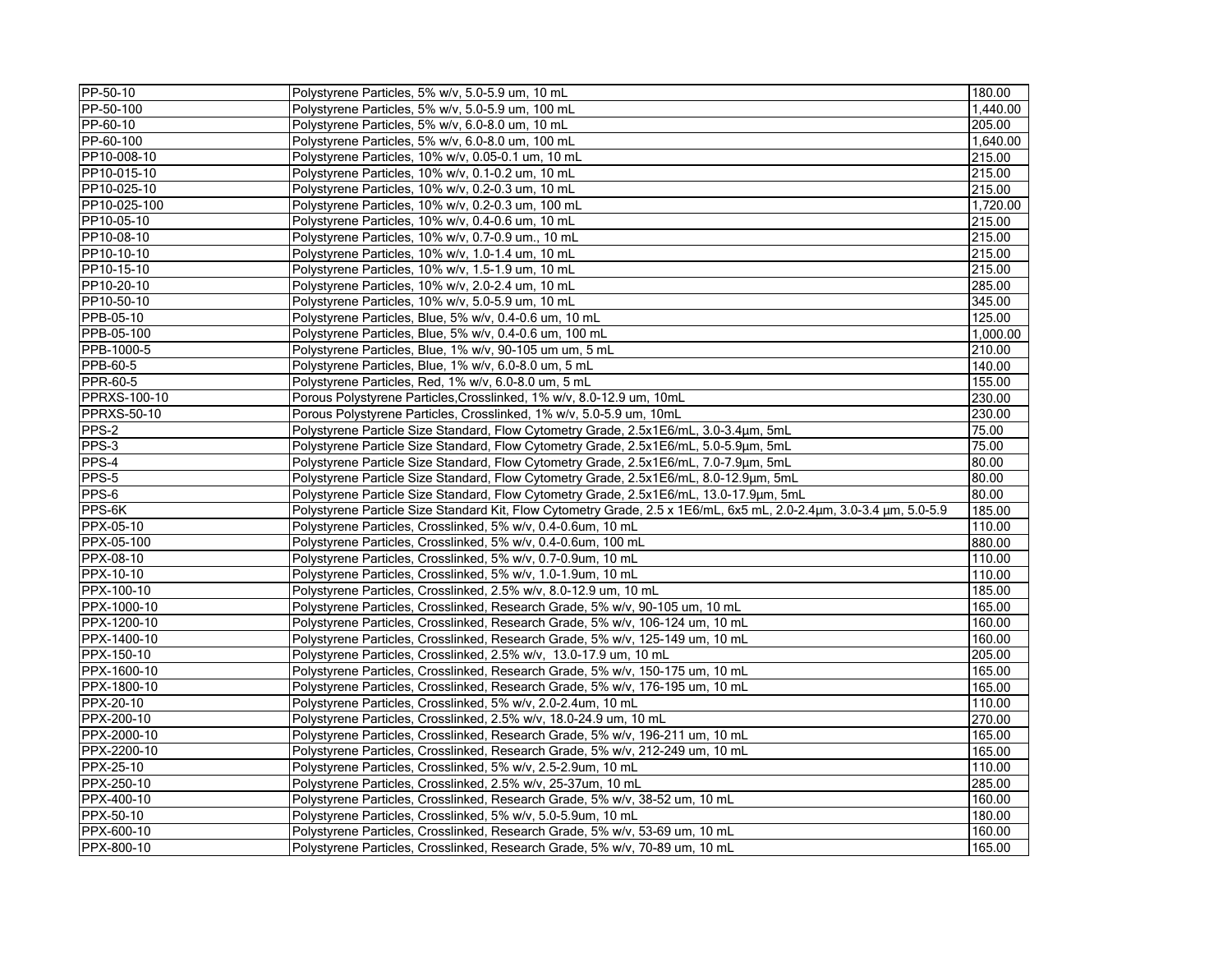| PPXR-100-1           | Polystyrene Porous Particles, Crosslinked, Dry Powder, 1 g, 8.0-12.9 um                          | 215.00   |
|----------------------|--------------------------------------------------------------------------------------------------|----------|
| PPXR-1000-1          | Polystyrene Particles, Crosslinked, Dry Powder, 1 g, 90.0-105.0 um                               | 215.00   |
| <b>PPXR-25-1</b>     | Polystyrene Particles, Crosslinked, Dry Powder, 1 g, 2.5-2.9 um                                  | 215.00   |
| <b>PPXR-50-5</b>     | Polystyrene Particles, Crosslinked, Dry Powder, 5 g, 5.0-5.9 um                                  | 845.00   |
| <b>PPXR-60-1</b>     | Polystyrene Particles, Crosslinked, Dry Powder, 1 g, 6.0-8.0 um                                  | 215.00   |
| RAP-38-5             | Rainbow Alignment Particles, 1.2E6/mL, 3.5-3.9 um, 5 mL                                          | 155.00   |
| RCK-3K               | Rainbow Calibration Kit, Peaks: 1, 4, 8, 1E7/mL, 3.0-3.4 um, 3x5 mL                              | 535.00   |
| <b>RCP-20-5</b>      | Rainbow Calibration Particles, 4 peaks, 1E7/mL, 1.8-2.2 um, 5 mL                                 | 240.00   |
| <b>RCP-30-20A</b>    | Rainbow Calibration Particles, 8 peaks, 1E7/mL, 3.0-3.4 um, 20 mL                                | 835.00   |
| <b>RCP-30-5</b>      | Rainbow Calibration Particles, 6 peaks, 1E7/mL, 3.0-3.4 um, 5 mL                                 | 260.00   |
| <b>RCP-30-5A</b>     | Rainbow Calibration Particles, 8 peaks, 1E7/mL, 3.0-3.4 um, 5 mL                                 | 260.00   |
| RCP-30-5A (EUROFLOW) | Rainbow Calibration Particles, 8 peaks, 1E7/mL, 3.0-3.4 um, 5 mL                                 | 260.00   |
| <b>RCP-32-5</b>      | Rainbow Calibration Particles, 1E7/mL, 3.2 (+/- 0.1) um, 5 mL                                    | 260.00   |
| <b>RCP-35-5</b>      | Rainbow Calibration Particles, 4 peaks, 1E7/mL, 3.5-4.0 um, 5 mL                                 | 260.00   |
| <b>RCP-60-5</b>      | Rainbow Calibration Particles, 6 peaks, 1E7/mL, 6.0-6.4 um, 5 mL                                 | 260.00   |
| RFP-100-2            | Rainbow Fluorescent Particles, 1E7/mL, 8.1-12.0 um, 2 mL                                         | 205.00   |
| <b>RFP-20-5</b>      | Rainbow Fluorescent Particles, 1E7/mL, 1.8-2.2 um, 5 mL                                          | 240.00   |
| RFP-30-5             | Rainbow Fluorescent Particles, 1E7/mL, 3.0-3.4 um, 5 mL                                          | 250.00   |
| <b>RFP-30-5A</b>     | Rainbow Fluorescent Particles, Mid-Range, 1E7/mL, 3.0-3.4 um, 5 mL                               | 250.00   |
| <b>RFP-35-5</b>      | Rainbow Fluorescent Particles, 1E7/mL, 3.5-4.0 um, 5 mL                                          | 250.00   |
| <b>RFP-50-5</b>      | Rainbow Fluorescent Particles, 1E7/mL, 5.0-5.9 um, 5 mL                                          | 260.00   |
| RFP-60-5             | Rainbow Fluorescent Particles, 1E7/mL, 6.0-6.4 um, 5 mL                                          | 260.00   |
| <b>RFP-70-5</b>      | Rainbow Fluorescent Particles, 1E7/mL, 6.5-8.0 um, 5 mL                                          | 260.00   |
| <b>RHAMS-30-2</b>    | Rabbit anti-HA Magnetic Particles, Smooth, 1E7/mL, 3.0-3.9 um, 2 mL                              | 260.00   |
| RLP-30-5             | Rainbow Linear Calibration Particles, 1E7/mL, 3.0-3.4 um, 5 mL                                   | 260.00   |
| RM-40-10             | Gt anti-Rb IgG (H&L) Magnetic Particles, 1% w/v, 4.0-4.9 um, 10 mL                               | 250.00   |
| RMFc-40-10           | Gt anti-Rb IgG (Fc) Magnetic Particles, 1% w/v, 4.0-4.5 um, 10 mL                                | 250.00   |
| RMS-30-10            | Gt anti-Rb IgG (H&L) Magnetic Particles, Smooth, 1% w/v, 3.0-3.9 um, 10 mL                       | 265.00   |
| RMS-40-10            | Gt anti-Rb IgG (H&L) Magnetic Particles, Smooth, 1% w/v, 4.0-5.0 um, 10 mL                       | 265.00   |
| RMSFc-30-10          | Gt anti-Rb IgG (Fc) Magnetic Particles, Smooth, 1% w/v, 3.0-3.9 um, 10 mL                        | 265.00   |
| RMX-10-10            | Gt anti-Rb IgG (H&L) Magnetic Particles, Crosslinked, 0.5% w/v, 1.0-2.0 um, 10mL                 | 170.00   |
| RPFc-08-20           | Gt anti-Rb IgG (Fc) Polystyrene Particles, 0.25% w/v, 0.7-0.9 um, 20 mL                          | 215.00   |
| <b>RPFc-60-5</b>     | Gt anti-Rb IgG (Fc) Polystyrene Particles, 0.5% w/v, 6.0-8.0 um, 5 mL                            | 235.00   |
| RQC-30-5             | Rainbow QC Calibration Particles, 2E7/mL, 3.0-3.4 um, 5 mL                                       | 490.00   |
| RQC-4K               | Rainbow QC Kit, Components: RCP-30-2L, RCP-30- 2H, RFP-60-2, BCP-60-2, 4X2 mL                    | 315.00   |
| RTPFC-60-5           | Goat anti-Rat IgG (Fc) Coated Polystyrene Particles, Cross-adsorbed, 0.5% w/v, 6.0-8.0 um, 5 mL  | 235.00   |
| RTPXA-60-5           | Goat anti-Rat IgG (H&L) Coated Polystyrene Particles, Cross-adsorbed, 0.5% w/v, 6.0-8.0 um, 5 mL | 230.00   |
| SIM-025-10H          | Silica Superparamagnetic Particles, 2.5% w/v, 0.1-0.39 um, 10 mL                                 | 155.00   |
| SIM-05-10H           | Silica Superparamagnetic Particles, 2.5% w/v, 0.4-0.69 um, 10 mL                                 | 180.00   |
| SIP-05-10            | Silica Particles, 5% w/v, 0.4-0.6 um, 10 mL                                                      | 130.00   |
| SIP-10-10            | Silica Particles, 5% w/v, 1.0-1.4 um, 10 mL                                                      | 135.00   |
| SIP-15-10            | Silica Particles, 5% w/v, 1.5-1.9 um, 10 mL                                                      | 145.00   |
| SIP-30-10            | Silica Particles, 5% w/v, 3.0-3.9 um, 10 mL                                                      | 145.00   |
| SIP-60-10            | Silica Particles, 5% w/v, 6.0-8.0 um, 10 mL                                                      | 155.00   |
| SP-08-10             | Sulfonate Polystyrene Particles, 5% w/v, 0.7-0.9 um, 10 mL                                       | 145.00   |
| SP-08-100            | Sulfonate Polystyrene Particles, 5% w/v, 0.7-0.9 um, 100 mL                                      | 1,160.00 |
| <b>SPXA-60-5</b>     | Dk anti-Sh IgG Polystyrene Particles, 0.5% w/v, 6.0-8.0 um, 5 mL                                 | 235.00   |
| <b>SRCP-35-2A</b>    | Supra Rainbow Fluorescent Particles, Mid-range, 1E7/mL, 3.0-3.59 um, 2 mL                        | 235.00   |
|                      |                                                                                                  |          |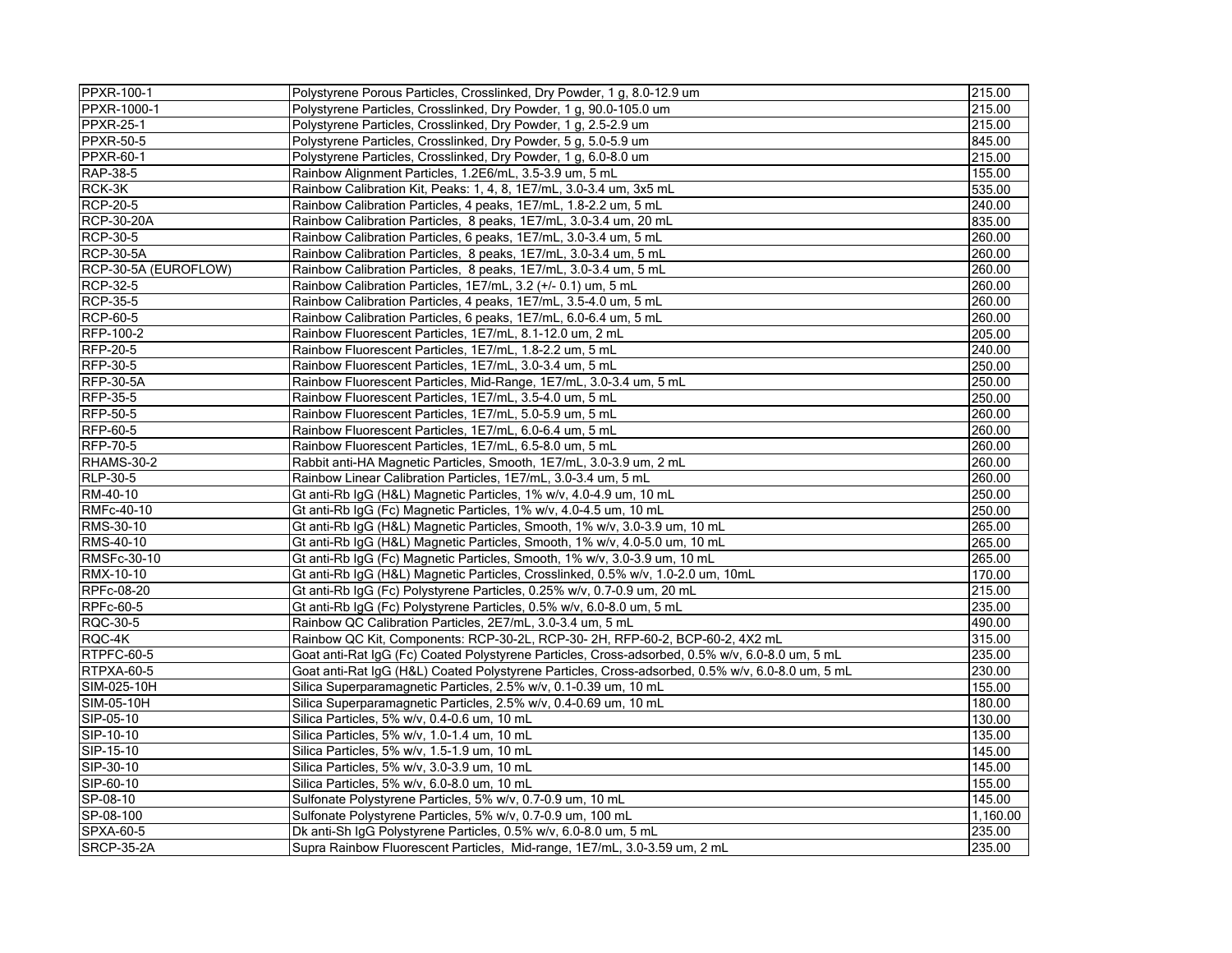| <b>SRCP-35-5A</b>    | Supra Rainbow Fluorescent Particles, Mid-range, 1E7/mL, 3.0-3.59 um, 5 mL                 | 525.00   |
|----------------------|-------------------------------------------------------------------------------------------|----------|
| SRCP01-35-10A        | Supra Rainbow Fluorescent Particles, Mid-range, 1E6/mL, 3.0-3.59 um, 10 mL                | 110.00   |
| <b>SRCP01-35-2AK</b> | Supra Rainbow Fluorescent Particles, Midrange, 1E6/mL, 2x15mL                             | 350.00   |
| SRCP10-35-2A         | Supra Rainbow Fluorescent Particles, Mid-range, 1E8/mL, 3.0-3.59 um, 2 mL                 | 1.180.00 |
| <b>SRM-40-5</b>      | Sh anti-Rt IgG (H&L) Magnetic Particles, 2% w/v, 4.0-4.5 um, 5 mL                         | 265.00   |
| SVAuP-002-1          | Streptavidin Gold Particles, 3.0nM, 15-20nm, 1mL                                          | 355.00   |
| SVAuP-002-5          | Streptavidin Gold Particles, 3.0nM, 15-20nm, 5mL                                          | 1,055.00 |
| SVBP-02-10           | Streptavidin Polystyrene Particles, Blue, 0.5% w/v, 0.2-0.29 um, 10 mL                    | 210.00   |
| SVBP-02-100          | Streptavidin Polystyrene Particles, Blue, 0.5% w/v, 0.2-0.29 um, 100 mL                   | 1,470.00 |
| SVBP-03-10           | Streptavidin Polystyrene Particles, Blue, 1.0% w/v, 0.3-0.39 um, 10 mL                    | 210.00   |
| SVBP-03-100          | Streptavidin Polystyrene Particles, Blue, 1.0% w/v, 0.3-0.39 um, 100 mL                   | 1.470.00 |
| SVFA-2552-6K         | Streptavidin Fluorescent Particle Kit, Yellow, Odd # peaks, 0.1% w/v, 2.5-2.9 um, 6x1 mL  | 405.00   |
| SVFA-2558-6K         | Streptavidin Fluorescent Particle Kit, Pink, Odd # peaks, 0.1% w/v, 2.5-2.9 um, 6x1 mL    | 405.00   |
| SVFB-2552-6K         | Streptavidin Fluorescent Particle Kit, Yellow, Even # peaks, 0.1% w/v, 2.5-2.9 um, 6x1 mL | 405.00   |
| SVFB-2558-6K         | Streptavidin Fluorescent Particle Kit, Pink, Even # peaks, 0.1% w/v, 2.5-2.9 um, 6x1 mL   | 405.00   |
| <b>SVFM-100-4</b>    | Streptavidin FerroMagnetic Particles, 1% w/v, 10.0-13.9 µm, 4 mL                          | 310.00   |
| <b>SVFM-20-5</b>     | Streptavidin FerroMagnetic Particles, 1% w/v, 2.0-2.9 um, 5mL                             | 265.00   |
| <b>SVFM-40-5</b>     | Streptavidin FerroMagnetic Particles, 1% w/v, 4.0-4.9 um, 5 mL                            | 265.00   |
| <b>SVFM-80-4</b>     | Streptavidin FerroMagnetic Particles, 1% w/v, 8.0-8.9 um, 4 mL                            | 310.00   |
| SVFP-0552-5          | Streptavidin Fluorescent Particles, Yellow, 0.1% w/v, 0.4-0.6 um, 5 mL                    | 160.00   |
| SVFP-0556-5          | Streptavidin Fluorescent Particles, Nile Red, 0.1% w/v, 0.4-0.6 um, 5 mL                  | 160.00   |
| SVFP-1068-5          | Streptavidin Fluorescent Particles, Blue, 0.1% w/v, 1.0-1.9 um, 5 mL                      | 180.00   |
| SVFP-6056-5          | Streptavidin Fluorescent Particles, Nile Red, 0.1% w/v, 5.0-7.9 um, 5 mL                  | 210.00   |
| SVM-025-5H           | Streptavidin Magnetic Particles, High Iron, 0.5% w/v, 0.2-0.39 um, 5 mL                   | 215.00   |
| SVM-05-10            | Streptavidin Magnetic Particles, 0.5% w/v, 0.4-0.69um, 10 mL                              | 210.00   |
| <b>SVM-05-5H</b>     | Streptavidin Magnetic Particles, High Iron, 0.5% w/v, 0.4-0.69 um, 5 mL                   | 215.00   |
| SVM-08-10            | Streptavidin Magnetic Particles, 0.5% w/v, 0.7-0.9um, 10 mL                               | 210.00   |
| SVM-10-10            | Streptavidin Magnetic Particles, 0.5% w/v, 1.0-1.4um, 10 mL                               | 210.00   |
| SVM-15-10            | Streptavidin Magnetic Particles, 0.5% w/v, 1.5-1.9um, 10 mL                               | 210.00   |
| SVM-20-10            | Streptavidin Magnetic Particles, 0.5% w/v, 2.0-2.9um, 10 mL                               | 210.00   |
| SVM-200-4            | Streptavidin Magnetic Particles, 0.5% w/v, 18-22.9um., 4 mL                               | 330.00   |
| SVM-30-10            | Streptavidin Magnetic Particles, 1% w/v, 3.0-3.9 um, 10 mL                                | 260.00   |
| SVM-40-10            | Streptavidin Magnetic Particles, 1% w/v, 4.0-4.5 um, 10 mL                                | 260.00   |
| SVM-400-4            | Streptavidin Magnetic Particles, 0.5% w/v, 38.0-44.0um, 4 mL                              | 370.00   |
| SVM-50-5             | Streptavidin Magnetic Particles, 1% w/v, 4.6-5.9 um, 5 mL                                 | 280.00   |
| SVM-60-5             | Streptavidin Magnetic Particles, 1% w/v, 6.0-7.9 um, 5 mL                                 | 300.00   |
| SVM-80-5             | Streptavidin Magnetic Particles, 1% w/v, 8.0-9.9 um, 5 mL                                 | 330.00   |
| <b>SVMH-400-4</b>    | Streptavidin Magnetic Particles, High Magnetite, 0.5% w/v, 38.0-44.0 um, 4 mL             | 345.00   |
| SVMH-500-4           | Streptavidin Magnetic Particles, High Magnetite, 0.5% w/v, 45.0-52.0 um, 4 mL             | 345.00   |
| SVMS-30-10           | Streptavidin Magnetic Particles, Smooth, 1% w/v, 3.0-3.9 um, 10 mL                        | 280.00   |
| SVMS-40-10           | Streptavidin Magnetic Particles, Smooth, 1% w/v, 4.0-5.0 um, 10 mL                        | 280.00   |
| SVMX-10-10           | Streptavidin Magnetic Particles, Crosslinked, 0.5% w/v, 1.0-2.0 um, 10 mL                 | 175.00   |
| SVP-03-10            | Streptavidin Polystyrene Particles, 1% w/v, 0.30-0.39 um, 10 mL                           | 220.00   |
| SVP-05-10            | Streptavidin Polystyrene Particles, 1% w/v, 0.4-0.6um, 10 mL                              | 220.00   |
| SVP-05-100           | Streptavidin Coated Polystyrene Particles, 1% w/v, 0.4-0.6 um, 100 mL                     | 1.760.00 |
| SVP-08-10            | Streptavidin Polystyrene Particles, 1% w/v, 0.7-0.9um, 10 mL                              | 220.00   |
| SVP-10-100           | Streptavidin Polystyrene Particles, 1% w/v, 1.0-1.4um, 100 mL                             | 3,220.00 |
| SVP-10-5             | Streptavidin Polystyrene Particles, 1% w/v, 1.0-1.4um, 5 mL                               | 230.00   |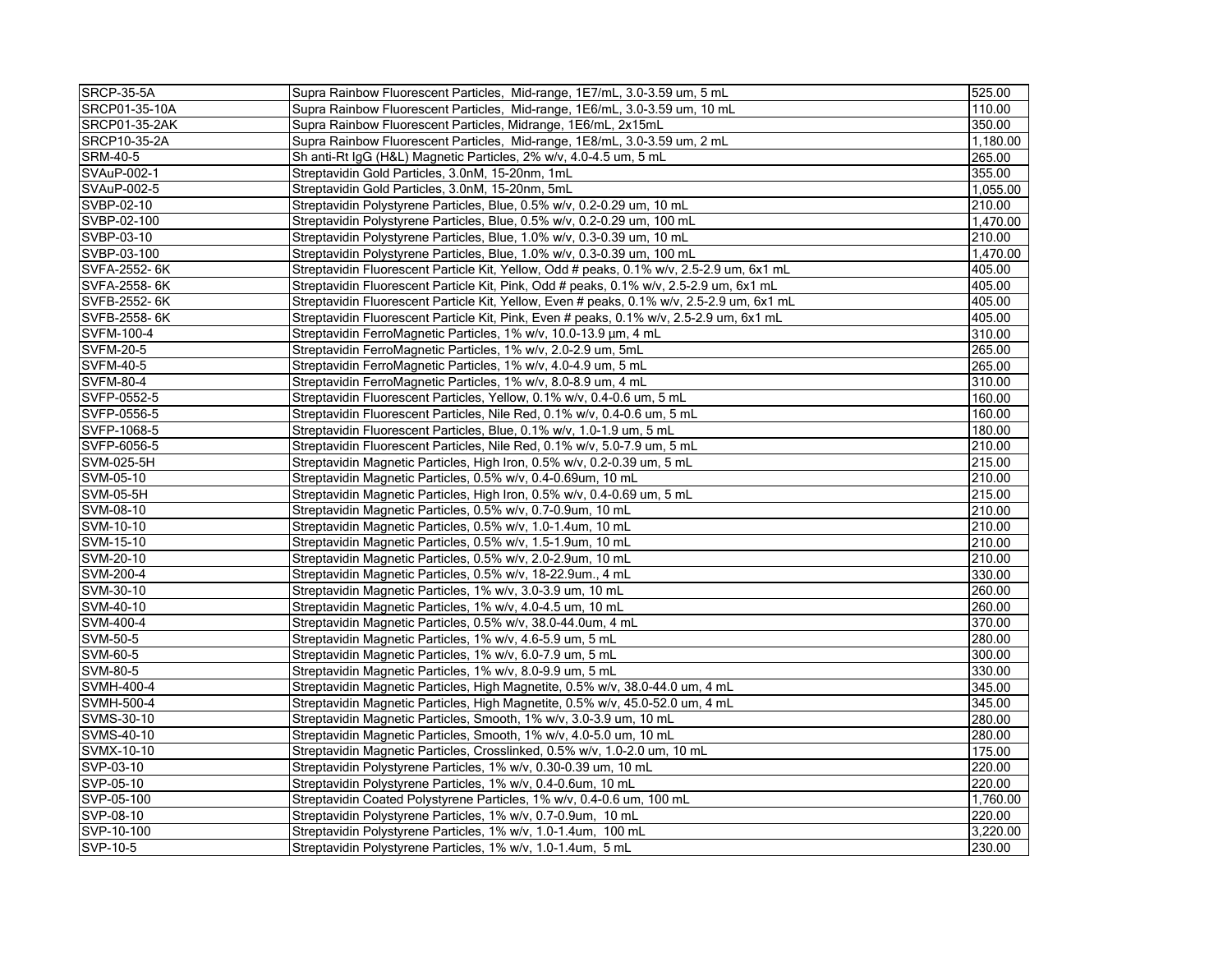| SVP-100-4             | Streptavidin Polystyrene Particles, 0.5% w/v, 10.0-14.0 um, 4 mL                  | 340.00   |
|-----------------------|-----------------------------------------------------------------------------------|----------|
| SVP-1000-4            | Streptavidin Polystyrene, Particles, 1% w/v, 90.0-105.0 um, 4 mL                  | 415.00   |
| SVP-15-5              | Streptavidin Polystyrene Particles, 1% w/v, 1.5-1.9um, 5 mL                       | 235.00   |
| SVP-15-50             | Streptavidin Polystyrene Particles, 1% w/v, 1.5-1.9um, 50 mL                      | 1,645.00 |
| SVP-150-4             | Streptavidin Polystyrene Particles, 0.5% w/v, 14.0-17.9 um., 4 mL                 | 355.00   |
| SVP-20-5              | Streptavidin Polystyrene Particles, 0.5% w/v, 2.0-2.9um, 5 mL                     | 235.00   |
| SVP-200-4             | Streptavidin Polystyrene Particles, 0.5% w/v, 18.0-24.9 um, 4 mL                  | 375.00   |
| SVP-2000-4            | Streptavidin Coated Polystyrene Particles, 1% w/v, 196-211 um, 4 mL               | 410.00   |
| SVP-30-5              | Streptavidin Polystyrene Particles, 0.5% w/v, 3.0-3.4um, 5 mL                     | 235.00   |
| SVP-30-50             | Streptavidin Polystyrene Particles, 0.5% w/v, 3.0-3.4 um, 50 mL                   | 1,645.00 |
| SVP-40-5              | Streptavidin Polystyrene Particles, 0.5% w/v, 4.0-4.9 um, 5 mL                    | 235.00   |
| SVP-400-4             | Streptavidin Polystyrene Particles, 0.5% w/v, 38-52um, 4 mL                       | 435.00   |
| SVP-50-5              | Streptavidin Polystyrene Particles, 0.5% w/v, 5.0-5.9um, 5 mL                     | 235.00   |
| SVP-60-5              | Streptavidin Polystyrene Particles, 0.5% w/v, 6.0-8.0um, 5 mL                     | 235.00   |
| SVP-60-50             | Streptavidin Polystyrene Particles, 0.5% w/v, 6.0-8.0um, 50 mL                    | 1,645.00 |
| SVP-800-4             | Streptavidin Polystyrene Particles, 1% w/v, 70.0-89.0 um, 4 mL                    | 415.00   |
| SVP01-008-5           | Streptavidin Polystyrene Particles, 0.1% w/v, 0.05-0.1 um, 5 mL                   | 370.00   |
| SVP1-200-4            | Streptavidin Polystyrene Particles, 1% w/v, 18.0-24.9 um, 4 mL                    | 600.00   |
| SVP1-30-5             | Streptavidin Polystyrene Particles, 1% w/v, 3.0-3.4um, 5 mL                       | 425.00   |
| SVP1-50-5             | Streptavidin Polystyrene Particles, 1% w/v, 5.0-5.9um, 5 mL                       | 425.00   |
| SVP5-60-5             | Streptavidin Polystyrene Particles, 5% w/v, 6.0-8.0 um, 5 mL                      | 1.646.00 |
| SVPAK-5067-10K        | Streptavidin Blue Array Particle Kit, 10 peaks, 1E6/mL, 5.0-5.9 um, 10x1 mL       | 930.00   |
| SVPAK-5067-5A         | Streptavidin Blue Array Particle Kit, Odd # peaks, 1E6/mL, 5.0-5.9 um, 5x1 mL     | 530.00   |
| SVPAK-5067-5B         | Streptavidin Blue Array Particle Kit, Even # peaks, 1E6/mL, 5.0-5.9 um, 5x1 mL    | 530.00   |
| SVPX-08-10            | Streptavidin Polystyrene Particles, Crosslinked, 1% w/v, 0.7-0.9 um, 10 mL        | 220.00   |
| <b>SVSIP-05-5</b>     | Streptavidin Silica Particles, 1% w/v, 0.4-0.6 um, 5 mL                           | 405.00   |
| <b>SVSIP-10-5</b>     | Streptavidin Silica Particles, 1% w/v, 1.0-1.4 um, 5 mL                           | 405.00   |
| SVSIP-15-5            | Streptavidin Silica Particles, 1% w/v, 1.5-1.9 um, 5 mL                           | 405.00   |
| <b>SVSIP-30-5</b>     | Streptavidin Silica Particles, 1% w/v, 3.0-3.9 um, 5 mL                           | 430.00   |
| SVSIP-60-5            | Streptavidin Silica Particles, 1% w/v, 6.0-8.0 um, 5 mL                           | 455.00   |
| TAuP-002-1            | Biotin Gold Particles, 3.0nM, 15-20nm, 1mL                                        | 355.00   |
| TAuP-002-5            | Biotin Gold Particles, 3.0nM, 15-20nm, 5mL                                        | 1,055.00 |
| TFA-3558-6K           | Biotin Fluorescent Particle Kit, Pink, Odd # peaks, 0.1% w/v, 3.5-3.9 um, 6x1 mL  | 405.00   |
| TFB-3558-6K           | Biotin Fluorescent Particle Kit, Pink, Even # peaks, 0.1% w/v, 3.5-3.9 um, 6x1 mL | 405.00   |
| TFM-4056-5            | Biotin Fluorescent Magnetic Particles, Nile Red, 0.1% w/v, 4.0-4.9 um, 5 mL       | 290.00   |
| TFP-00852-5           | Biotin Fluorescent Particles, Yellow, 0.1% w/v, 0.05-0.15 um, 5 mL                | 400.00   |
| TFP-0552-5            | Biotin Fluorescent Particles, Yellow, 0.1% w/v, 0.4-0.6 um, 5 mL                  | 150.00   |
| TFP-0556-5            | Biotin Fluorescent Particles, Nile Red, 0.1% w/v, 0.4-0.6 um, 5 mL                | 150.00   |
| TFP-0858-5            | Biotin Fluorescent Particles, Pink, 0.1% w/v, 0.7-0.9 um, 5 mL                    | 150.00   |
| TFP-2058-5            | Biotin Fluorescent Particles, Pink, 0.1% w/v, 1.7-2.2 um, 5 mL                    | 210.00   |
| TFP-3067-5            | Biotin Fluorescent Particles, Blue, 0.1% w/v, 3.0-3.9 um, 5 mL                    | 210.00   |
| TFP-5058-5            | Biotin Fluorescent Particles, Pink, 0.1% w/v, 5.0-5.9 um, 5 mL                    | 210.00   |
| TFP-5067-5            | Biotin Fluorescent Particles, Blue, 0.1% w/v, 5.0-5.9 um, 5 mL                    | 210.00   |
| TFP-7052-5            | Biotin Fluorescent Particles, Yellow, 0.1% w/v, 7.0-7.9 um, 5 mL                  | 225.00   |
| TFP-7056-5            | Biotin Fluorescent Particles, Nile Red, 0.1% w/v, 7.0-7.9 um, 5 mL                | 225.00   |
| TFP-7067-5            | Biotin Fluorescent Particles, PAK Blue, 0.1% w/v, 7.0-7.9 um, 5 mL                | 225.00   |
| $\overline{TM-10-10}$ | Biotin Magnetic Particles, 0.5% w/v, 1.0-1.4 um, 10 mL                            | 160.00   |
| TM-40-10              | Biotin Magnetic Particles, 1% w/v, 4.0-4.5 um, 10 mL                              | 160.00   |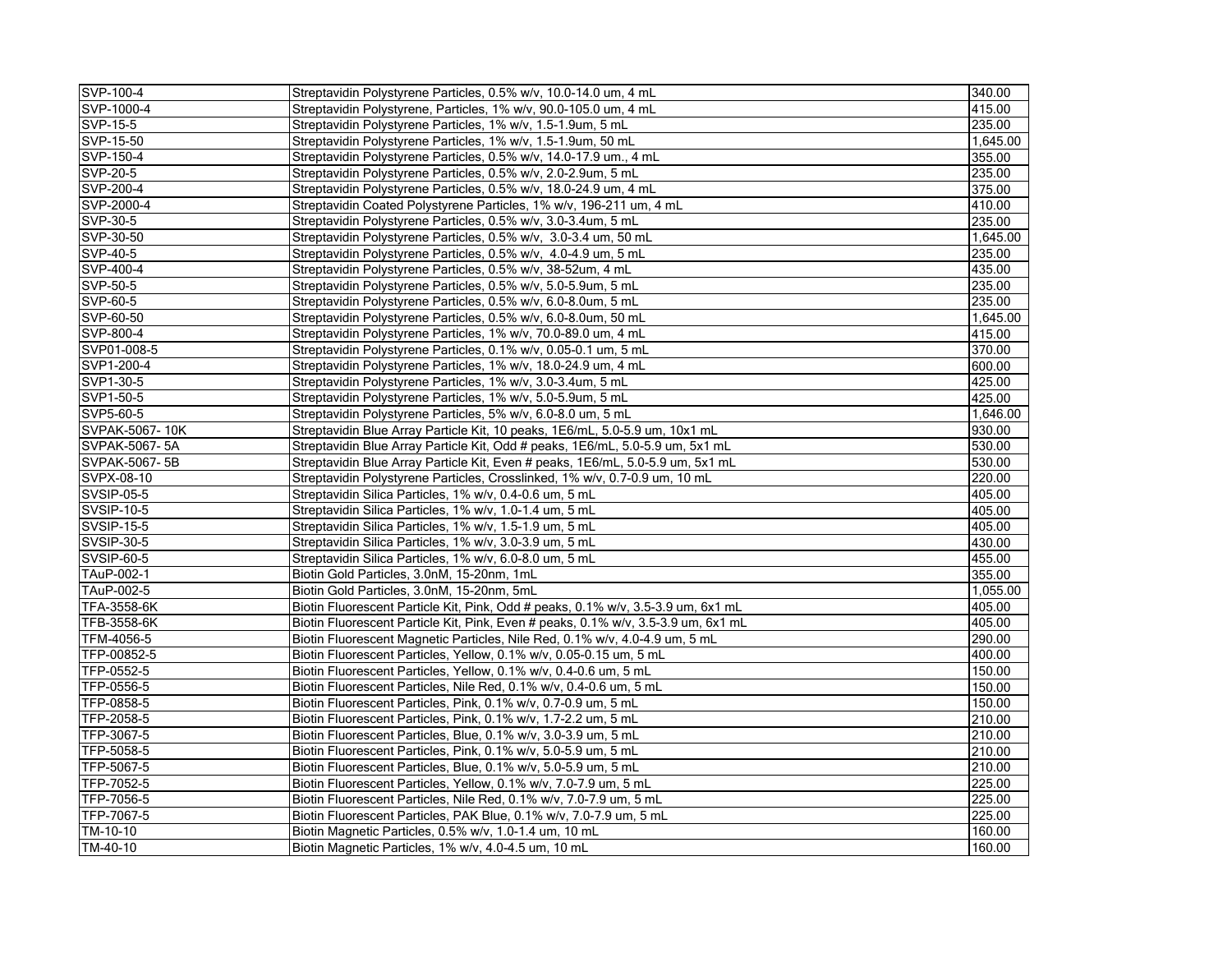| TM-60-5                | Biotin Magnetic Particles, 1% w/v, 6.0-7.9 um, 5 mL                                                             | 300.00   |
|------------------------|-----------------------------------------------------------------------------------------------------------------|----------|
| TMX-10-10              | Biotin Magnetic Particles, Crosslinked, 0.5% w/v, 1.0-2.0 um, 10 mL                                             | 175.00   |
| TP-08-10               | Biotin Polystyrene Particles, 1% w/v, 0.7-0.9 um, 10 mL                                                         | 235.00   |
| TP-30-5                | Biotin Polystyrene Particles, 0.5% w/v, 3.0-3.4 um, 5 mL                                                        | 235.00   |
| TP-60-5                | Biotin Polystyrene Particles, 1% w/v, 6.0-8.0 um, 5 mL                                                          | 265.00   |
| TP01-008-5             | Biotin Polystyrene Particles, 0.1% w/v, 0.05-0.19um, 5 mL                                                       | 390.00   |
| TP01-025-5             | Biotin Polystyrene Particles, 0.1% w/v, 0.2-0.3 um, 5 mL                                                        | 390.00   |
| TPX-100-5              | Biotin Polystyrene Particles, Crosslinked, 0.5% w/v, 8.0-12.9 um, 5 mL                                          | 350.00   |
| TPX-150-5              | Biotin Polystyrene Particles, Crosslinked, 0.5% w/v, 13.0-17.9 um, 5 mL                                         | 405.00   |
| TPX-60-5               | Biotin Polystyrene Particles, Crosslinked, 1% w/v, 6.0-8.0 um, 5 mL                                             | 275.00   |
| <b>UMDS-1000</b>       | UltraMag DW Magnetic Separator                                                                                  | 560.00   |
| <b>UMS-3000</b>        | UltraMag Magnetic Separator                                                                                     | 535.00   |
| <b>URCP-100-2</b>      | UltraRainbow Calibration Particles, 6 peaks, 8.0-12.9 um, 1E7/mL, 2 mL                                          | 255.00   |
| <b>URCP-38-20K</b>     | UltraRainbow Calibration Particle Kit, 3.8 (+/-0.3) um, 2E6/mL, 1x30 mL (blank) & 1E7/mL, 1x20 mL (fluorescent) | 2,000.00 |
| <b>URCP-38-2K</b>      | UltraRainbow Calibration Particle Kit, 3.8 (+/-0.3) um, 2E6/mL, 1x3 mL (blank) & 1E7/mL, 1x2 mL (fluorescent)   | 250.00   |
| <b>URCP-50-2K</b>      | UltraRainbow Calibration Particle Kit, 5.0-5.4 um, 2E6/mL, 1x3 mL (blank) & 1E7/mL, 1x2 mL (fluorescent)        | 255.00   |
| <b>URCP01-30-10K</b>   | UltraRainbow Calibration Particles, 3 peaks, 3.0-3.4um, 1E6/mL, 10 x 3 mL                                       | 370.00   |
| <b>URFP-02-2</b>       | Ultra Rainbow Fluorescent Particles, ~1E10/mL, 0.1-0.3 um, 2 mL                                                 | 245.00   |
| <b>URFP-05-2</b>       | Ultra Rainbow Fluorescent Particles, 1E7/mL, 0.4-0.6 um, 2 mL                                                   | 245.00   |
| <b>URFP-10-5</b>       | Ultra Rainbow Fluorescent Particles, 1E7/mL, 1.0-1.4 um, 5 mL                                                   | 245.00   |
| URFP-100-10            | UltraRainbow Fluorescent Particles, 1E7/mL, 8.1-12.0 um, 10 mL                                                  | 1,120.00 |
| <b>URFP-100-2</b>      | UltraRainbow Fluorescent Particles, 1E7/mL, 8.1-12.0 um, 2 mL                                                   | 280.00   |
| <b>URFP-150-2</b>      | UltraRainbow Fluorescent Particles, 5x10^6/mL, 13.0-17.9 um, 2 mL                                               | 280.00   |
| <b>URFP-200-5</b>      | UltraRainbow Fluorescent Particles, 1% w/v, 18-24.9um, 5 mL                                                     | 285.00   |
| <b>URFP-30-2</b>       | UltraRainbow Fluorescent Particles, 1E7/mL, 3.0-3.4 um, 2 mL                                                    | 245.00   |
| <b>URFP-30-20</b>      | UltraRainbow Fluorescent Particles, 1E7/mL, 3.0-3.4 um, 20 mL                                                   | 1.960.00 |
| <b>URFP-300-5</b>      | UltraRainbow Fluorescent Particles, 1% w/v, 25-35um, 5 mL                                                       | 285.00   |
| <b>URFP-38-10</b>      | UltraRainbow Fluorescent Particles, 1E7/mL, 3.5-3.9 um, 10 mL                                                   | 1,000.00 |
| <b>URFP-38-2</b>       | UltraRainbow Fluorescent Particles, 1E7/mL, 3.5-3.9 um, 2 mL                                                    | 250.00   |
| <b>URFP-38-5A</b>      | UltraRainbow Fluorescent Particles, Mid-Range, 1E7/mL, 3.5-3.9 um, 5 mL                                         | 560.00   |
| URFP01-30-10K          | UltraRainbow Fluorescent Particles, 10^6/mL, 3.0-3.4 um, 10 x 3 mL                                              | 405.00   |
| URFP01-30-2K           | UltraRainbow Fluorescent Particles, 10^6/mL, 3.0-3.4 um, 2 x 15 mL                                              | 350.00   |
| <b>UVCPAK-5042-14K</b> | UV Carboxyl Particle Array Kit, 14 peaks, 1E8/mL, 5.0-5.9 um, 14x1 mL                                           | 1,210.00 |
| VFP-0552-5             | Avidin Fluorescent Particles, Yellow, 0.1% w/v, 0.4-0.6 um, 5 mL                                                | 150.00   |
| VFP-0558-5             | Avidin Fluorescent Particles, Pink, 0.1% w/v, 0.4-0.6 um, 5 mL                                                  | 150.00   |
| VFP-0562-5             | Avidin Fluorescent Particles, Purple, 0.1% w/v, 0.4-0.6 um, 5 mL                                                | 150.00   |
| VFP-0852-5             | Avidin Fluorescent Particles, Yellow, 0.1% w/v, 0.7-0.9 um, 5 mL                                                | 150.00   |
| VFP-0856-5             | Avidin Fluorescent Particles, Nile Red, 0.1% 0.7-0.9 um, 5 mL                                                   | 150.00   |
| VFP-0862-5             | Avidin Fluorescent Particles, Purple, 0.1% w/v, 0.7-0.9 um, 5 mL                                                | 150.00   |
| VFP-0870-5             | Avidin Fluorescent Particles, Sky Blue, 0.1% w/v, 0.7-0.9 um, 5 mL                                              | 150.00   |
| VFP-2052-5             | Avidin Fluorescent Particles, Yellow, 0.1% w/v, 1.7-2.2 um, 5 mL                                                | 210.00   |
| VFP-2058-5             | Avidin Fluorescent Particles, Pink, 0.1% w/v, 1.7-2.2 um, 5 mL                                                  | 210.00   |
| $VM-10-10$             | Avidin Magnetic Particles, 0.5% w/v, 1.0-1.4 um, 10mL                                                           | 210.00   |
| VM-40-10               | Avidin Magnetic Particles, 1% w/v, 4.0-4.5 um, 10 mL                                                            | 210.00   |
| VM-60-10               | Avidin Magnetic Particles, 1% w/v, 6.0-8.0 um, 10 mL                                                            | 270.00   |
| VM-80-5                | Avidin Magnetic Particles, 1% w/v, 8.1-9.9 um, 5 mL                                                             | 310.00   |
| VMS-30-10              | Avidin Magnetic Particles, Smooth, 1% w/v, 3.0-3.9 um, 10 mL                                                    | 235.00   |
| VMS-40-10              | Avidin Magnetic Particles, Smooth, 1% w/v, 4.0-5.0 um, 10 mL                                                    | 235.00   |